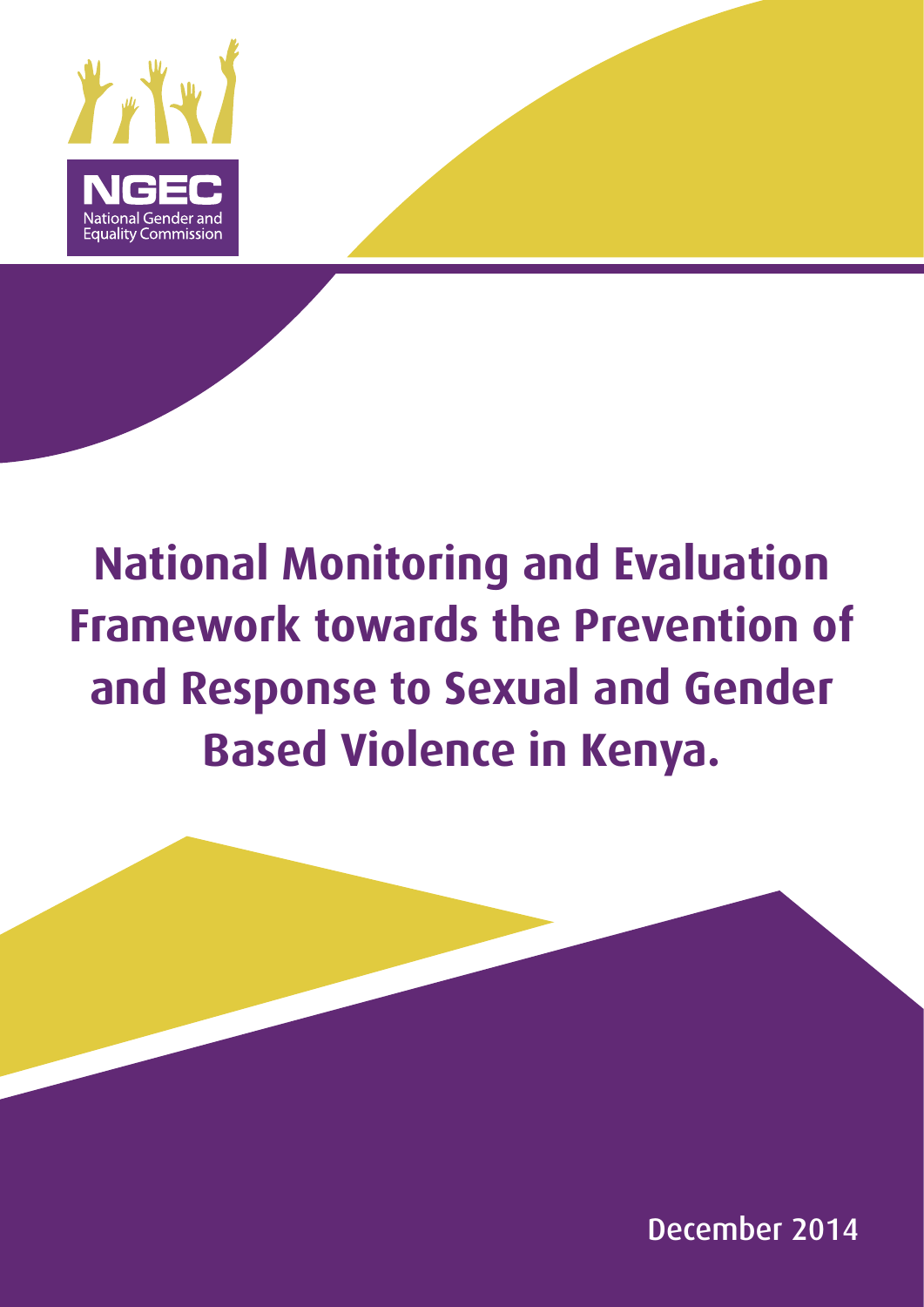

### **©NGEC, 2014**

Solution Tech Place, 1stFlr, Longonot Road, Upperhill, next to Crowne Plaza Hotel P.O. BOX 27512 - 00506, Nairobi, Kenya Tel +254 2 (20) - 272-7778 www.ngeckenya.org Tweet: @NGECKENYA www.facebook.com/NGECKenya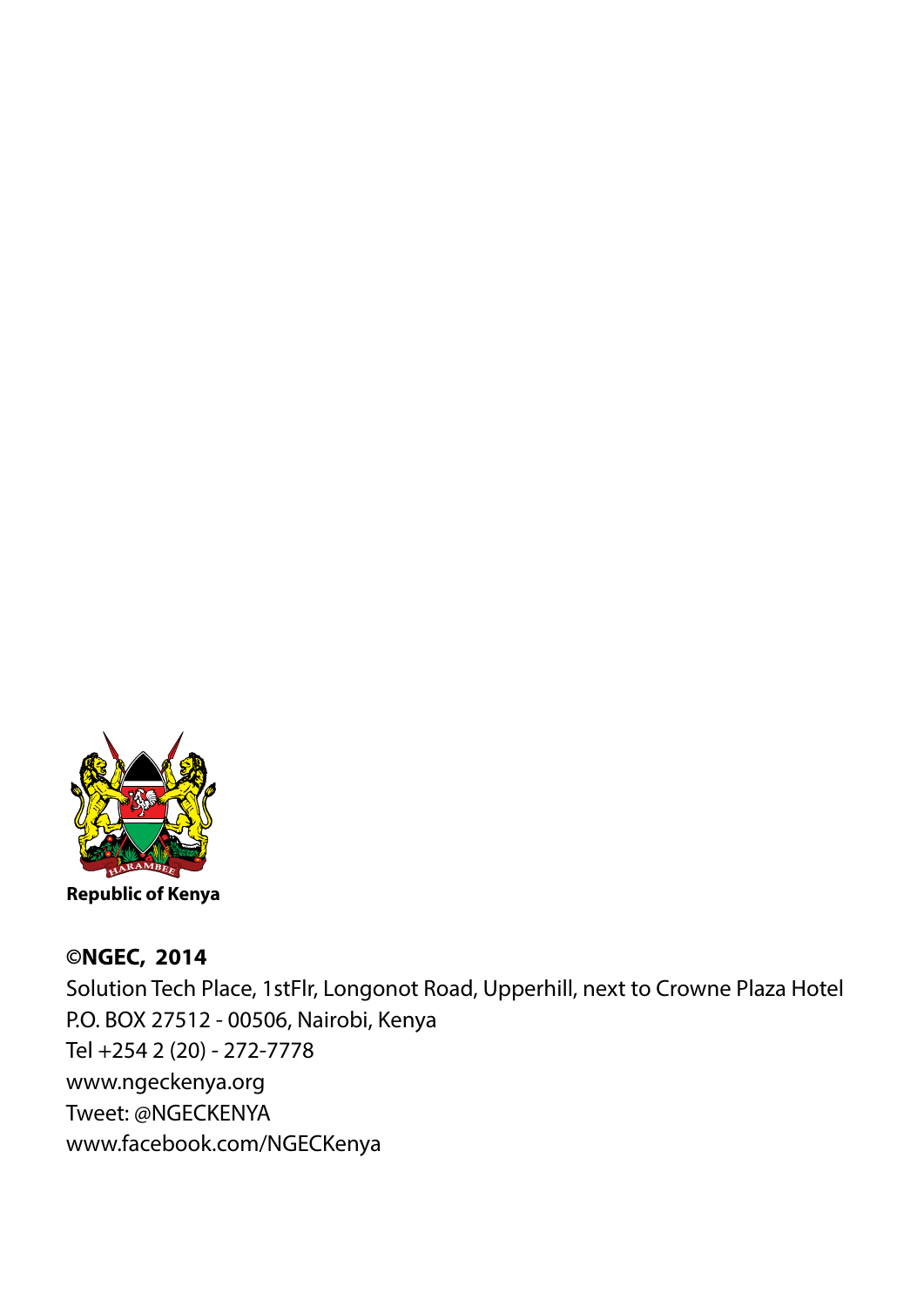**National Monitoring and Evaluation Framework towards the Prevention of and Response to Sexual and Gender Based Violence in Kenya.**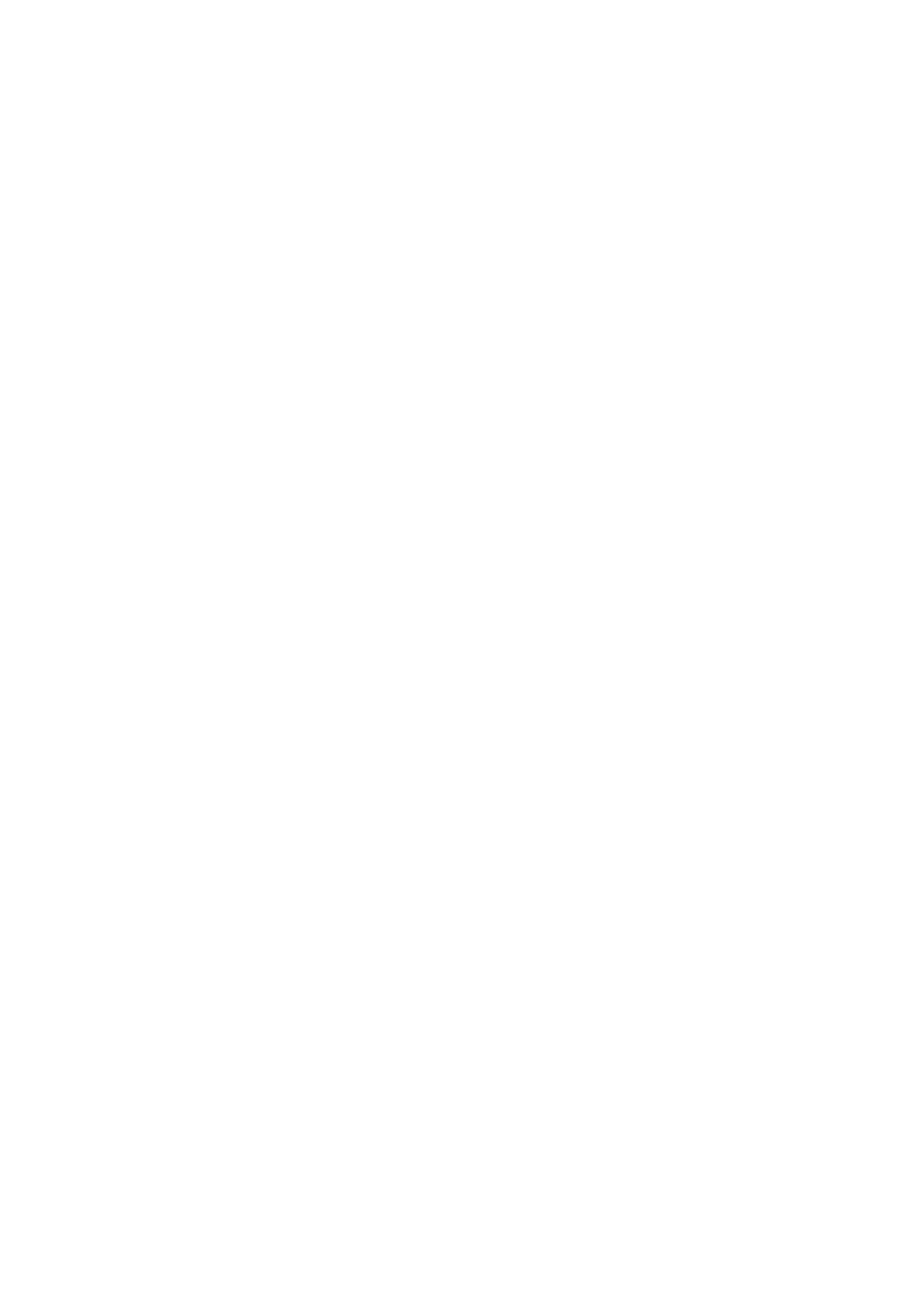### **Table of Contents**

| Foreword                            |                                                                          | 6  |  |  |  |  |  |
|-------------------------------------|--------------------------------------------------------------------------|----|--|--|--|--|--|
| Acknowledgement                     |                                                                          | 8  |  |  |  |  |  |
| List of abbreviations               |                                                                          | 9  |  |  |  |  |  |
| <b>CHAPTER 1: INTRODUCTION</b>      |                                                                          | 11 |  |  |  |  |  |
| 1.1.                                | Magnitude of sexual and gender base violence                             | 11 |  |  |  |  |  |
| 1.2.                                | International policy frameworks and legal instruments<br>12              |    |  |  |  |  |  |
| 1.3.                                | National policy frameworks and legal instruments                         | 13 |  |  |  |  |  |
| 1.4.                                | Gaps in SGBV monitoring and evaluation in Kenya                          | 16 |  |  |  |  |  |
|                                     | <b>CHAPTER 2: RATIONALE FOR THE FRAMEWORK</b>                            | 17 |  |  |  |  |  |
| 2.1.                                | Process of developing the national SGBV framework                        | 17 |  |  |  |  |  |
|                                     | <b>CHAPTER 3: OBJECTIVE OF THE FRAMEWORK AND ROLES OF STAKEHOLDERS</b>   | 18 |  |  |  |  |  |
| 3.1.                                | Objectives of the framework                                              | 18 |  |  |  |  |  |
| 3.2.                                | Roles of key sectors in the prevention of and response to SGBV           | 18 |  |  |  |  |  |
|                                     | <b>CHAPTER 4: DATA SOURCES, DATA FLOW AND REPORTING</b>                  | 23 |  |  |  |  |  |
| 4.1.<br>Data sources                |                                                                          | 23 |  |  |  |  |  |
| 4.2.                                | Data flow mechanisms                                                     | 25 |  |  |  |  |  |
|                                     | <b>CHAPTER 5: COORDINATION AND IMPLEMENTATION OF THE SGBV MONITORING</b> |    |  |  |  |  |  |
|                                     | <b>AND EVALUATION FRAMEWORK</b>                                          | 26 |  |  |  |  |  |
| <b>CHAPTER 6: SECTOR INDICATORS</b> |                                                                          | 27 |  |  |  |  |  |
| <b>ANNEXES</b>                      |                                                                          | 34 |  |  |  |  |  |
|                                     | Annex i: Indicator matrix                                                | 34 |  |  |  |  |  |
|                                     | Annex ii: Definition of key concepts and M&E terminologies               | 58 |  |  |  |  |  |
|                                     | Annex iii: List of stakeholders<br>60                                    |    |  |  |  |  |  |
|                                     | <b>Annex iv: List of reviewers</b>                                       | 61 |  |  |  |  |  |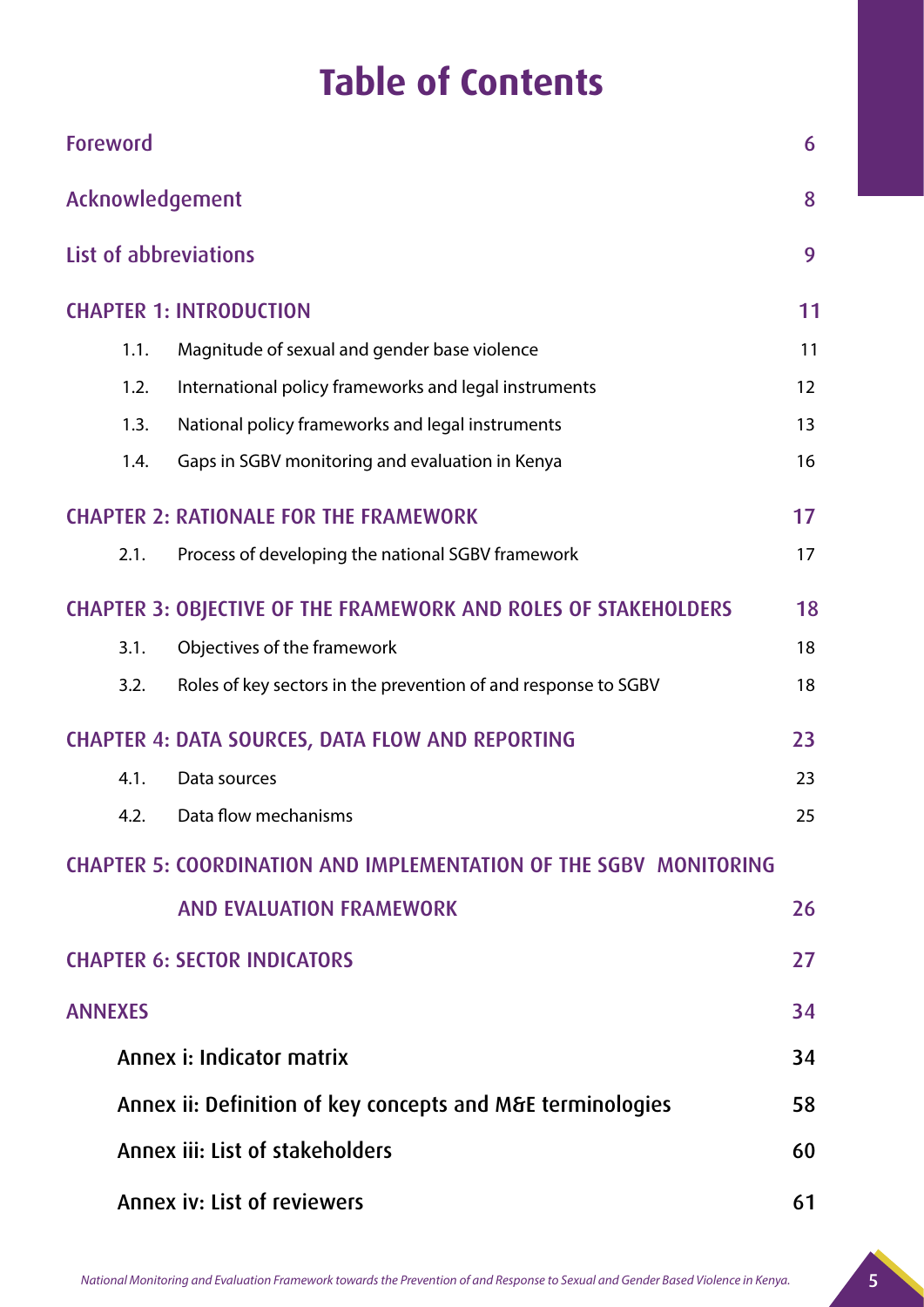### **Foreword**

**I** am delighted to present to you the **"National Monitoring and Evaluation Framework towards the Prevention of and Response to Sexual and Gender Based Violence in Kenya"** This document is dedicated to all Kenyans who strive hard to reduce and eliminate the incidences and grave impact of SGBV in our contemporary society.

Review of data in Kenya on Sexual and Gender Based Violence (SGBV) prevention, response and management mechanism shows significant improvement over time. There are however, notable challenges and gaps in frequency of reporting and availability of essential data for evidence-based programming and decision making mainly due to underlying structural factors and lack of a comprehensive SGBV monitoring and evaluation framework.

It wasn't until 2003 when the Kenya Health and Demographic Survey (KDHS) included GBV indicators in its report. Even with this inclusion, the DHS reports are limited in terms of reporting timeframe (every five years) and target indicators.

The Kenya government has performed fairly well in the enactment of laws, policies and regulations on response, prevention and management of Sexual and Gender Based Violence. These laws, policies, rules and regulations have been extensively utilized in the process of developing this SGBV M&E framework. To mention a few, the drafters considered provisions of the Constitution (2010), the Sexual Offences Act (2006), the Children's Act (2001) the Penal Code (2009), the Prohibition of Female Genital Mutilation Act (2011), the National Gender and Equality Commission Act (2011),among other key national legislations and international instruments including the Convention on the Elimination of all Forms of Discrimination Against Women (CEDAW) 1979, the Convention on the Rights of the Child (CRC) 1990, and the Protocol to the African Charter on Human and Peoples' Rights on the Rights of Women in Africa (Maputo Protocol, 2003). These form the legal, human rights and State obligation context upon which the framework is premised as a living document for the collection of data on SGBV in Kenya.

The Commission, pursuant to its mandate and functions as stipulated in the Constitution of Kenya 2010, and in the National Gender and Equality Commission Act 2011, in collaboration with LVCT Health, I-TECH, and the Centers for Disease Control and Prevention, facilitated the development process for a national multi-sectoral Monitoring and Evaluation Framework for Prevention of and Response to Sexual and Gender Based Violence in Kenya. The multisectoral framework was developed based on agreed understanding of the continuum of services, and roles and obligations of numerous sectors and their links to the broader spectrum of response, prevention, and coordination of SGBV intervention in Kenya. An intensive consultative process was followed in every phase of the development of this framework. Beyond agreements on critical indicators, indicator definitions, performance measurements, feedback and validation of the framework, the stakeholders outlined responsibilities of each agency in the implementation path of the framework. Their participation was crucial in ensuring consensus, quality and ownership of the process and the framework.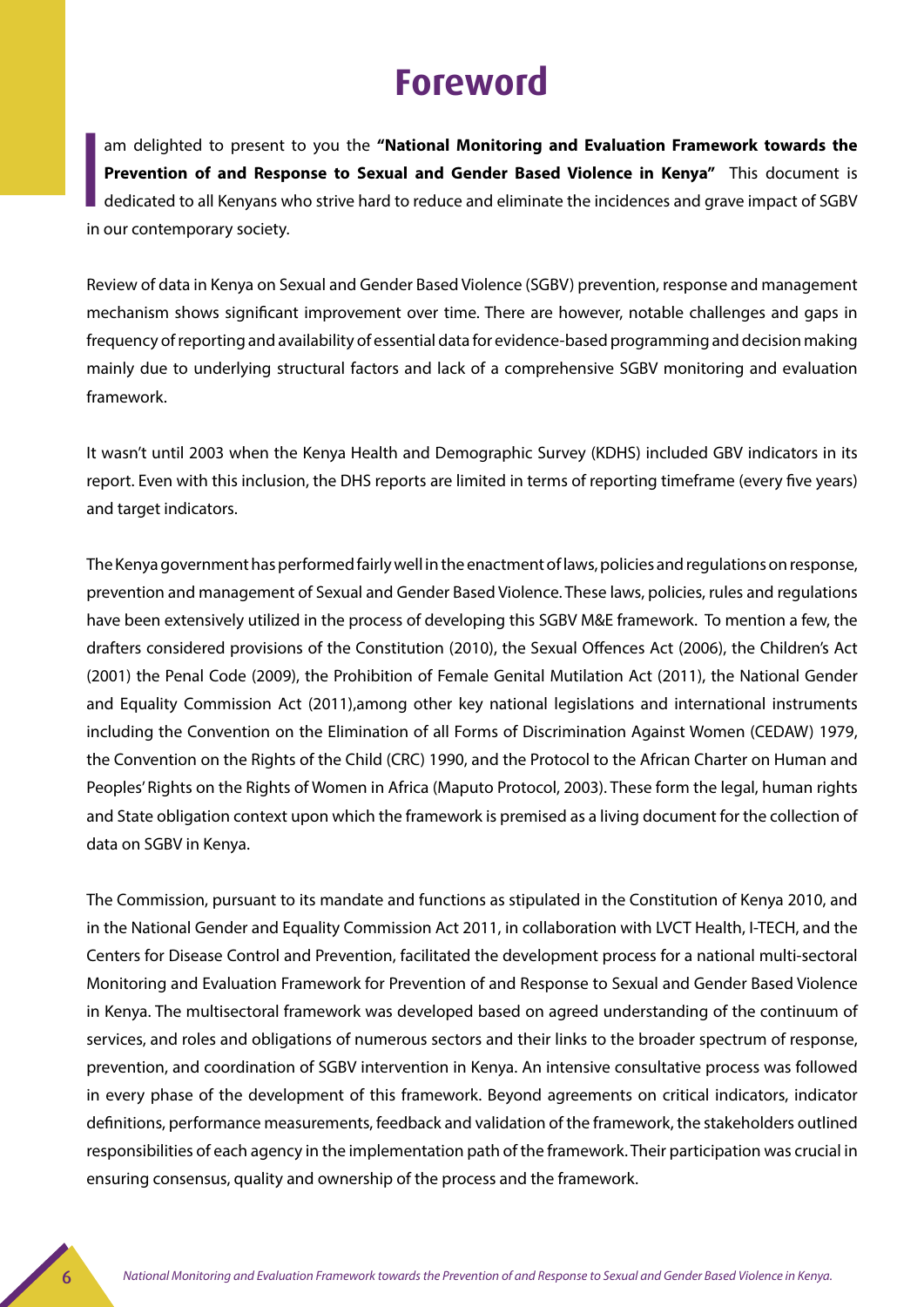The framework provides the following:

- Establishes one integrated and functional SGBV multi-sectoral monitoring and evaluation system;
- Monitoring and evaluation of national efforts in the prevention of and response to SGBV; and
- Contributes to evidence-informed funding, advocacy, decision making and programming.

The framework takes cognizance and complements other related national frameworks including the National HIV and AIDS Monitoring, Evaluation and Research Framework (2009/10-2012/13); Monitoring and Evaluation framework for Kenya Health Sector Strategic Investment Plan (July 2012- June 2018) and the Vision 2030 implementation framework. This relationship is intended to establish linkages in reporting due to the documented intersections between GBV and other health challenges, including HIV.

Thank you

Winfred Osimbo Lichuma, E.B.S Chairperson **National Gender and Equality Commission**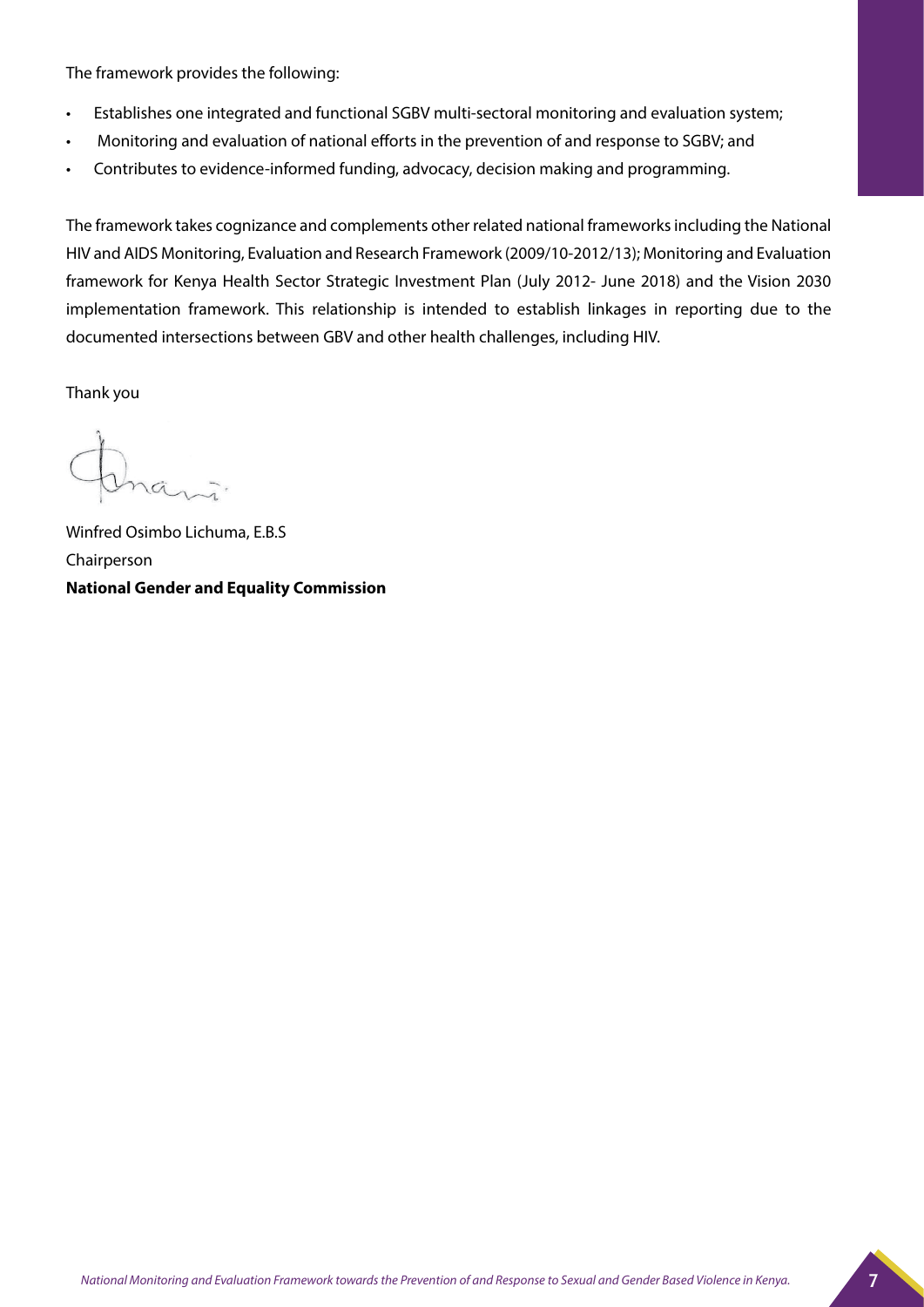### **Acknowledgement**

T he collective efforts of several institutions including Government agencies, departments and civil society organizations (CSOs) under the leadership of the National Gender and Equality Commission (NGEC) developed this national monitoring and evaluation framework to guide the prevention of and response to sexual and genderbased violence (SGBV) in Kenya.

Special thanks go to the Ministry of Devolution and Planning, Directorate of Gender, Ministry of Health, Ministry of Education, the Teachers Service Commission, the Kenya Police Service, Directorate of Criminal Intelligence Department, the Office of Director of Public Prosecution (ODPP), the Judiciary, and the National Security Intelligence Service for their insightful participation in defining critical indicators for the framework. These agencies also shared tools used in routine monitoring of SGBV which have now been consolidated and used to design a robust SGBV monitoring and evaluation framework.

We would like to thank the technical committee that comprised of Paul Kuria, and Fredrick Lumiti from the National Gender and Equality Commission; Dr. Lina Digolo, Carol Ajema, John Wafula, Stephen Mbaabu of LVCT Health, Dr. Mary Mwangi from the U.S. Centers for Disease Control and Prevention, and George Owiso of the University of Washington's International Training and Education Center for Health (I-TECH) for technical input and overall guidance in the entire process of developing this framework. We also acknowledge the additional technical support received from the consultant Mr. Michael Waweru Maina.

We would like to especially acknowledge and thank Dr. Nduku Kilonzo, National AIDS Control Council Director and former Executive Director of LVCT Health for her vision, drive and input to develop this framework in response to the burden of SGBV in Kenya.

We are indebted to the following stakeholders who took part in the whole process: UN Women, FIDA-Kenya, the International Rescue Committee (IRC), Childline Kenya, Wangu Kanja Foundation, Centre for Rights Education and Awareness (CREAW), Physicians for Human Rights (PHR), the Social Welfare Development Programme (SOWED-Kenya), the Kenya Women & Children's Wellness Centre (KWCWC), and the Gender Violence Recovery Centre (GVRC). We equally profoundly appreciate members of the National Gender Based Violence Technical Working Group who provided feedback on the document at various review meetings.

Finally, we would like to thank the U.S. President's Emergency Plan for AIDS Relief (PEPFAR) and The United Nation's Trust Fund to End Violence Against Women for their financial support towards the development of this framework.

Paul Kuria **Ag. Commission Secretary**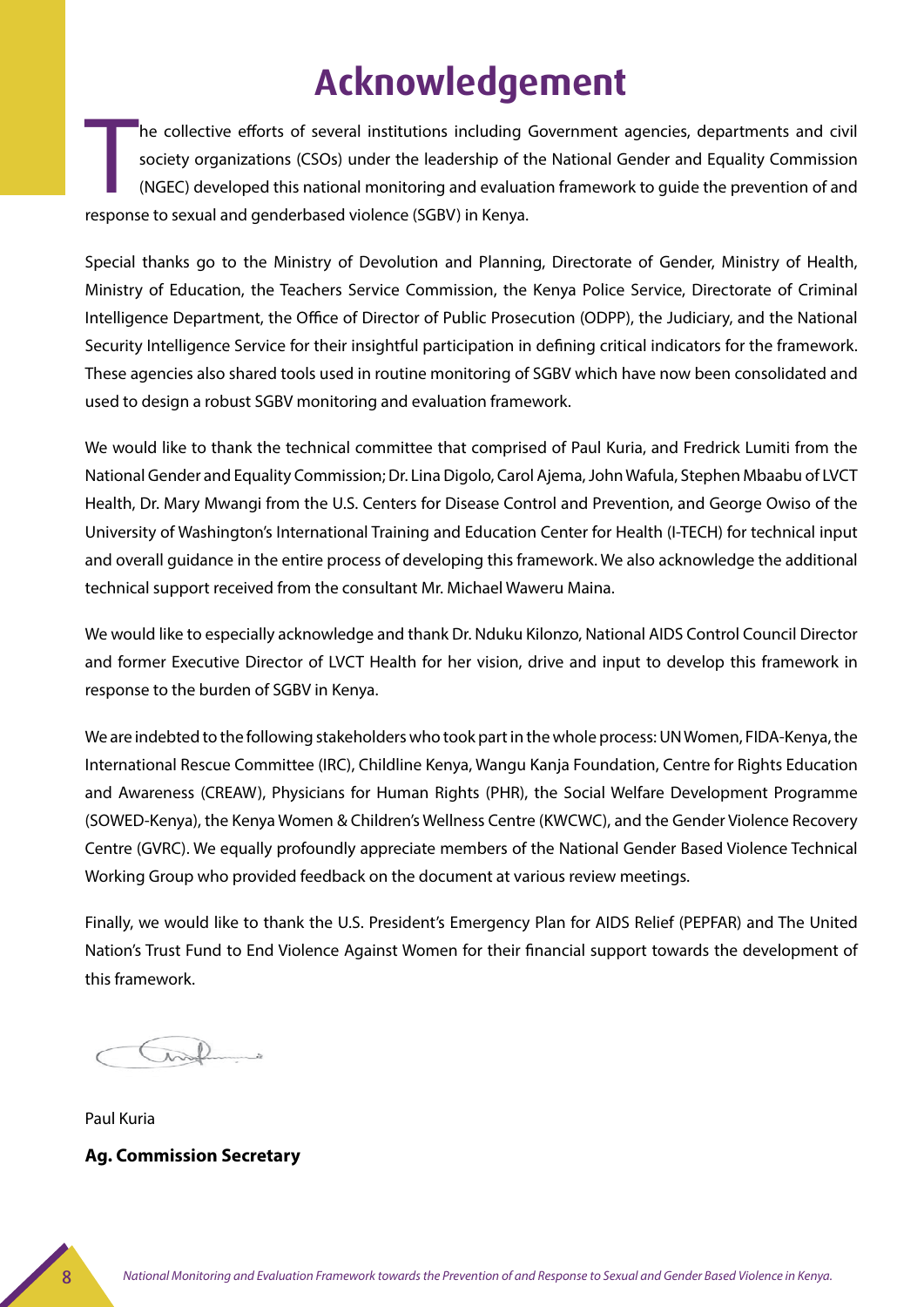## **List of Abbreviations**

| <b>AIDS</b>   | Acquired Immuno-Deficiency Syndrome                    |
|---------------|--------------------------------------------------------|
| <b>BPfA</b>   | <b>Beijing Platform for Action</b>                     |
| <b>CDC</b>    | <b>Centers for Disease Control and Prevention</b>      |
| <b>CIPEV</b>  | Commission of Inquiry into Post Election Violence      |
| CR.           | <b>Chief Registrar</b>                                 |
| <b>CREAW</b>  | <b>Center for Rights Education and Awareness</b>       |
| <b>DIG</b>    | Deputy Inspector General                               |
| EC            | <b>Emergency Contraception</b>                         |
| <b>DPP</b>    | <b>Director of Public Prosecutions</b>                 |
| FGC/M         | Female Genital Cutting / Mutilation                    |
| GBV           | <b>Gender Based Violence</b>                           |
| <b>GVRC</b>   | <b>Gender Violence Recovery Centre</b>                 |
| <b>HIV</b>    | Human Immunodeficiency Virus                           |
| <b>HRIO</b>   | <b>Health Records Information Officer</b>              |
| IEC           | Information and Education Campaign                     |
| IG            | <b>Inspector General</b>                               |
| <b>IAWG</b>   | Inter-Agency Working Group                             |
| IRC           | <b>International Rescue Commission</b>                 |
| <b>ITP</b>    | Individual Treatment Plan                              |
| <b>I-TECH</b> | International Training and Education Centre for Health |
| <b>KWCWC</b>  | Kenya Women & Children's Wellness Centre               |
| <b>KDHS</b>   | Kenya Demographic Health Survey                        |
| <b>LVCT</b>   | <b>LVCT Health</b>                                     |
| M&E           | Monitoring and Evaluation                              |
| MoE           | Ministry of Education                                  |
| MoH           | Ministry of Health                                     |
| <b>NGEC</b>   | National Gender and Equality Commission                |
| <b>NGO</b>    | Non-Governmental Organization                          |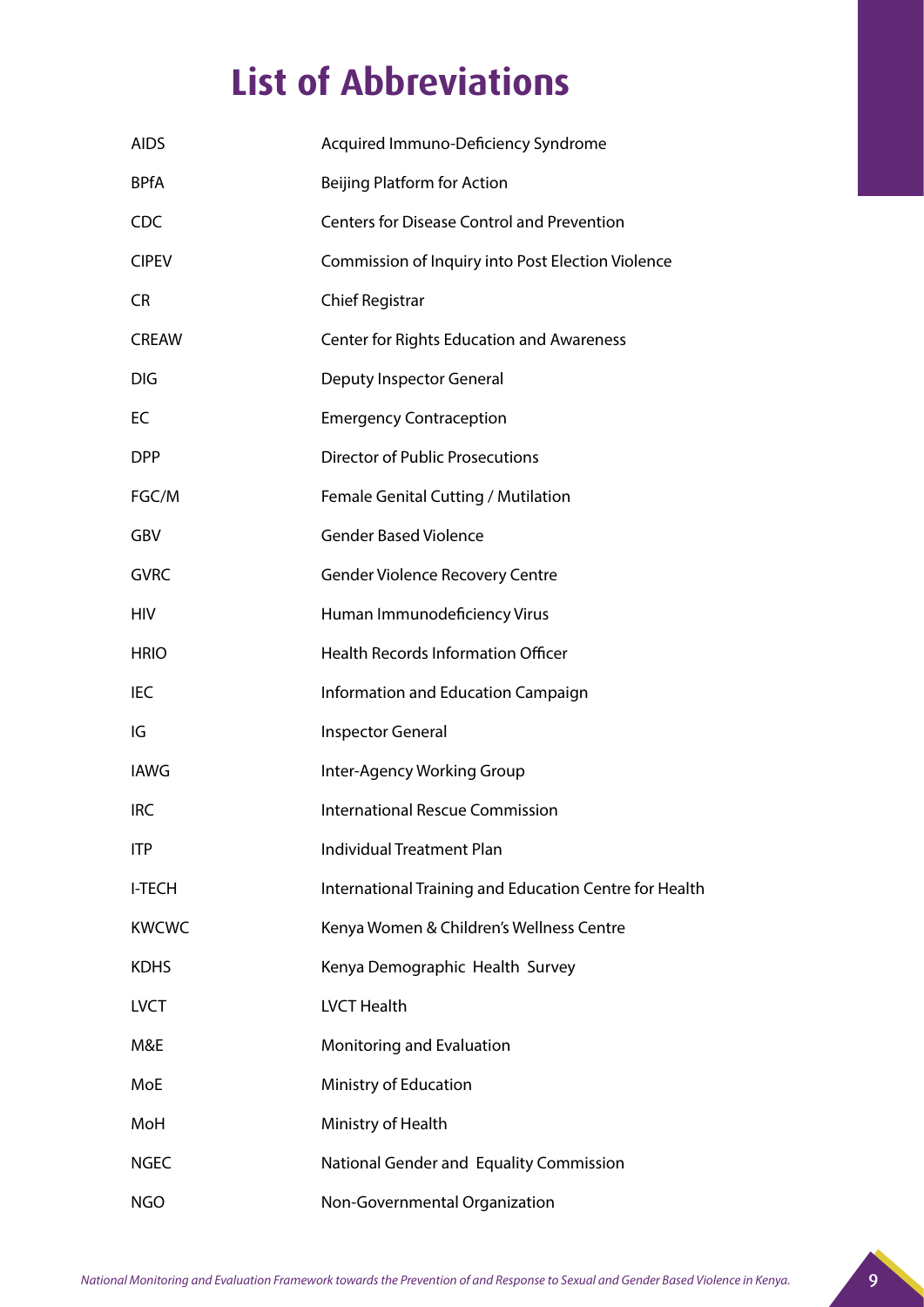| <b>NRM</b>    | National Referral Mechanism                                  |
|---------------|--------------------------------------------------------------|
| <b>NSA</b>    | <b>Non-State Actors</b>                                      |
| <b>OCPD</b>   | <b>Officer Commanding a Police Division</b>                  |
| <b>OCS</b>    | <b>Officer Commanding a Station</b>                          |
| <b>ODPP</b>   | Office of the Director of Public Prosecutions                |
| <b>OGAC</b>   | Office of the United States Global AIDS Coordinator          |
| <b>PEP</b>    | Post Exposure Prophylaxis                                    |
| PEPFAR        | The United States President's Emergency Fund for AIDS Relief |
| <b>PHR</b>    | Physicians for Human Rights                                  |
| <b>PRC</b>    | Post Rape Care                                               |
| <b>RHRC</b>   | Reproductive Health Response in Crises                       |
| STI           | <b>Sexually Transmitted Infection</b>                        |
| SGBV          | Sexual and Gender Based Violence                             |
| SOA           | <b>Sexual Offences Act</b>                                   |
| SOP           | <b>Standard Operating Procedures</b>                         |
| <b>SRGBV</b>  | School Related Gender Based Violence                         |
| <b>TFSOA</b>  | Task Force on the Implementation of the Sexual Offences Act  |
| <b>TSC</b>    | <b>Teachers Service Commission</b>                           |
| <b>TWG</b>    | <b>Technical Working Group</b>                               |
| <b>UNICEF</b> | <b>United Nations Children's Fund</b>                        |
| <b>UNTF</b>   | United Nations Trust Fund to End Violence Against Women      |
| <b>VAC</b>    | Violence Against Children                                    |
| VAW/G         | Violence Against Women and Girls                             |
| <b>WHO</b>    | World Health Organization                                    |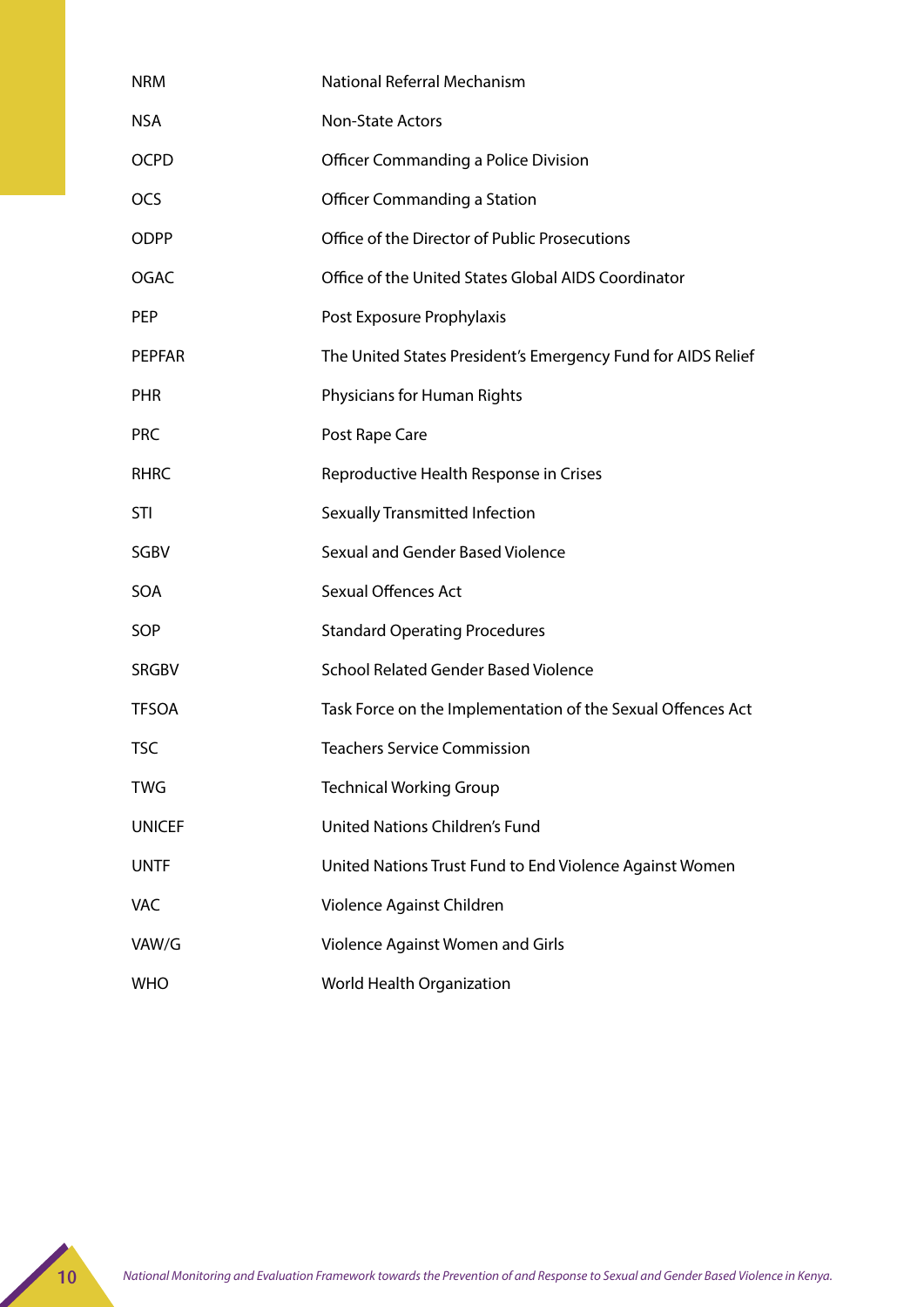### **1 Introduction**

Gender Based Violence (GBV) is a human rights violation, developmental concern and a public health problem. According to the World Health Organization (WHO), GBV is, "Any harmful act that is perpetrated against a person's will, and that is based on socially ascribed (gender) differences between males and females." Gender based violence includes acts that inflict physical, mental or sexual harm or suffering; the threat of such acts; and coercion and other deprivations of liberty. The term "gender-based violence" is often used interchangeably with (but not synonymous to) the term "violence against women". The different forms of GBV include physical, sexual, emotional (psychological), and economic violence, and harmful traditional practices.

#### **Focus of the Framework**

This framework focusses on sexual violence as a form of GBV. Sexual violence is any sexual act, attempt to obtain a sexual act, or other act directed against a person's sexuality using coercion, by any person regardless of their relationship to the victim, in any setting (WHO, 2013). According to the Kenya Sexual Offences Act (2006), sexual offences include rape, attempted rape, gang rape, defilement, attempted defilement, sexual harassment, sexual assault, forced prostitution, trafficking for sexual exploitation, child trafficking, child sex tourism, child prostitution, child pornography, among other offences including deliberate transmission of HIV or any other life threatening sexually transmitted disease.

#### **1.1. Magnitude of Sexual Gender Based Violence**

According to the World Health Organization, an estimated 150 million girls and 73 million boys experienced sexual abuse before attainment of 15 years. The Kenya Demographic Health Survey (2008-09)<sup>1</sup> showed that almost half (45 percent) of women aged 15-49 have experienced either physical or sexual violence. The 2011 police crime report documented 2,660 cases of defilement and 130 cases of sodomy.

The Violence Against Children study undertaken in Kenya in 2010 corroborated the existing trends of GBV in the country. According to the study, nearly one in three females and one in five males experience at least one episode of sexual violence before reaching age 18, an experience that can shape their futures in terms of their attitudes towards violence, their adoption of risky behaviors and their emotional health.<sup>2</sup>

The Commission of Inquiry into Post Election Violence (CIPEV) Report (2008)<sup>3</sup> noted that approximately 524 or 80% of survivors of GBV treated at the Nairobi Women's Hospital suffered from rape and defilement, 65 or 10% from domestic violence with the remaining 10% from other types of physical and sexual assault. The report further observed that some victims of sexual violence already had HIV/ AIDS and others contracted it as a result of being raped and being unable to access medical services in time to reduce the chances of or prevent infection.

<sup>&</sup>lt;sup>1</sup> Kenya National Bureau of Statistics (KNBS), Kenya. (2010). Kenya Demographic and Health Survey 2008-09: Final Report. Nairobi: KNBS. June 2010.

<sup>2</sup> Republic of Kenya. (2012). Violence Against Children in Kenya. Findings from a National Survey 2010. UNICEF, Nairobi, Kenya

<sup>3</sup> Republic of Kenya. (2008). Commission of Inquiry into Post Election Violence Final Report. Nairobi, 2008.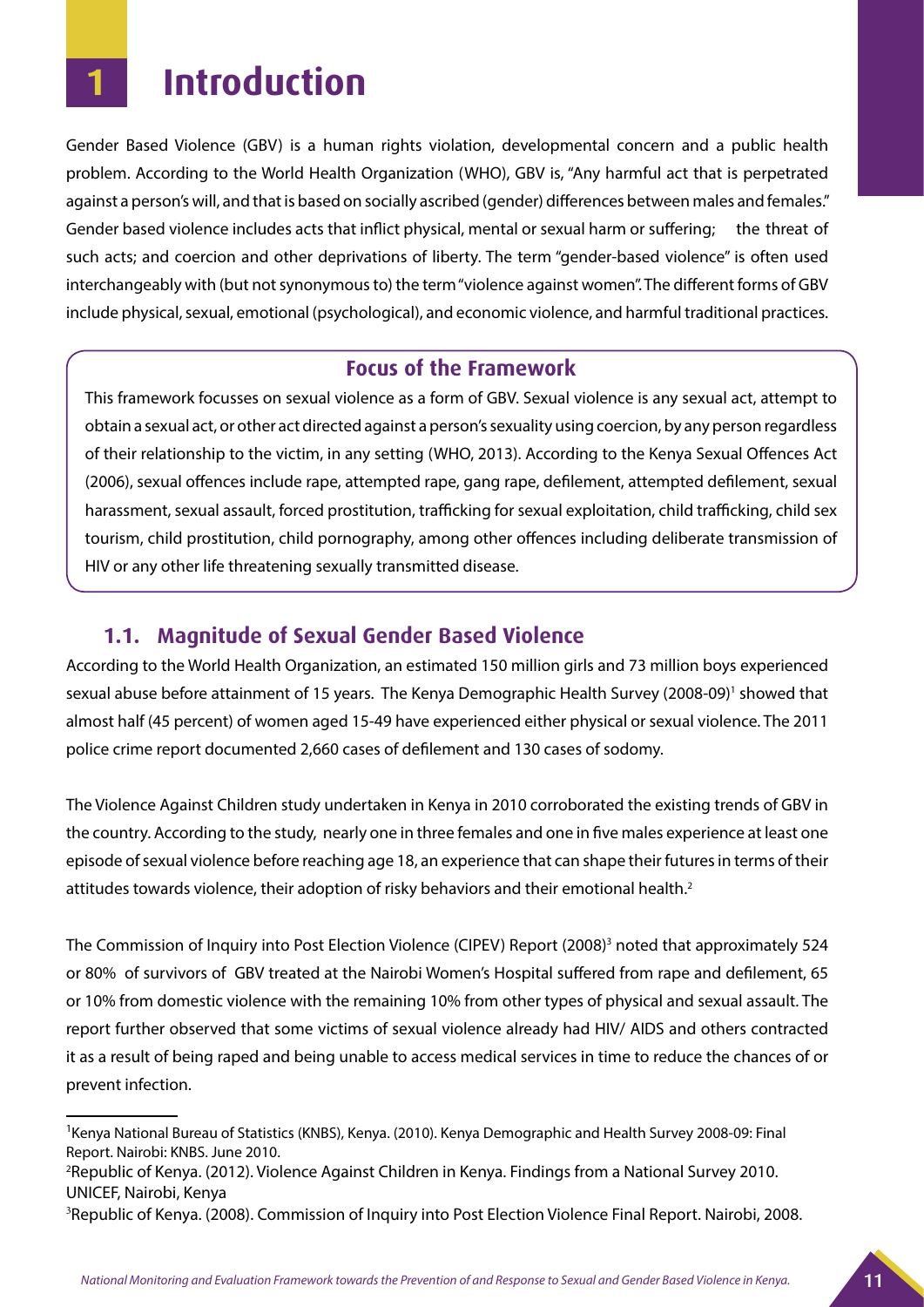LVCT Health's data on sexual violence from supported health facilities in the country recorded 4,944 cases of sexual violence in 2014. Women and girls constituted 90.8% of the cases whereas children under the age of eighteen accounted for 61.9% of all survivors reported by LVCT Health. In 2011-2012, the Nairobi Women's Gender Violence Recovery Centre recorded 2,532 cases of sexual violence.

#### **1.2 International Policy Frameworks and Legal Instruments**

Governments are legally obligated to address GBV through a range of measures, including legislation. As a result, various international and regional instruments, conventions and declarations have recognized violence against women as a "form of discrimination and a violation of women's human rights.

#### **These include:**

- The United Nations Declaration on the Elimination of Violence against Women (1993) which was the first international human rights instrument to deal exclusively with gender-based violence (GBV). Although non-binding on countries, the declaration uniformly defines GBV as "any act that results in, or is likely to result in, physical, sexual or psychological harm or suffering to women, including threats of such acts, coercion or arbitrary deprivations of liberty, whether occurring in public or private life."
- The Convention on the Elimination of All Forms of Discrimination against Women (CEDAW) (1979) is a convention that requires countries to prevent and respond to GBV. It does not explicitly mention violence against women, but rather "discrimination against women in all its forms.
- The Rome Statute (1998): This is an instrument under the International Humanitarian Law. It classifies rape and other forms of sexual violence as crimes against humanity. The significance of this lies in the long history of various forms of sexual violence committed against women and girls during armed conflicts. Article 7 of the Statute lists "rape, sexual slavery, enforced prostitution, forced pregnancy, enforced sterilization, or any other form of sexual violence of comparable gravity" under crimes against humanity.
- The Convention on the Rights of the Child (1990) is a general instrument on the rights of the child, and requires that state parties "take all appropriate legislative, administrative, social and educational measures to protect the child from all forms of physical or mental violence, injury or abuse, neglect or negligent treatment, maltreatment or exploitation, including sexual abuse, while in the care of parent(s), legal guardian(s) or any other person who has the care of the child."
- Several declarations, plans and mechanisms reinforce these international laws, conventions and resolutions against sexual violence. They include the Vienna Conference on Human Rights (1993); Beijing Platform for Action (1995); Programme for Action on ICPD, Cairo 1994; and the Special Rapporteur on Violence against Women.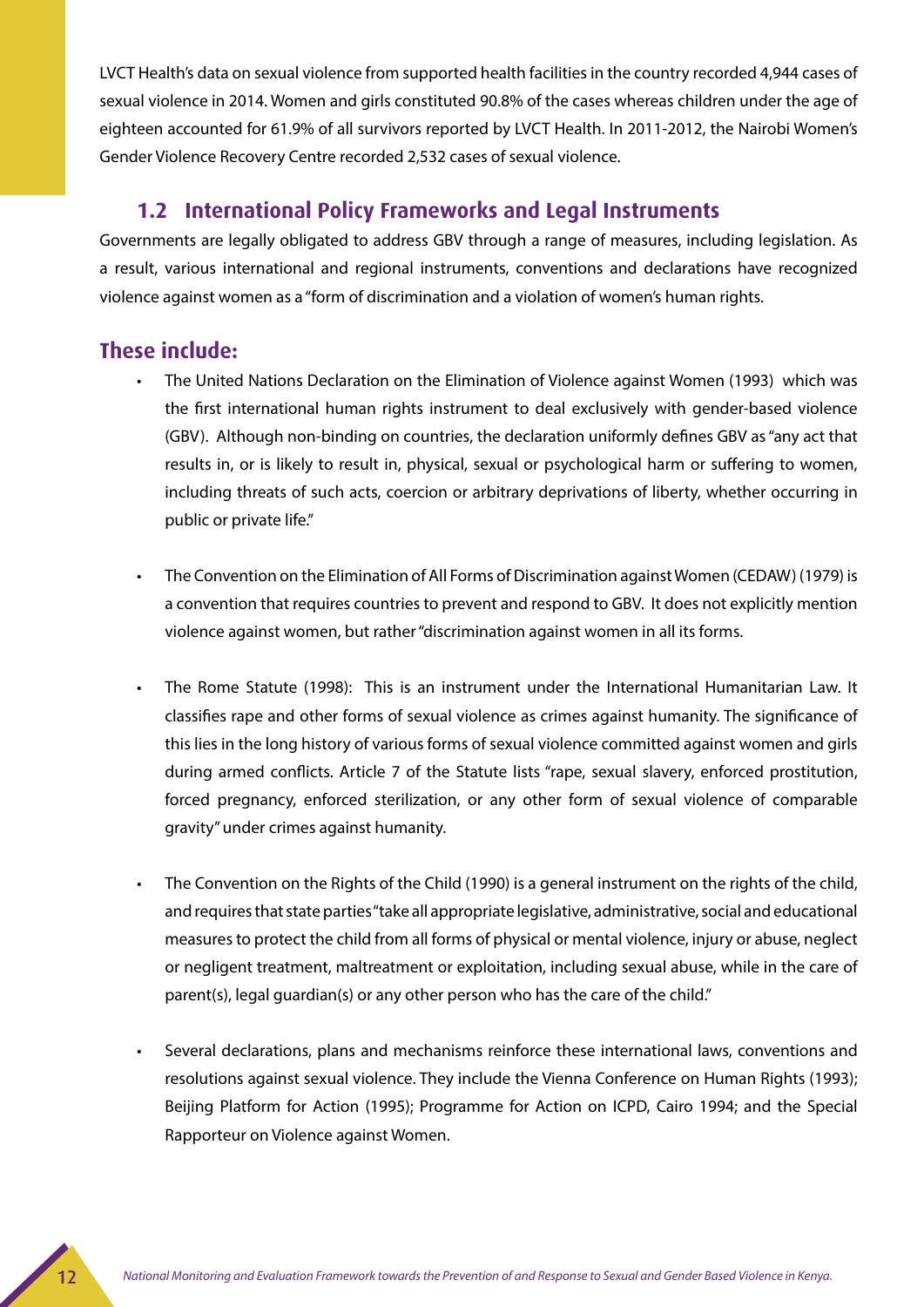Prevention of and response to GBV is equally obligated within continental and regional interstate protocols and conventions sanctioned by the African Union and regional bodies like the International Conference on Great Lakes Region (ICGLR) and the Inter-Governmental Authority on Development (IGAD). Some of the continental and regional instruments relevant and applicable to anti-gender based violence interventions are listed below:

- The African Charter on Human and Peoples' Rights (1981)
- The Common Market for Eastern and Southern Africa Gender Policy (2000)
- The Protocol to the African Charter on Human and Peoples' Rights on the Rights of Women in Africa (Maputo Protocol, 2003)
- The Solemn Declaration on Gender Equality in Africa (2004)
- The Intergovernmental Authority on Development Gender Policy and Strategy (2004)
- The Protocol on the Prevention and Suppression of Sexual Violence Against Women and Children International Conference on the Great Lakes Region (2006)
- The African Charter on the Rights and Welfare of the Child (ACRWC) 2009
- The African Union Gender Policy (2009)
- The Declaration of the Heads of States and Governments of the Member States of the International Conference on the Great Lakes on Sexual and Gender-based Violence (2011)

#### **1.3 National Policy Frameworks and Legal Instruments**

Kenya is a signatory to a wide spectrum of international legal instruments that obligate the State to take action against GBV. Premised on national commitment to uphold and protect human rights and gender equality the government of Kenya has developed a raft of policies and spectrum of legal instruments that focus on forestalling the occurrence of GBV and mitigating consequences. The National Gender and Development Policy (2000)<sup>4</sup> makes key recommendations on violence against women which include:

- Amending the Penal Code in order to make wife beating and other gender related crimes a criminal offences;
- Ensuring that victims of sexual offences have the right to have their cases heard in camera and creating family courts for the hearing of cases of rape, incest defilement in which the complainant is a child;
- • Sensitizing legal practitioners, administrators and other law enforcement officials in the handling of cases of violence;
- Training all law enforcement agents to be able to assist women victims of crime, and in particular women victims of violence. This would entail incorporating a course on violence against women into law degree and police training courses;
- Setting up safe shelters for victims of domestic violence to support the police and other sociocultural entities in their work. Disseminating information on the assistance available to women and families who are victims of violence;
- Ensuring that women with disabilities have access to information and services in the area of violence against women;

<sup>4</sup> Republic of Kenya. 2000. National Gender and Development Policy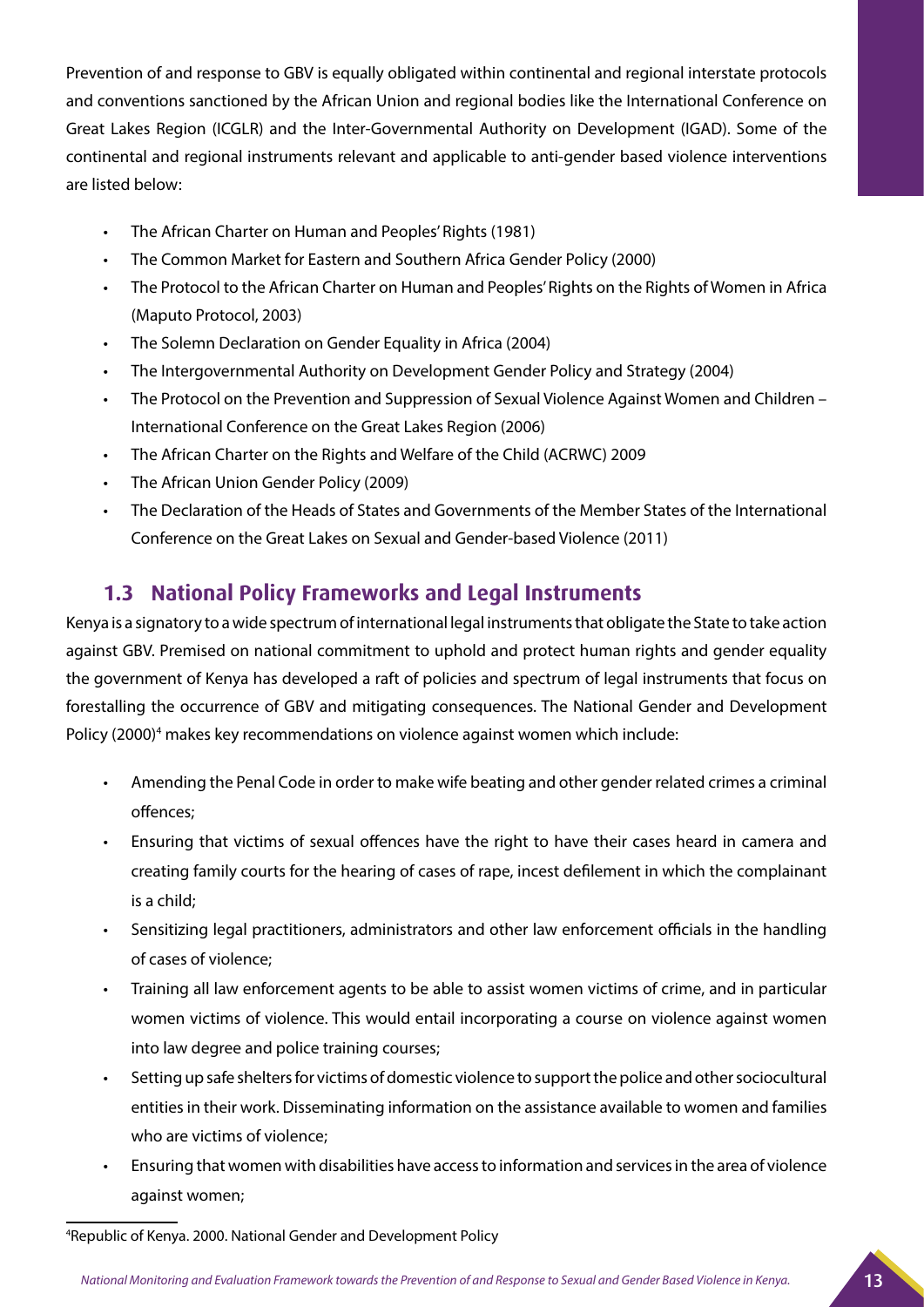- Organizing, supporting and funding community-based education and training campaigns to raise awareness about violence against women as a violation of women's enjoyment of their human rights, and mobilizing local communities to use appropriate gender-sensitive traditional and innovative methods of conflict resolution; and
- Taking special measures to eliminate violence against women, particularly violence against those in vulnerable situations such as young women, refugees and internally displaced women, and women with disabilities.

The Kenya Adolescent Reproductive Health Policy (2003)<sup>5</sup> recognizes that both boys and girls can be victims of sexual abuse, but girls are up to three times more likely to be sexually abused than boys. The policy articulates that girls who suffer sexual abuse are likely to begin sexual intercourse on average one year earlier and are much more likely to become pregnant before the age of 17. Accordingly the policy recommends development of safety nets and rehabilitation and rescue mechanisms for victims of sexual abuse and violence and enhancing measures to protect young people in penal institutions from sexual abuse.

Prevention and response to school related gender based violence (SRGBV) is addressed in the Education Gender Policy (2007)<sup>6</sup>. The policy recommends mainstreaming of policies that address GBV at all education levels; establishing modalities for dealing with SGBV including harassment; developing of a framework for co-ordination of stakeholders involved in efforts of providing a safe learning environment; and developing and implementing clear anti-sexual harassment and anti-gender based violence policies at all levels in the Ministry of Education and all educational institutions.

The 2005 Policy Framework for the Implementation of Post-Rape Care Services ensures the inclusion of sexual violence as a key issue within the Reproductive Health Strategy (2009)<sup>7</sup> and sets the development of standards for post rape care service delivery.

Multisectoral Standard Operating Procedures (SOPs) for Prevention of and Response to Sexual Violence in Kenya (2013)<sup>8</sup> developed by the Task Force on the Implementation of the Sexual Offences Act (TFSOA) provide for the minimum package of care to be accorded to survivors across sectors-health, legal and psychosocial, and outline referral pathways in crosssectoral management of survivors.

The Vision 2030 Second Medium Term Plan (2013—17)<sup>9</sup> emphasizes the need for establishment of integrated one stop sexual and gender based violence response centres in all healthcare facilities in Kenya and undertaking public awareness campaign against FGM, early and forced marriages. The genesis of gender based violence is gender inequality in various forms including unequal power relations and socio-cultural practices that discriminate against women and girls. In this regard, Kenya's development framework responds to the United Nations Millennium Declaration (2000) which advocates for empowering women and promoting gender equality.

<sup>5</sup> Republic of Kenya. 2003. Adolescent Reproductive Health Policy.

<sup>6</sup> Republic of Kenya. 2007. Education Gender Policy.

<sup>7</sup> Republic of Kenya, 2009. National Reproductive Health Strategy 2009-2015

 $^{\rm 8}$ Republic of Kenya. 2013. Multisectoral SOPs for Prevention of and Response to Sexual Violence in  ${\rm Kenya.}$ 9 Republic of Kenya. 2013. Vision 2030 Second Medium Plan 2013-2017.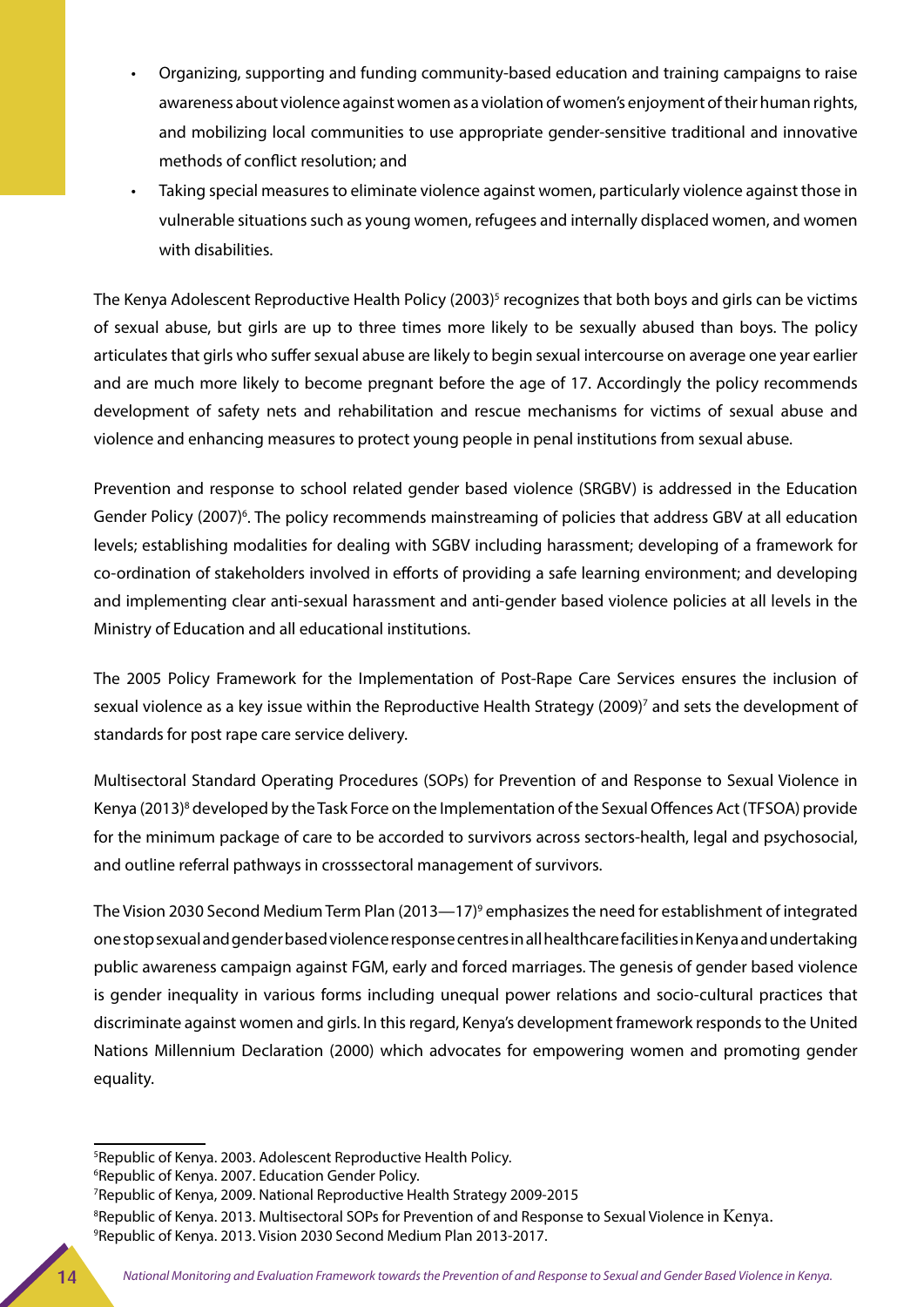Domestication of the international policies and instruments and recognition of the human rights in national development has led to Kenya enacting laws and guidelines that address GBV as a manifestation of human rights violations and major impediment to development. These include:

- The Constitution of Kenya as the supreme law of the land promotes equality and freedom from discrimination by stating that (Article 27): i) every person is equal before the law and has the right to equal protection and equal benefit of the law; (2) equality includes the full and equal enjoyment of all rights and fundamental freedoms; (3) Women and men have the right to equal treatment, including the right to equal opportunities in political, economic, cultural and social spheres; and (4) the State shall not discriminate directly or indirectly against any person on any ground, including race, sex, pregnancy, marital status, health status, ethnic or social origin, colour, age, disability, religion, conscience, belief, culture, dress, language or birth.
- The Sexual Offences Act (SOA) 200610 is exclusively dedicated to the prevention of and response to sexual violence through deterrence (minimum sentencing guidelines and enhanced sentences ranging between ten years and life imprisonment) and punishment of offenders. The merits of the SOA include consolidation of all forms of sexual offences under one law, recognition of new sexual offences, introduction of a minimum sentencing regime for sexual offences, integration of technological advances such as DNA in investigation and proof of sexual offences, and introduction of novel provisions to safeguard the welfare and dignity of victims during prosecution of the cases.
- The Criminal Procedure Code (Revised Edition 2012) makes provision for the procedure to be followed in criminal cases which include gender-based violence offences and sexual offences. Section 3 of the Criminal Procedure Code (CPC) requires that offences under any law which includes the sexual offences shall be investigated, tried and dealt with in accordance with the provisions of the Criminal Procedure Code.
- The Children Act (2001)<sup>11</sup> provides for the protection of child sexual violence survivors, among other stipulations.

Other national instruments include the Penal Code (Revised Edition 2012)12, the Prohibition of Female Genital Mutilation Act  $(2011)^{13}$ , the National Gender and Equality Commission Act  $(2011)^{14}$ , the Political Parties Act  $(2011)^{15}$ , the Elections Act  $(2011)^{16}$ , the Sexual Offences (Medical Treatment) Regulations  $(2012)^{17}$ , the Matrimonial Property Act (2013)<sup>18</sup>, and the Marriage Act (2014)<sup>19</sup>.

<sup>&</sup>lt;sup>10</sup>Republic of Kenya. 2006. The Sexual Offences Act.

<sup>11</sup>Republic of Kenya. 2001. The Children Act.

<sup>&</sup>lt;sup>12</sup>Republic of Kenya. 2012. The Penal Code.

<sup>&</sup>lt;sup>13</sup>Republic of Kenya. 2011. The Prohibition of Female Genital Mutilation Act.

<sup>&</sup>lt;sup>14</sup>Republic of Kenya. 2011. The National Gender and Equality Commission Act.

<sup>&</sup>lt;sup>15</sup>Republic of Kenya. 2011. The Political Parties Act.

<sup>&</sup>lt;sup>16</sup>Republic of Kenya. 2011. The Elections Act.

<sup>17</sup>Republic of Kenya,2012. Sexual Offences (Medical Treatment) Regulations.

<sup>&</sup>lt;sup>18</sup>Republic of Kenya. 2013. Matrimonial Property Act.

<sup>&</sup>lt;sup>19</sup>Republic of Kenya. 2014. The Marriage Act.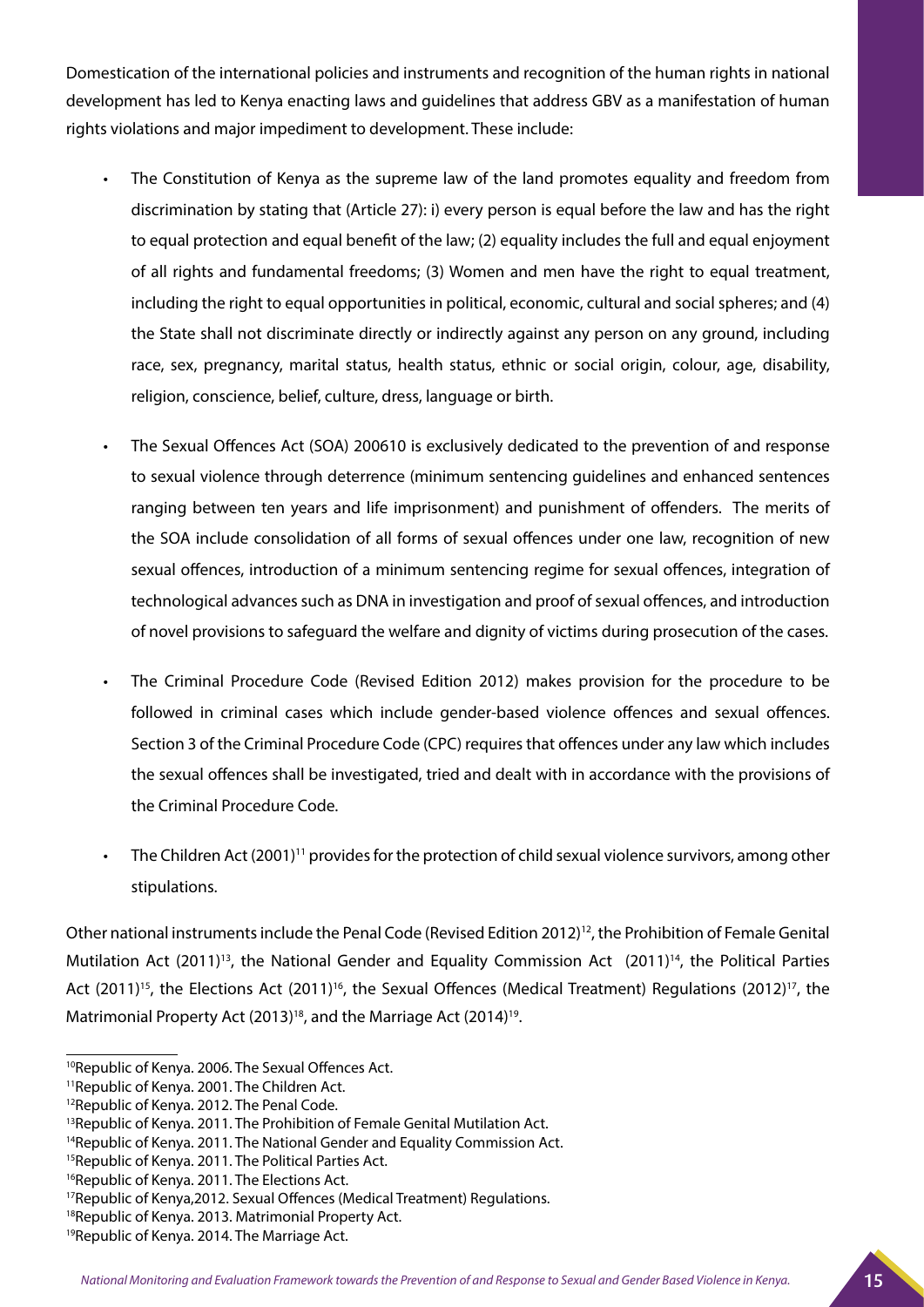These national and global policies on GBV call for the existence of a robust monitoring and evaluation system, structures and frameworks in order to effectively determine achievement of results.

#### **1.4 Gaps in SGBV Monitoring and Evaluation in Kenya**

Despite the existing data on SGBV in Kenya, reporting has been a challenge due to underlying infrastructural impediments and lack of one national SGBV monitoring and evaluation framework that can consistently collate and present data on SGBV for analysis.

Until 2003 when the Kenya Health and Demographic Survey included GBV indicators and subsequently in 2008-09, the country completely lacked credible national level sources of data on GBV in general and specifically on sexual violence.

The KDHS sources are however periodic (after every five years) and the focus on GBV is limited by the myriad of thematic areas that the survey examines. Moreover until 2010 when the country undertook its first Violence Against Children (VAC) study the existing KDHS data lacked specific focus on violence during childhood.

The comprehensive data that the study generated vindicates the need for continuous monitoring of trends in VAC which has a significant bearing on violence in adulthood. Institutional data especially among non-state actors has been available but is limited in scope (mostly generated from areas where the particular institution implements programmes) and methodological requirements in collection, analysis and dissemination.

The link between GBV and HIV similarly remains a challenge that the current data collection frameworks are yet to adequately respond to. Consequently, policy and programming decisions on GBV in Kenya are not founded on procedurally and regularly collated and analyzed routine data at the national level, which leads to weak advocacy and intervention initiatives. Integration of GBV and HIV strategies in the country cannot progress persuasively unless predicated on impeccable data collection systems and analysis methods.

The cross sectoral linkages (health, legal, security and psychosocial) are not adequately addressed in the existing data on sexual violence, leading to divergence in responses. Medico-legal linkages between the health and legal sectors are weak for lack of effective cross-sectoral referral mechanisms and data collection tools.

Similarly, the legal and security sectors lack nationally agreed upon indicators, creating duplication in reporting and disruption in the chain of evidence. Many actors engaged in psychosocial interventions (education, counseling, livelihood, shelters and hotlines) lack standardized indicators, which has led to institutional specific data being collected. The national GBV prevention and response efforts are further hampered by lack of a centralized database and custodian which affects access to the existing data and ensuring adherence to standardized quality and management protocols.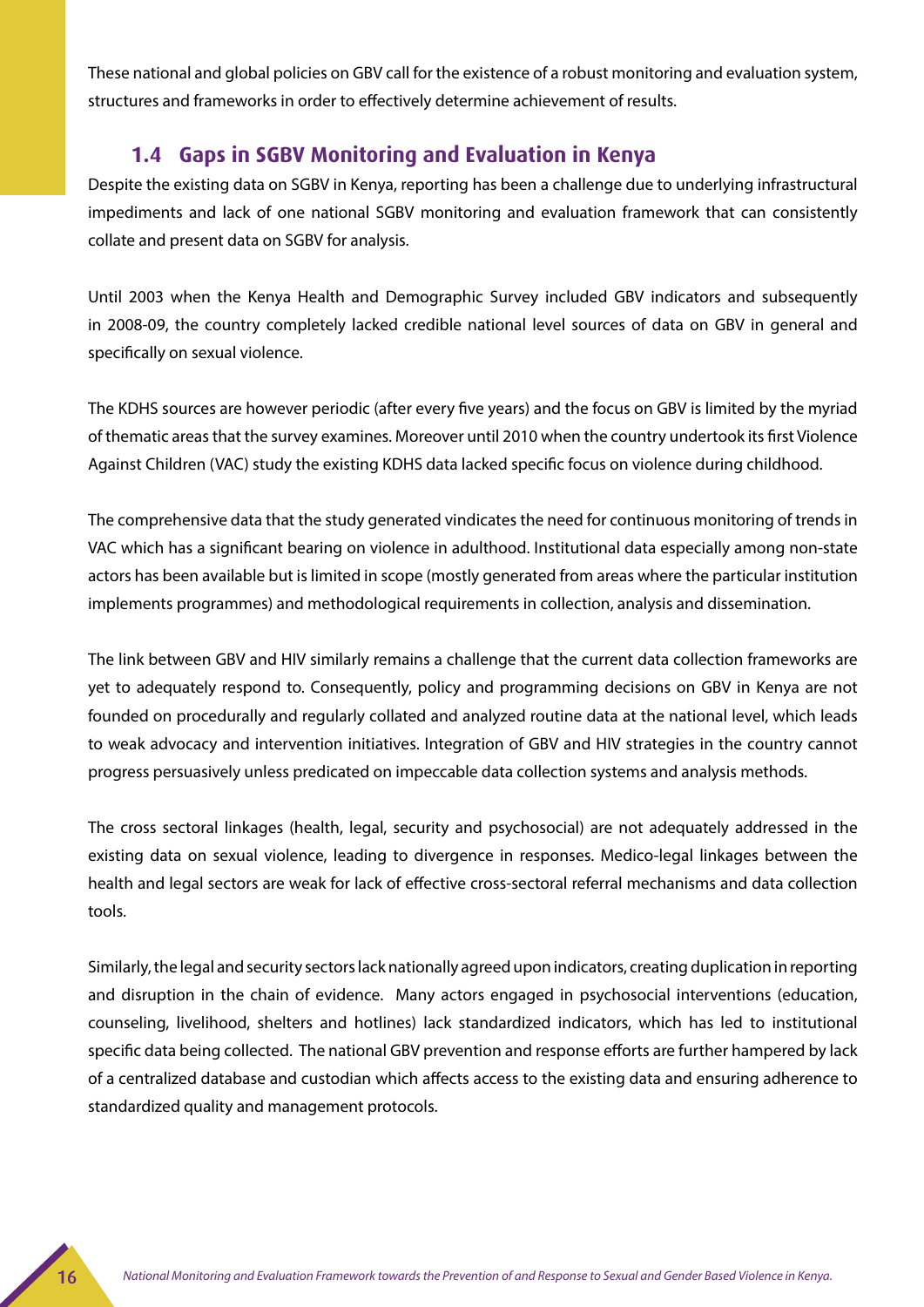## **2 Rationale for the Framework**

The need for a national level SGBV monitoring and evaluation framework is imperative and urgent. Accordingly, the National Plan of Action to Aid the Implementation of the National Framework towards Prevention and Response of GBV in Kenya<sup>20</sup> identified establishment of gender based violence related data collection systems as a key priority. The National Action Plan proposes establishment of gender based violence data collation systems, and anticipates institutionalized data collection across the country and development of software on GBV information management system. 21 The International Conference on the Great Lakes Region anticipates a regional data collation system that will credibly inform prevention and response measures across the 11 member states. This therefore makes it mandatory that each country in the region develops a national data collation system that aggregates with other regional systems to generate reliable data on GBV. Similarly, the 57th session of the Commission on Status of Women recommended the need to collect data on GBV for evidence informed interventions. While there are many forms of gender based violence this **framework prioritized sexual violence as a starting point toward creating an integrated GBV monitoring and evaluation framework and data management system.** Lessons learned will inform the progressive steps in developing a holistic framework that spans all forms of GBV, including economic violence and harmful traditional practices.

#### **2.1 Process of Developing the National SGBV Framework**

implementation strategies arising from the framework.

The development of the National SGBV Monitoring and Evaluation Framework was through collaboration between government bodies, development partners, Civil Society Organizations, and GBV and M & E experts in Kenya. LVCT Health and the University of Washington's International Training and Education Centre for Health (I-TECH) secured funding and technical assistance from the U.S. President's Emergency Plan for AIDS Relief (PEPFAR) through the Centers for Disease Control and Prevention (CDC), and the United Nations Trust Fund to End Violence Against Women (UNTF) in response to the gap identified in the National Plan of Action to Aid the Implementation of the National Framework towards Prevention and Response of GBV in Kenya. The National Gender and Equality Commission (NGEC) provided leadership in this process and will provide oversight during implementation of the framework based on the national mandate of the Commission. The NGEC hosted the secretariat for the development of the M&E framework whereas technical assistance, funding and mobilization of CSO actors for broad participation were provided by LVCT Health and I-TECH. The framework is crucial for generating strategic information required to guide prevention and response to GBV cases in the country. The information will go a long way in ensuring a well-coordinated multisectoral approach while addressing GBV related issues in the country. NGEC will oversee the implementation of the crosssectoral GBV M&E framework, dissemination of data and leadership in development of policies and

 $^{20}$ National Commission on Gender and Development (NCGD), Kenya (2010). The National Plan of Action to Aid the Implementation of the National Framework Towards Prevention and Response of Gender Based Violence in Kenya. 21Ibid. p. 18.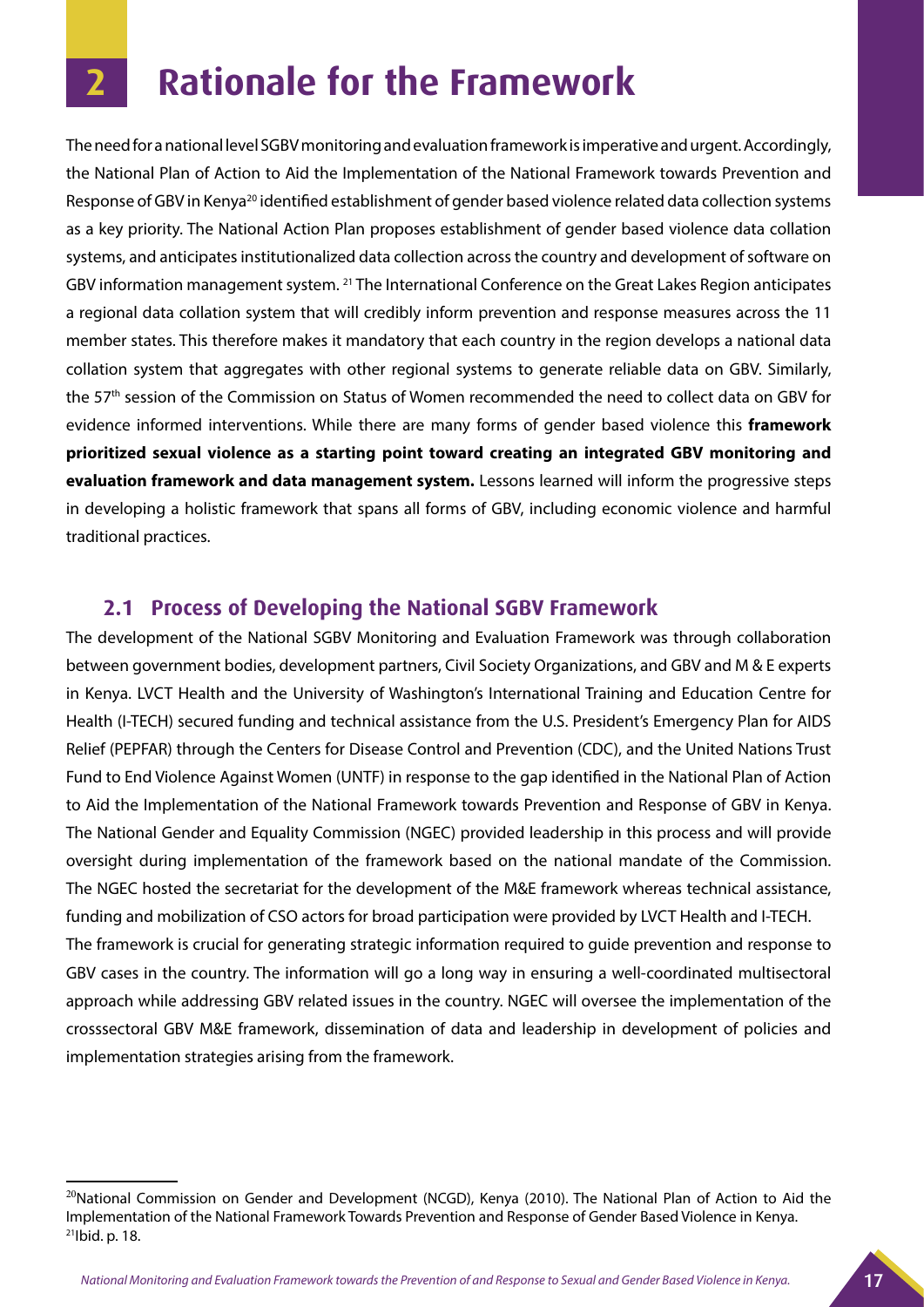### **Objective of the Framework and Roles of Stakeholders**

### **3.1 Objectives of the Framework**

The monitoring and evaluation framework has defined indicators that will aid in the monitoring and evaluation of efforts by different sectors such as police, judiciary, health and education to prevent and respond to sexual violence. The framework will also provide for a sector-wide approach by incorporating contributions not only from the public sector but also from other stakeholders working towards prevention of and response to GBV.

The objectives of the framework include:

- To establish one integrated and functional SGBV multi-sectoral monitoring and evaluation system;
- To monitor and evaluate national efforts in the prevention of and response to SGBV; and
- To contribute to evidence-informed funding, advocacy, decision making and programming.

### **3.2 Roles of Key Sectors in the Prevention of and Response to SGBV**

Sexual violence is a health, development, social and human rights issue that cuts across multiple sectors. The repercussions of sexual violence therefore call for structures and systems that are crosssectoral in design and execution for effective prevention and response interventions. The multisectoral approach helps in defining the unique mandate and responsibilities of each stakeholder while at the same time recognizing how they complement each other. The coordination framework ensures that stakeholders work together in strategic planning, gathering and managing data, identifying gaps, service delivery and monitoring and evaluation. The SOPs developed by the TFSOA outlined the roles and operational mandates of the sexual violence prevention and response actors as tabulated below.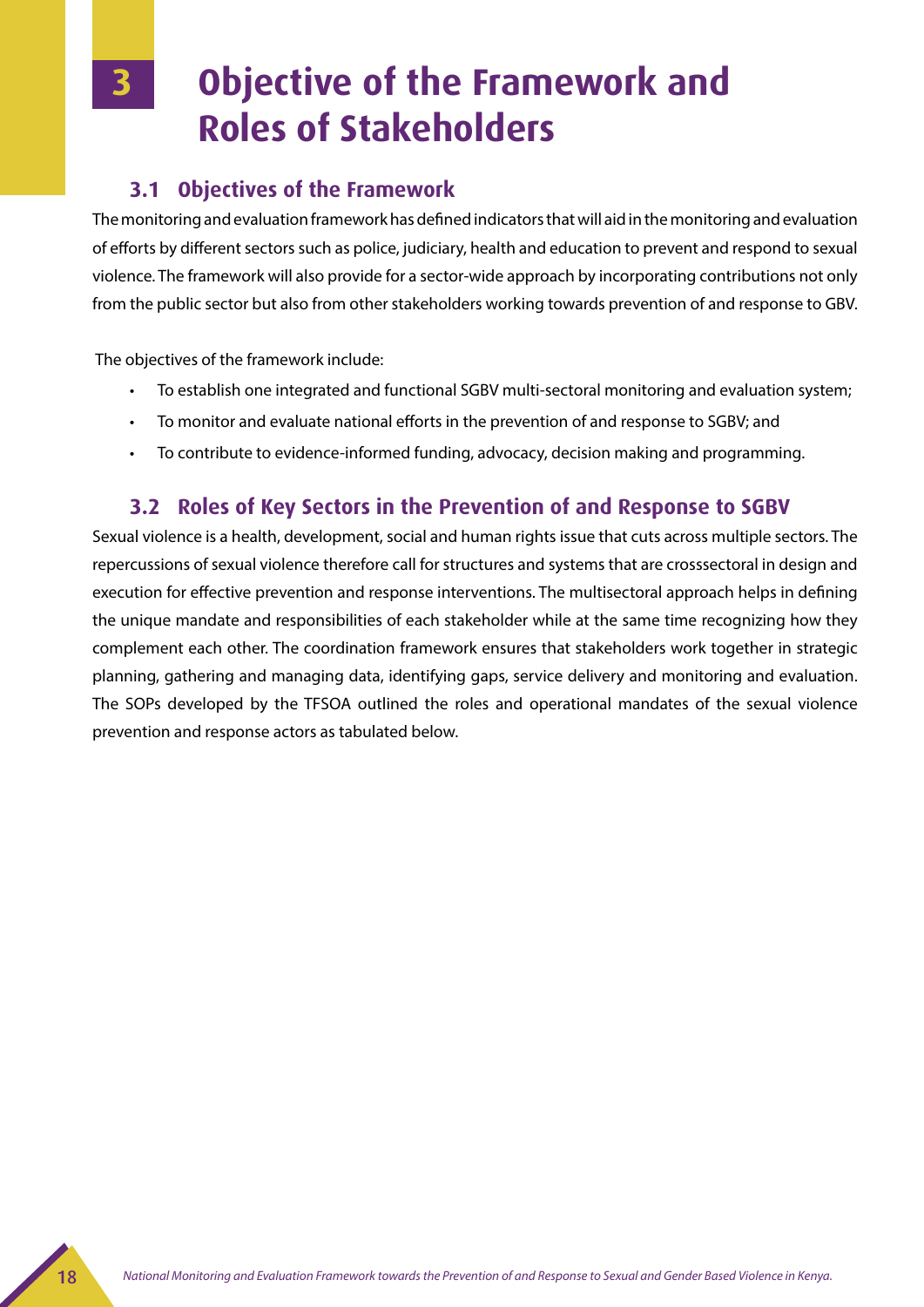#### **Table 1: Roles and responsibilities of stakeholders in SGBV prevention and response**

| <b>Actor/Sector</b>                                                                                      | <b>Role and Responsibility in Prevention</b>                                                                                                                                                                                                                                                                                                                                                                                                                                                                                                                                                                                                                                                                                                                                                                                                                                                                                                                                                                                                                                                                       | <b>Role and Responsibility in response</b>                                                                                                                                                                                                                                                                                                                                                                                                                                                                                                                                                                                          |
|----------------------------------------------------------------------------------------------------------|--------------------------------------------------------------------------------------------------------------------------------------------------------------------------------------------------------------------------------------------------------------------------------------------------------------------------------------------------------------------------------------------------------------------------------------------------------------------------------------------------------------------------------------------------------------------------------------------------------------------------------------------------------------------------------------------------------------------------------------------------------------------------------------------------------------------------------------------------------------------------------------------------------------------------------------------------------------------------------------------------------------------------------------------------------------------------------------------------------------------|-------------------------------------------------------------------------------------------------------------------------------------------------------------------------------------------------------------------------------------------------------------------------------------------------------------------------------------------------------------------------------------------------------------------------------------------------------------------------------------------------------------------------------------------------------------------------------------------------------------------------------------|
| Ministry of Devolution<br>and Planning                                                                   | Overall implementation of policies<br>$\bullet$<br>laws and programs on gender<br>including prevention management<br>of sexual and gender based<br>violence                                                                                                                                                                                                                                                                                                                                                                                                                                                                                                                                                                                                                                                                                                                                                                                                                                                                                                                                                        | Provision of programs, data and<br>$\bullet$<br>information on sexual and gender<br>based violence                                                                                                                                                                                                                                                                                                                                                                                                                                                                                                                                  |
| Non-Governmental<br>Organizations focusing<br>on SGBV (NGOs<br>CBOs, FBOs and other<br>community groups) | Creating awareness on national<br>$\bullet$<br>laws related to SGBV.<br>Review of existing national laws<br>$\bullet$<br>related to SGBV.<br>Research and data collection on<br>$\bullet$<br>SGBV to inform policy formulation<br>and programming.<br>Operationalization of national<br>policies and tools related to SGBV.<br>Support the development and<br>$\bullet$<br>dissemination of appropriate<br>national curricula on SGBV.<br>Training of service providers on<br>$\bullet$<br>prevention of and responding to<br>SGBV.<br>Conducting community<br>$\bullet$<br>sensitization and awareness raising<br>on SGBV.<br>Initiating mentorship programs for<br>$\bullet$<br>children and adolescents.<br>Mainstreaming response and<br>prevention information on SGBV<br>into all training and community<br>forums.<br>Initiating community based<br>$\bullet$<br>social support networks for SGBV<br>survivors or potential targets of<br>SGBV.<br>Strengthening the capacity of<br>$\bullet$<br>men and boys in prevention of<br>and response to SGBV through<br>sensitization, training and<br>mentorship | Provision of shelters and safe<br>$\bullet$<br>houses for survivors.<br>Complement government effort<br>$\bullet$<br>in provision of various services<br>(especially health, psychosocial,<br>security and legal) to survivors of<br>SGBV.<br>Reintegration of survivors of<br>$\bullet$<br>sexual violence.<br>Advocacy for justice for survivors<br>$\bullet$<br>of SGBV.<br>Rehabilitation of sex offenders.<br>$\bullet$<br>Giving evidence in court (expert<br>$\bullet$<br>opinion).<br>Promotion of community action<br>$\bullet$<br>against SGBV.<br>Technical support to GOK for<br>$\bullet$<br>delivery of SGBV services |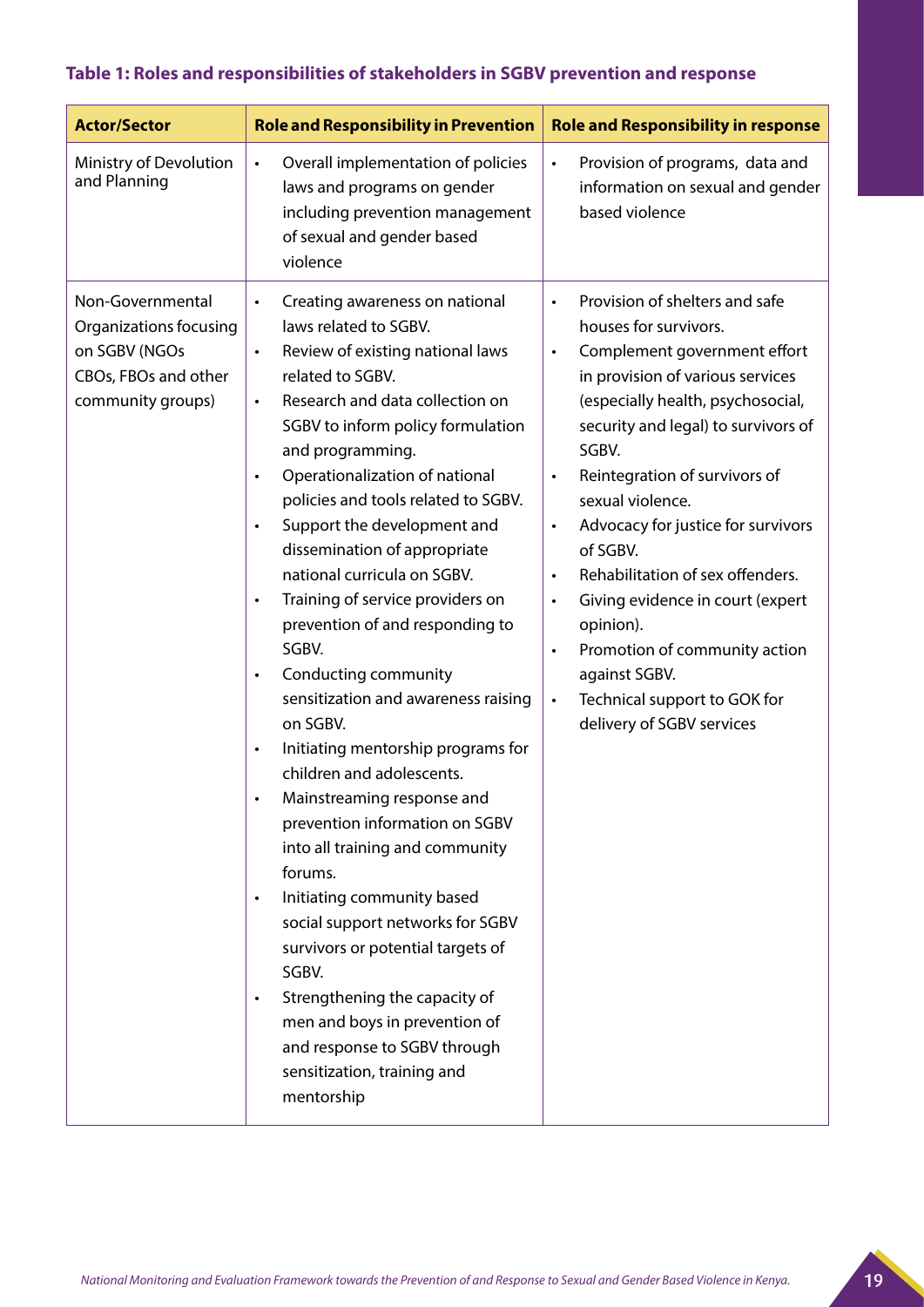| <b>Actor/Sector</b>            | <b>Role and Responsibility in Prevention</b>                                                                                                                                                                                                                                                                                                                                                                                                                             | <b>Role and Responsibility in response</b>                                                                                                                                                                                                                                                                                                                                                                                                                                                                                                                                                                                                                                                                                              |
|--------------------------------|--------------------------------------------------------------------------------------------------------------------------------------------------------------------------------------------------------------------------------------------------------------------------------------------------------------------------------------------------------------------------------------------------------------------------------------------------------------------------|-----------------------------------------------------------------------------------------------------------------------------------------------------------------------------------------------------------------------------------------------------------------------------------------------------------------------------------------------------------------------------------------------------------------------------------------------------------------------------------------------------------------------------------------------------------------------------------------------------------------------------------------------------------------------------------------------------------------------------------------|
| Ministry of Health             | Developing national policies,<br>$\bullet$<br>guidelines, standards, protocols<br>and training curricula for SGBV<br>service delivery<br>Capacity building of health service<br>$\bullet$<br>personnel through training<br>and mentorship on clinical<br>management of SGBV<br>Providing supportive supervision<br>through county and sub-county<br>health providers to ensure quality<br>service delivery on SGBV<br>Creating public awareness on<br>$\bullet$<br>SGBV. | Providing treatment and<br>$\bullet$<br>psychological care to SGBV<br>survivors.<br>Collecting and giving evidence in<br>$\bullet$<br>court (expert witnesses)<br>Referral and linkage of survivors<br>$\bullet$<br>to police and community<br>interventions                                                                                                                                                                                                                                                                                                                                                                                                                                                                            |
| <b>National Police Service</b> | Conducting in-service training for<br>$\bullet$<br>serving police officers and new<br>recruits on SGBV.<br>Educating the community on<br>$\bullet$<br>various aspect of SGBV through<br>community policing initiatives.<br>Patrol and other security measures<br>$\bullet$<br>that deter and prevent sexual<br>offences from occurring.<br>Collecting and disseminating<br>$\bullet$<br>data on SGBV to inform policies,<br>legislation and programming                  | Establishment of functional<br>gender desks at the police<br>stations/posts.<br>Investigating cases of SGBV.<br>$\bullet$<br>Arresting the suspect or<br>$\bullet$<br>perpetrator of SGBV.<br>Providing a P3 form to the<br>$\bullet$<br>survivor.<br>Collecting and preserving<br>$\bullet$<br>exhibits from the survivor.<br>Ensuring security for the survivor<br>$\bullet$<br>and his/her family.<br>Ensuring security for the suspect<br>$\bullet$<br>and his/her family.<br>Submitting to and collecting the<br>$\bullet$<br>exhibits from the government<br>chemist.<br>Availing exhibits and witnesses<br>$\bullet$<br>for the prosecution when<br>required.<br>Giving evidence in court as it may<br>$\bullet$<br>be required. |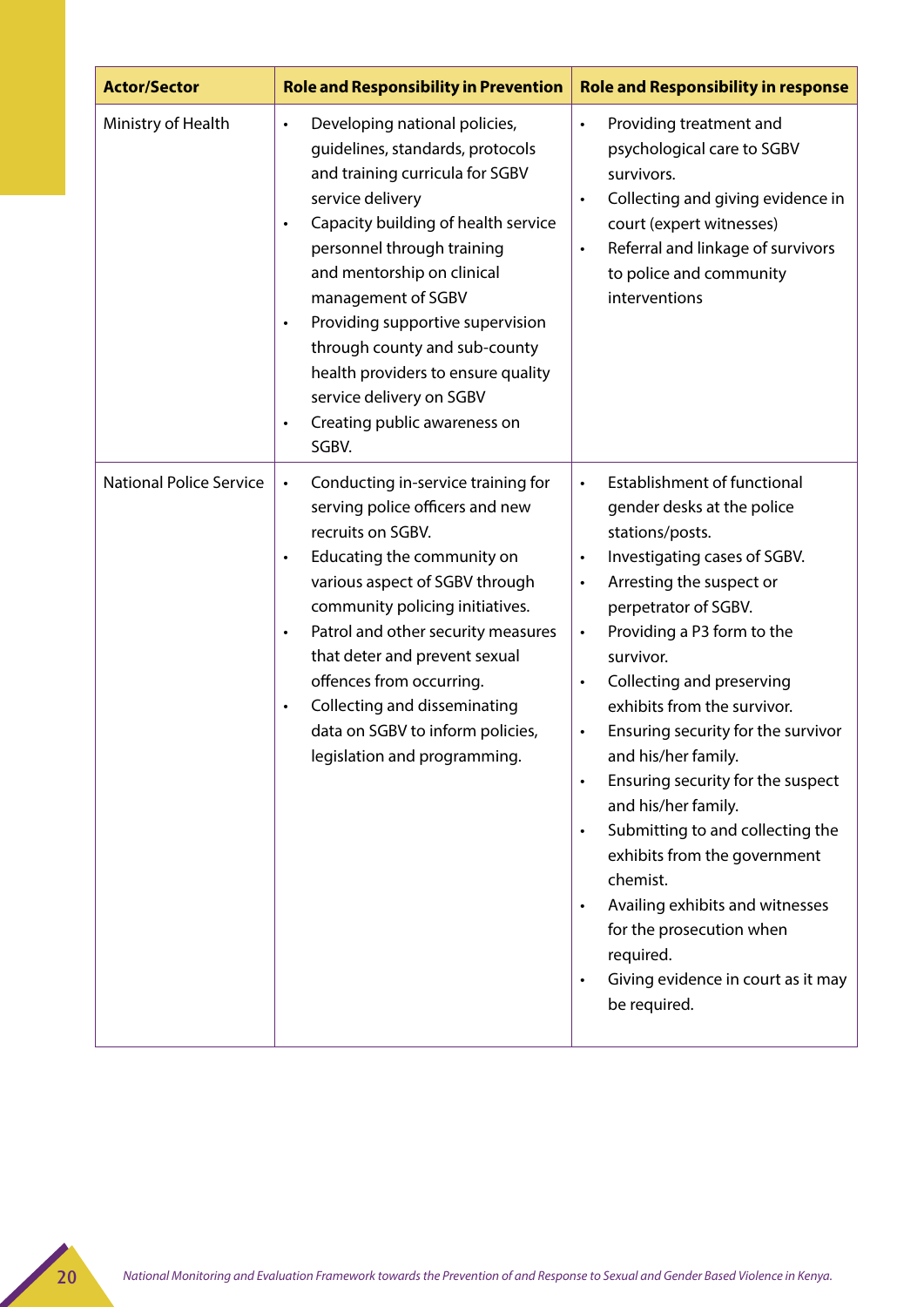| <b>Actor/Sector</b> | <b>Role and Responsibility in Prevention</b>                                                                                                                                                                                                                                                                                                                | <b>Role and Responsibility in response</b>                                                                                                                                                                                                                                                                                                                                                                                                                                                                                                                                                                                                                                |
|---------------------|-------------------------------------------------------------------------------------------------------------------------------------------------------------------------------------------------------------------------------------------------------------------------------------------------------------------------------------------------------------|---------------------------------------------------------------------------------------------------------------------------------------------------------------------------------------------------------------------------------------------------------------------------------------------------------------------------------------------------------------------------------------------------------------------------------------------------------------------------------------------------------------------------------------------------------------------------------------------------------------------------------------------------------------------------|
| Prosecution         | Educating the community on the<br>$\bullet$<br>provisions of the Sexual Offences<br>Act.<br>Support in development and<br>$\bullet$<br>review of existing policies and<br>pieces of legislation relevant to<br>addressing SGBV.                                                                                                                             | Supervising the police in<br>$\bullet$<br>investigation of sexual offences.<br>Ensuring the correct charges are<br>$\bullet$<br>drafted.<br>Meeting and preparing survivors<br>$\bullet$<br>and witnesses of SGBV cases for<br>the court process.<br>Presenting evidence in<br>$\bullet$<br>court-- both exonerating and<br>incriminating evidence.<br>Examining and cross examining<br>$\bullet$<br>witnesses in court.<br>Making relevant applications in<br>$\bullet$<br>court - for example, protection of<br>vulnerable witnesses, counseling<br>of survivors, treatment of<br>offenders, assessing the survivors<br>or witnesses, and sentencing of<br>the convict. |
| Judiciary           | Sensitizing the community on legal<br>$\bullet$<br>provisions.<br>Sentencing convicted sex<br>$\bullet$<br>offenders.<br>Granting orders that safeguard<br>those who are vulnerable from<br>being sexually violated.<br>Support in development and<br>$\bullet$<br>review of existing policies and<br>pieces of legislation relevant to<br>addressing SGBV. | Adjudicate cases involving SGBV<br>$\bullet$<br>and implement the various<br>provisions of the SOA in a specific<br>case.<br>Addressing concerns of<br>$\bullet$<br>service providers to be able to<br>adequately respond to SGBV.<br>Create new procedures/practices<br>$\bullet$<br>by providing interpretation on<br>the various legal provisions in<br>appropriate cases.<br>Adjudicating cases as provided<br>$\bullet$<br>by law.                                                                                                                                                                                                                                   |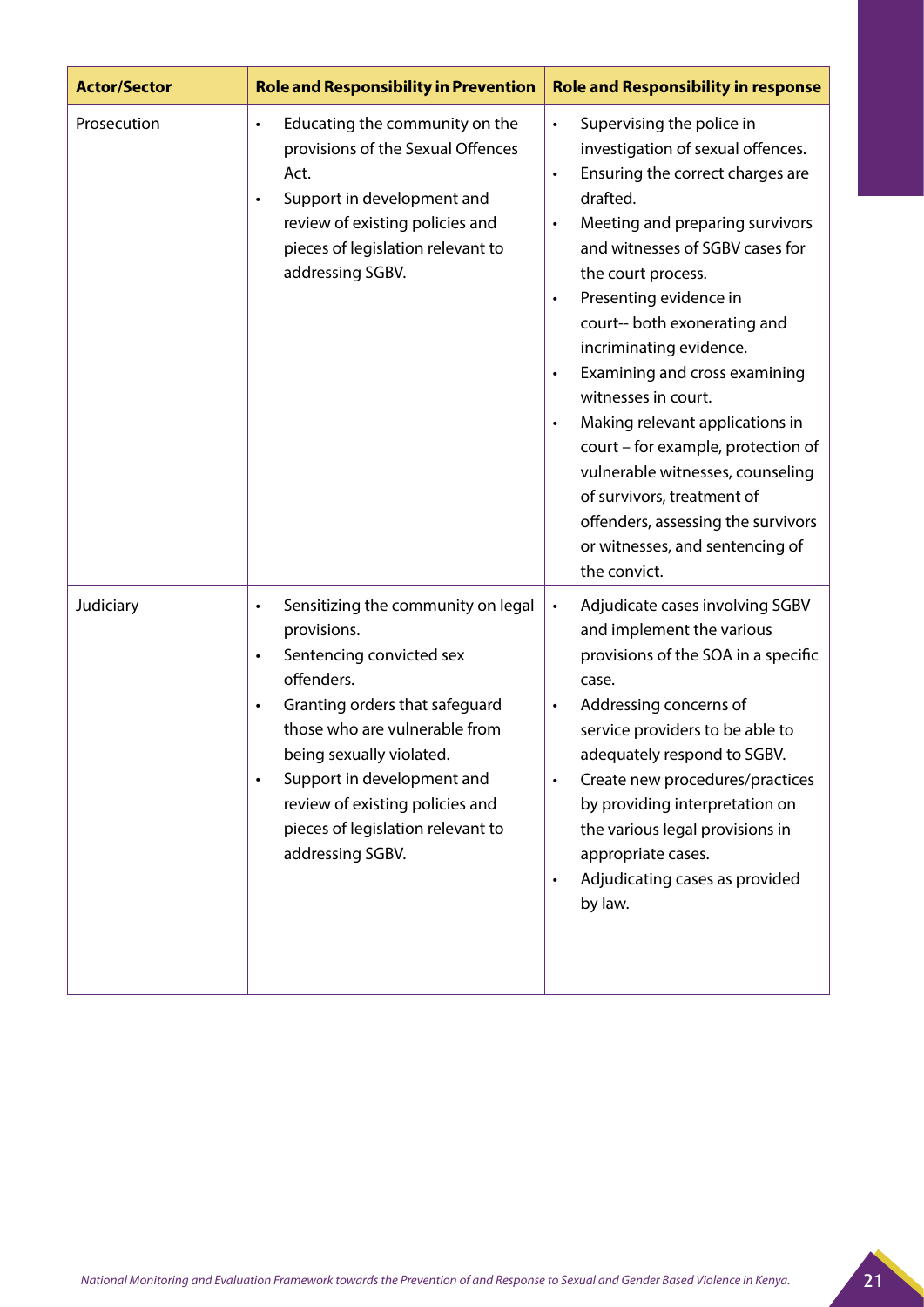| <b>Actor/Sector</b>                                                                | <b>Role and Responsibility in Prevention</b>                                                                                                                                                                                                                                                                                                                                                                                                                                                                                                                                                                                                                                                                                                               | <b>Role and Responsibility in response</b>                                                                                                                                                                                                                                                                                                                                                                                                                                                                                                                                                                                                                                                                                                        |
|------------------------------------------------------------------------------------|------------------------------------------------------------------------------------------------------------------------------------------------------------------------------------------------------------------------------------------------------------------------------------------------------------------------------------------------------------------------------------------------------------------------------------------------------------------------------------------------------------------------------------------------------------------------------------------------------------------------------------------------------------------------------------------------------------------------------------------------------------|---------------------------------------------------------------------------------------------------------------------------------------------------------------------------------------------------------------------------------------------------------------------------------------------------------------------------------------------------------------------------------------------------------------------------------------------------------------------------------------------------------------------------------------------------------------------------------------------------------------------------------------------------------------------------------------------------------------------------------------------------|
| Ministry in charge<br>of education and<br>the Teachers Service<br>Commission (TSC) | Sensitizing learners on SGBV.<br>$\bullet$<br>Training teachers on SGBV<br>$\bullet$<br>prevention and management.<br>Establishing and supporting child<br>$\bullet$<br>rights clubs.<br>Sensitize learners on SGBV through<br>$\bullet$<br>co-curricular education activities<br>such as drama, debating, sports<br>etc.<br>Mainstreaming SGBV issues in the<br>$\bullet$<br>school curriculum<br>Collection and dissemination of<br>data on SGBV within schools to<br>inform policy development and<br>implementation<br>Ensuring codes of conduct on<br>$\bullet$<br>acceptable relationships between<br>the teacher and learner and<br>Implementing life skills-curriculum<br>$\bullet$<br>that teaches students on what to<br>do in case of violation | Train teachers on how to identify/<br>$\bullet$<br>detect a leaner who has suffered<br>SGBV.<br>Immediately after occurrence,<br>$\bullet$<br>receiving and documenting<br>reported cases of SGBV within the<br>school community.<br>Report the case to the law<br>$\bullet$<br>enforcement agencies including<br>the police, the chief and the<br>children's department as guided<br>by the TSC circular of 2010.<br>Providing guidance and<br>$\bullet$<br>counseling services to child<br>survivors of SGBV.<br>Referring SGBV cases for medical,<br>$\bullet$<br>legal and psychosocial support.<br>Empower the school community<br>$\bullet$<br>(especially the students) on the<br>various forms of SGBV and what<br>to do in cases of SGBV |
| National Gender and<br><b>Equality Commission</b><br>(NGEC)                        | Developing and implementing<br>$\bullet$<br>policy quidelines on SGBV.<br>Dissemination of information on<br>$\bullet$<br>SGBV prevention and response to<br>all sectors.<br>Mainstreaming effective gender<br>$\bullet$<br>desks to address SGBV in various<br>sectors.<br>Educating the community on SGBV.<br>$\bullet$<br>Ensure that international and<br>$\bullet$<br>African conventions /protocol on<br>sexual gender based violence are<br>ratified and enacted in national<br>legislation and country adheres<br>to its international reporting<br>obligation                                                                                                                                                                                     | Supporting multisectoral<br>$\bullet$<br>coordination of SGBV services.<br>Undertaking ongoing research on<br>$\bullet$<br>prevention and response to SGBV.<br>Promotion and coordination of<br>$\bullet$<br>public education, facilitation and<br>support for legislation, policy &<br>funding for SGBV<br>Data collection and disseminaton.<br>$\bullet$                                                                                                                                                                                                                                                                                                                                                                                        |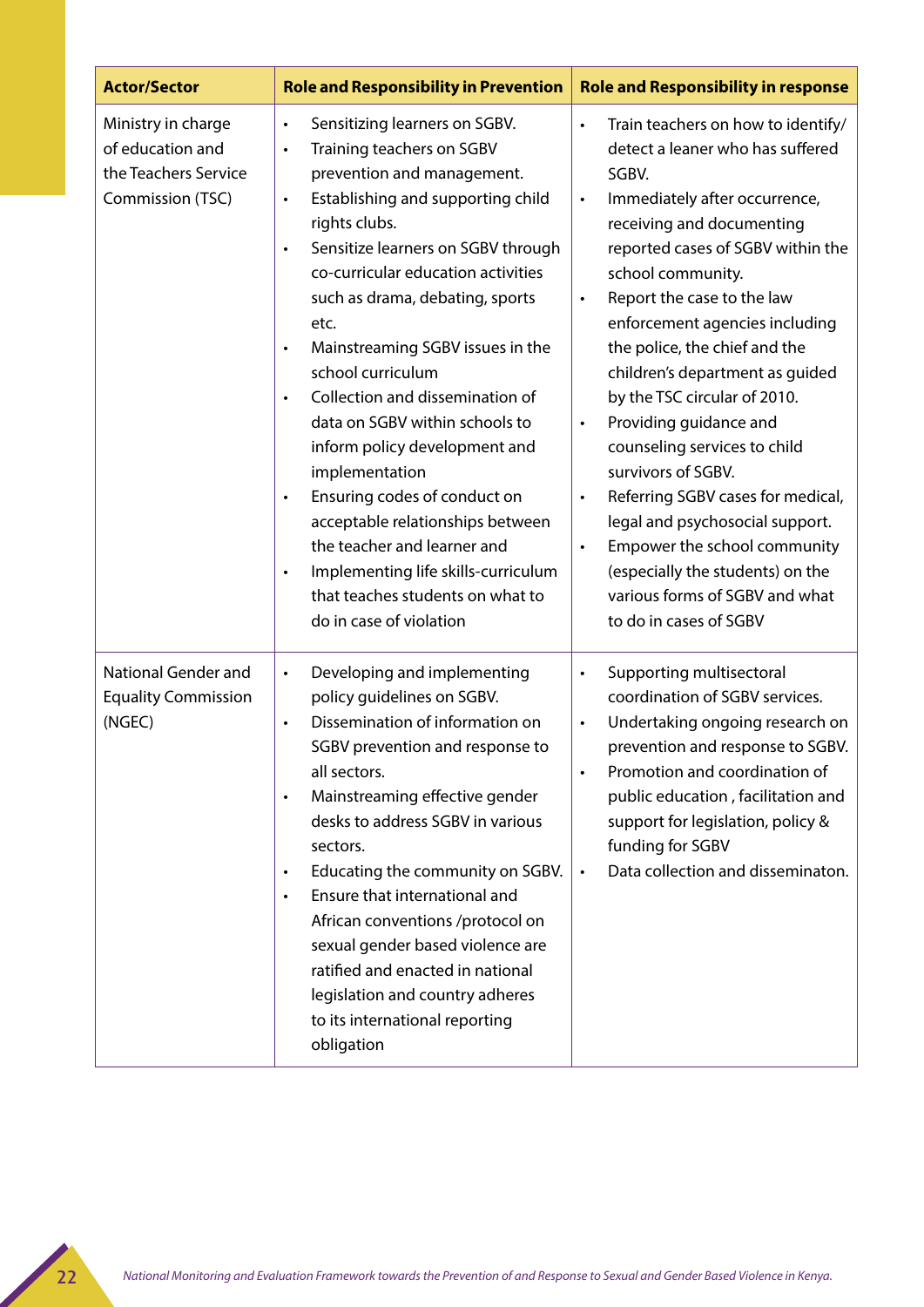**4 Data Sources, Data Flow and Reporting**

The purpose of monitoring is to help programme managers to decide whether activities are being implemented as planned, and which inputs and processes require greater effort in order to ultimately achieve the intended outcome and impact results.

This framework contains output, outcome and impact level indicators. Routine monitoring systems will generate data for output level indicators, which makes the bulk of the required data and non-routine monitoring system will generate data for outcome and impact level indicators.

#### **4.1 Data Sources**

#### **4.1.1 Routine Data Sources**

#### **These include:**

#### **• Performance Contracting Report**

Different ministries, government departments and agencies report to NGEC on a quarterly basis, as part of performance contracting, on mainstreaming issues of gender, youth and PWDs. NGEC will strengthen this component and ensure that the reports will be detailed enough to provide data on some of key indicators, especially from community and social services. Community level actors and CSOs will report to their respective line ministries and the report will be collated into the performance contracting report to be submitted to NGEC.

#### **• Health Management Information System (HMIS)**

HMIS is the primary source of routine data on health services provided at health facilities. The Ministry of Health manages this sub-system through the division of Health Management Information System, which is responsible for collection, processing, and reporting of all health information from health facilities. Proposed SGBV indicators will be integrated in the system and on a web-based platform, DHIS II, hence enhancing data sharing and use

#### **• Geographical Information System (GIS)**

With advancement of technology, GIS may be used to track changes in the implementation of SGBV prevention and response interventions in the country. GIS provides a means of analyzing coverage of general or specific SGBV services in relation to needs (e.g. prevalence rates). NGEC will map and annually update the existing and coverage of SGBV services in the county in line with indicator 3.1.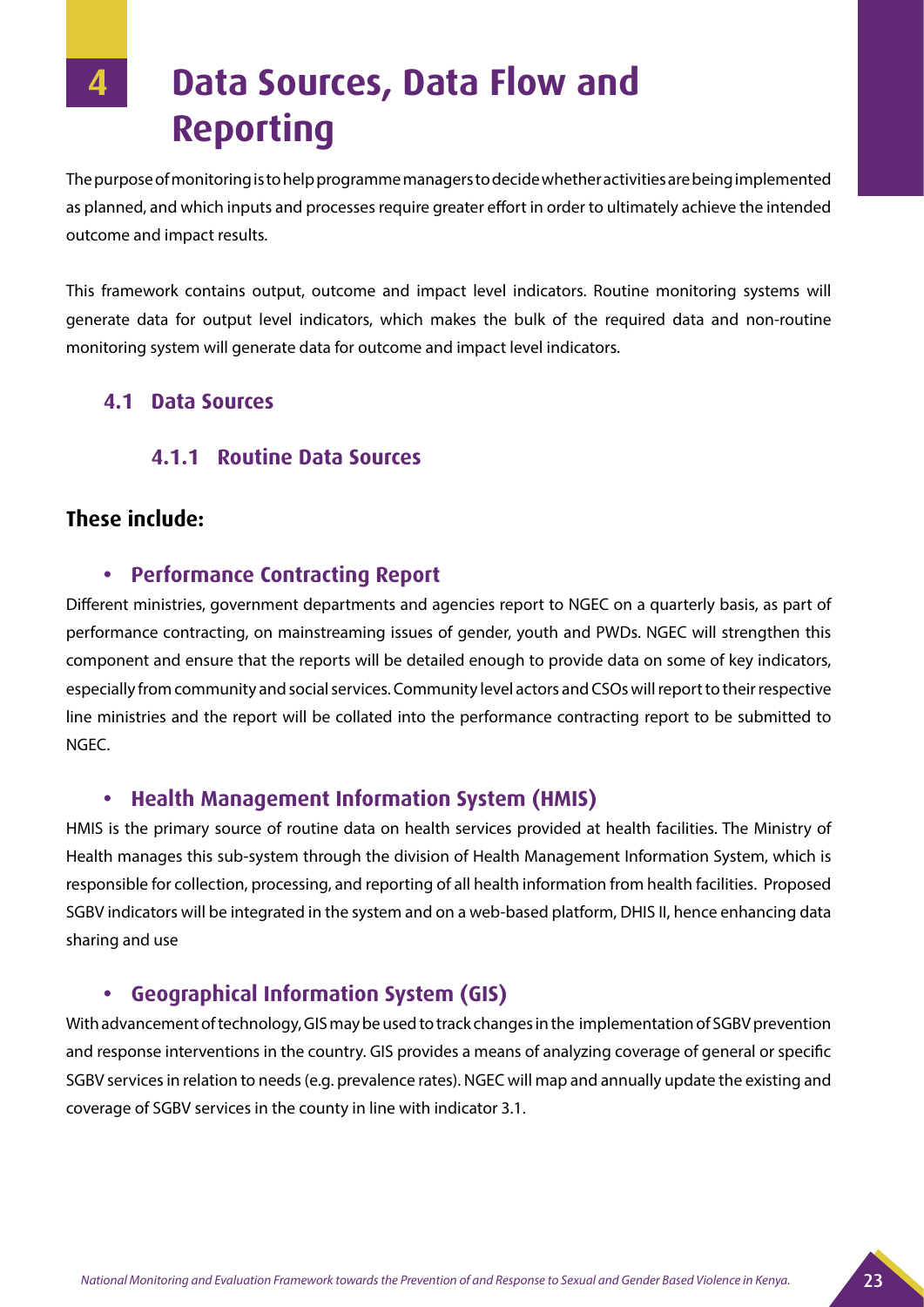#### **• Programmatic Progress Report**

Programmatic data will routinely be obtained directly from relevant stakeholders as highlighted in the indicator matrix. In addition, NGEC will annually assess and report on the progress achieved in realizing intended outcomes and key milestones. This annual progress report also details progress in the enactment and ratification of international and regional conventions or protocols on SGBV, indicator status and progress on key milestones as detailed in the strategic plan and plan of action.

#### **4.1.2 Non-Routine Data Sources**

Population based health surveys mainly carried out by the Kenya National Bureau of Statistics (KNBS) and other institutions that generate data relative to populations (population studies) like KDHS, VAC etc. Research institutions and academia that carry out GBV related research are also eligible for providing data for interpretation and possible use to inform policy formulation and programming. Some of population based surveys that provide data on SGBV include:

#### **• Kenya Demographic and Health Survey**

Demographic and Health Surveys (DHS) are nationally-representative household surveys and are used for tracking changes in knowledge and behavior in the general population aged 15 to 49 years. DHS have been traditionally conducted in Kenya every 5 years, starting 2003. The survey provides data for a wide range of monitoring and impact evaluation indicators in the areas of population, health, and nutrition. The survey through the Domestic Violence Module and ethical and safety guidelines provide methods to collect valid and reliable data on GBV while meeting the highest ethical and safety standards.

#### **• The Service Provision Assessment (SPA) Survey**

SPA is a health facility assessment that provides a comprehensive overview of a country's health service delivery. They collect information on the overall availability of different facility-based health services in a country and their readiness to provide those services. NGEC will engage the relevant stakeholder to revise survey protocols to accommodate SGBV related issues on measurement for quality of care and rights-based approaches to SGBV service delivery. These surveys will provide information on availability of SGBV related services under indicator 4.1.

#### **Special surveys**

To measure progress in reducing prevalence of sexual violence in the country (Indicator 1.1) a population based survey can be used. DHS has a module on gender based violence. However studies have shown that when this approach is used cases of under-reporting persist leading to under estimation of prevalence. It therefore follows that there is a need to have survey focused to sexual and gender based violence alone.

- Examples of these surveys include;
- Violence Against Children (VAC surveys)
- Violence Against Women/Girls
- Classroom surveys, among others.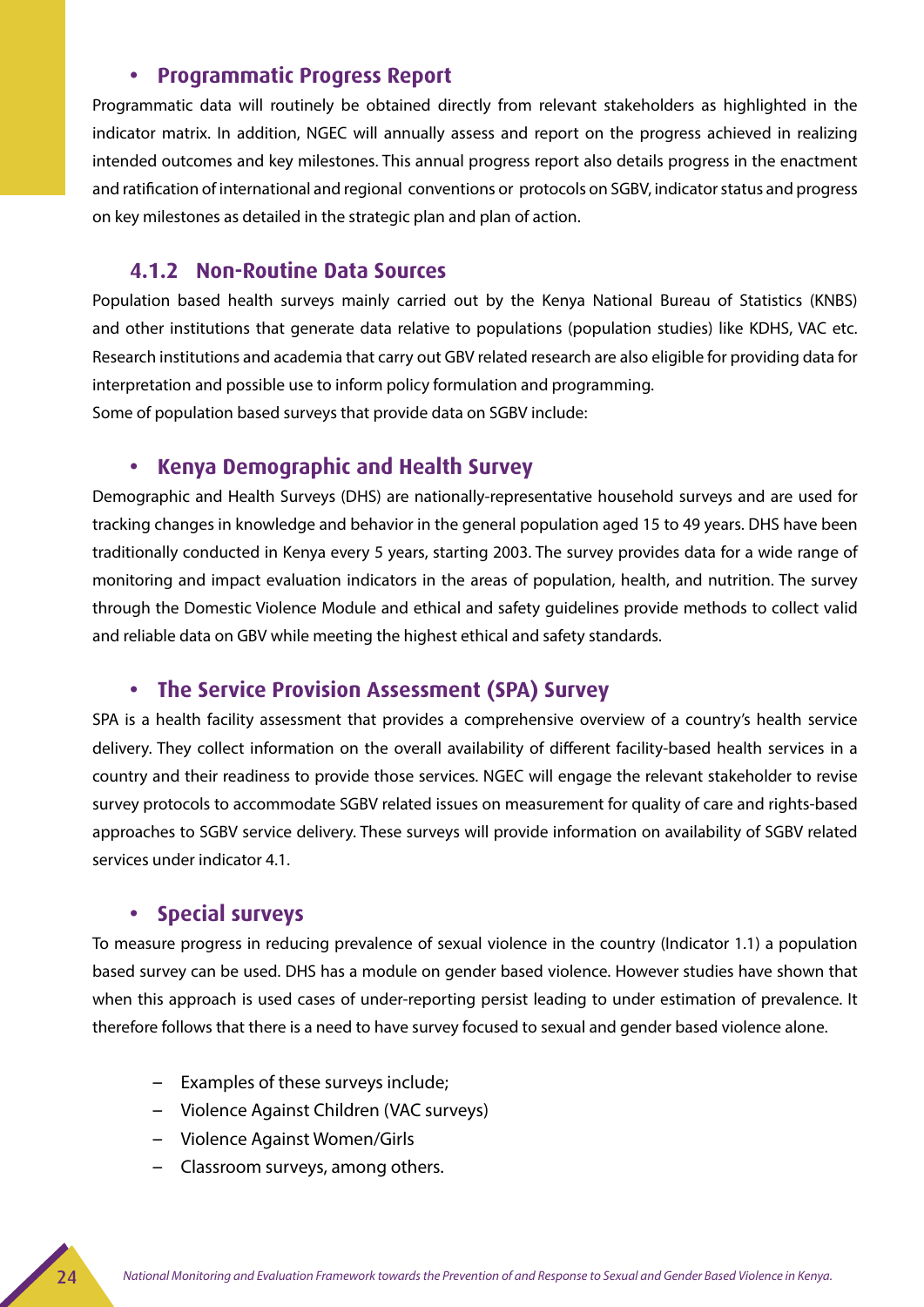#### **4.2 Data Flow Mechanisms**

Data for proposed output level indicators will flow from the above mentioned routine monitoring systems vertically (between various levels) and horizontally (within specific levels) mainly on a quarterly basis. All reports will be submitted according to agreed timelines. ITECH is supporting NGEC to develop database that will allow for seamless data flow and sharing. A detailed description of how data will flow is contained in data management system prototype document. The table below gives a brief description on data flow from each sector

#### **Table 2: Data flow mechanisms**

| <b>Actor/Sector</b>                                                             | <b>Data flow</b>                                                                                                                                                                                | <b>Main Data collection tools</b>                                                                             |
|---------------------------------------------------------------------------------|-------------------------------------------------------------------------------------------------------------------------------------------------------------------------------------------------|---------------------------------------------------------------------------------------------------------------|
| <b>Non-State Actors</b><br>(NGOs CBOs, FBOs<br>and other community<br>groups)   | $NSA \rightarrow Line$ Ministries $\rightarrow$ NGEC                                                                                                                                            | Training records<br>Performance contracting<br>Reporting tool kit                                             |
| Ministry of Health<br>(MoH)                                                     | Service statistic data;<br>Health Facilities $\rightarrow$ C/SCHRIO $\rightarrow$ MoH $\rightarrow$ NGEC<br><b>Training Data;</b><br>$C/SCHMT \rightarrow MOH \rightarrow NGEC$                 | Training records<br>$\qquad \qquad -$<br>PRC tools<br>$\qquad \qquad -$<br>MoH supportive<br>supervision tool |
| <b>National Police Service</b>                                                  | $OCS \rightarrow OCPD \rightarrow Country$ Police<br>Commander $\rightarrow$ DIG $\rightarrow$ IG $\rightarrow$ NGEC                                                                            | Training records<br>$\qquad \qquad -$<br>Crime and Incidence report<br>NPS service inspection tool            |
| Prosecution                                                                     | Prosecutors $\rightarrow$ County Prosecution Offices $\rightarrow$<br>$DCARP \rightarrow$<br>$ODPP \rightarrow NGEC$                                                                            | Training records<br>Case load report                                                                          |
| Judiciary                                                                       | Magistrate $\rightarrow$ Chief Magistrate<br><b>High Court</b><br>Kadhi Court<br>$\rightarrow$ PMD $\rightarrow$ CR $\rightarrow$ NGEC<br><b>Supreme Court</b>                                  | Training records<br>$\qquad \qquad -$<br>Monthly statistics reports                                           |
| Ministry of Education<br>and the Teachers<br><b>Service Commission</b><br>(TSC) | <b>MoE</b><br>Sub-county $\rightarrow$ County $\rightarrow$ MoE PS $\rightarrow$ NGEC<br><b>TSC</b><br>Sub-county $\rightarrow$ TSC County Director $\rightarrow$ CEO<br>$TSC \rightarrow NGEC$ | <b>EMIS Data-collection tool</b><br>$\qquad \qquad -$<br>Performance contracting<br>reporting tool.           |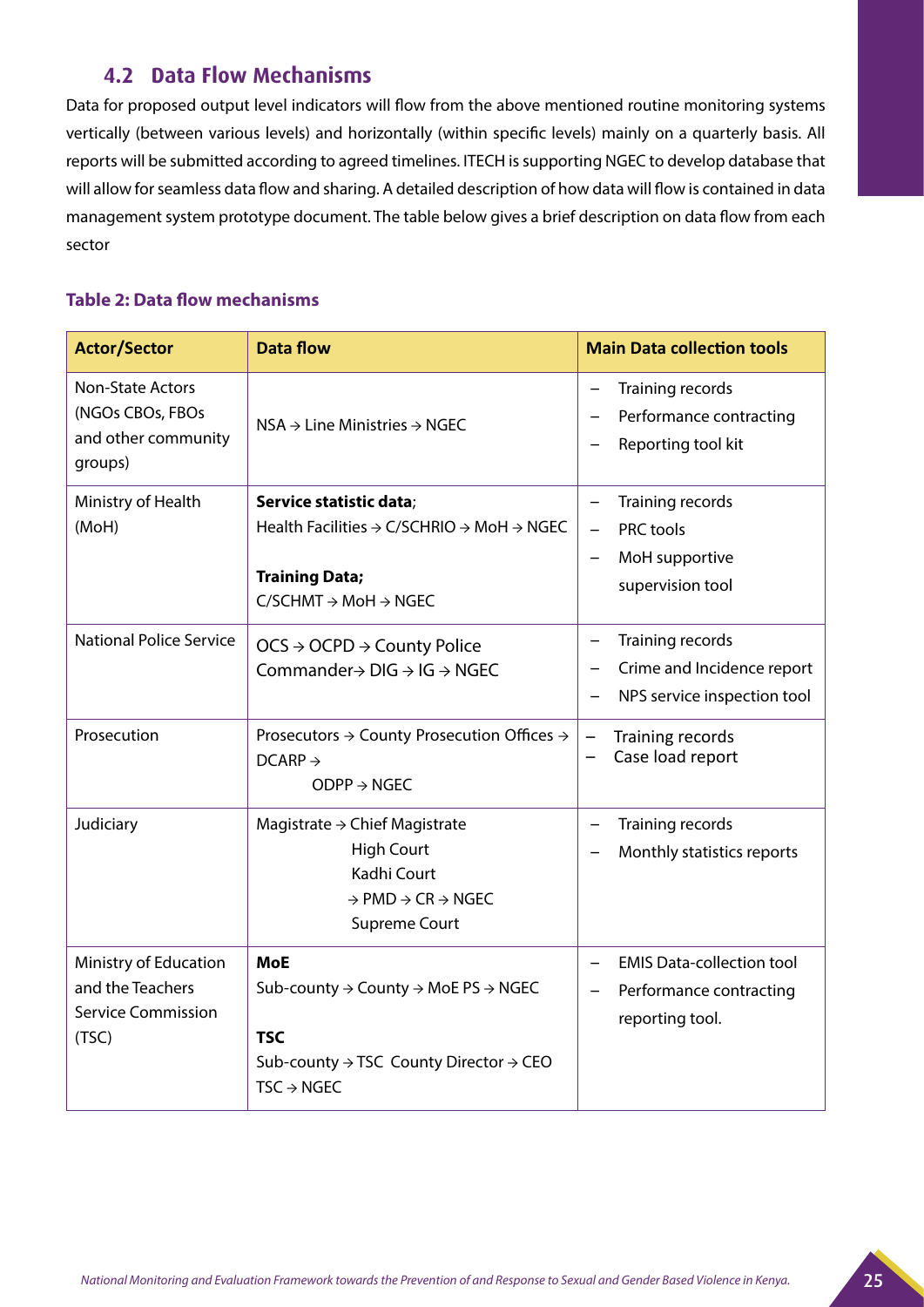### **5 Coordination and Implementation of the SGBV Monitoring and Evaluation Framework**

National Gender Equality Commission (NGEC) will provide and strengthen a platform through which state and non-state actors engaged in prevention and/or response to sexual violence will be coordinated. This coordinated approach will in turn put in place mechanisms to prevent incidents of sexual violence and ensure that survivors of sexual violence have access to prompt, confidential, and appropriate services according to a basic set of guiding principles and standards.

Some of the benefits that will accrue as result of this coordinated approach include:

- Strategic planning and overall coordination of all sexual violence prevention and response initiatives in the country;
- Accountability across all sectors for the prevention and response mechanisms on issues of sexual violence;
- Facilitating the sharing of standardized information and harmonized materials on sexual violence, from the community to the policy level; and
- Continued use of data to inform decision making, program implementation, policy advocacy, formulation and implementation.

This framework contains key prevention and response standardized indicators to allow for progress tracking and comparison of the country's progress with other regions/countries. It is envisaged that on ongoing basis state and non-state actors will provide feedback to NGEC on progress on the indicators contained in this framework. In addition, the NGEC will:

- Facilitate the operationalization of a functional national Technical Working Group (TWG) for stakeholder coordination;
- Put in place mechanisms for GBV data collection, analysis, reporting and use;
- Ensure that the country adheres to its international reporting obligation as stipulated within International and African conventions /protocol on gender based violence ; and
- Prepare and disseminate annual indicators status and progress reports on key milestones as detailed in the strategic plan and plan of action.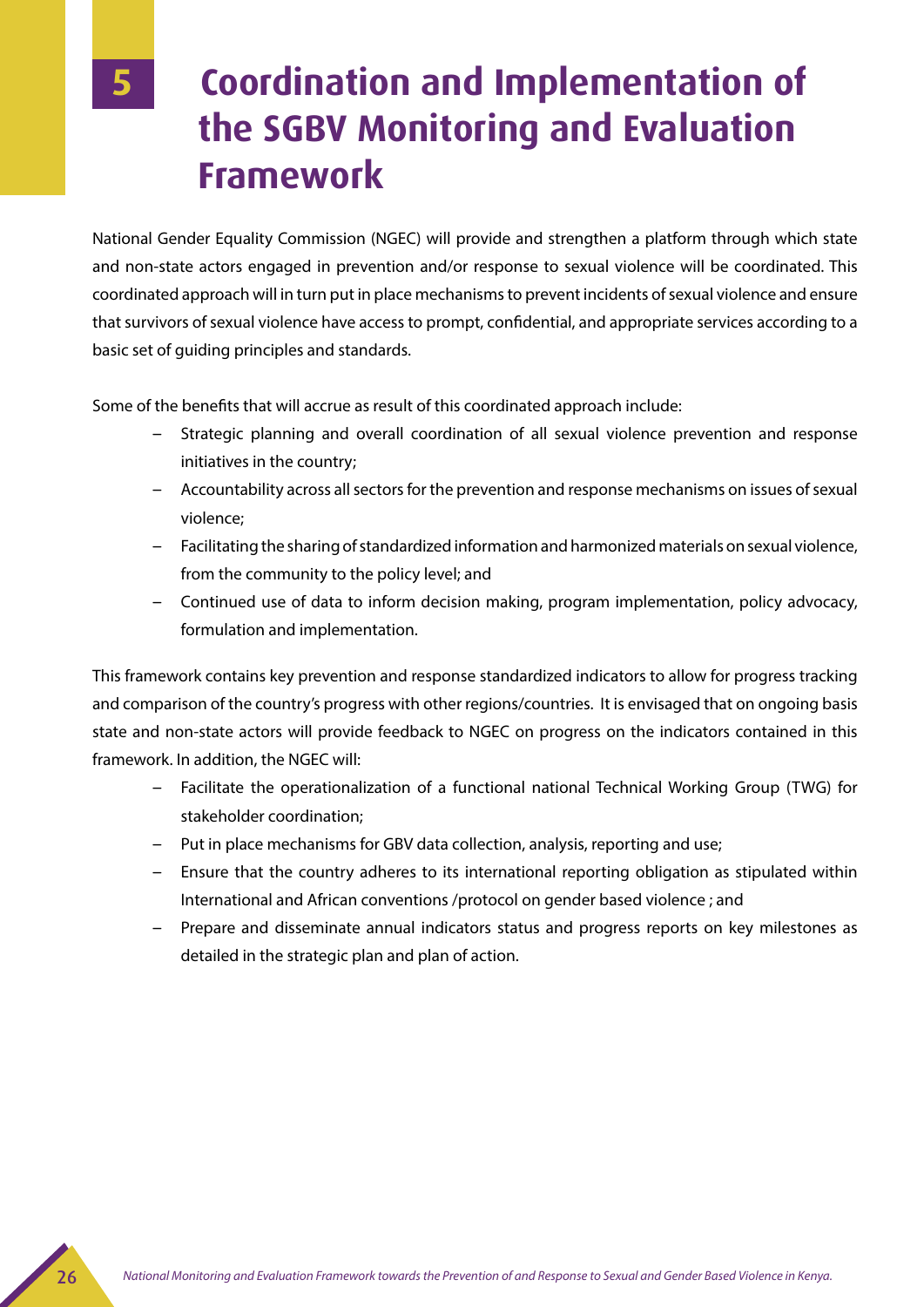## **6 Sector Indicators**

**Highlighted below are the indicators that will be measured by the different sectors involved in GBV prevention and response in Kenya**

| <b>Illustrative</b><br>results                                      | <b>Indicators</b>                                                                                                   | <b>Adopted</b><br>from | <b>Area of</b><br>intervention | <b>Indicator</b><br>type | <b>Data</b><br>source                                | <b>Frequency</b>               | <b>Responsible</b><br><b>institution</b>        | <b>MoV</b>                     | Data collection/<br>measurement tool                                                                      |
|---------------------------------------------------------------------|---------------------------------------------------------------------------------------------------------------------|------------------------|--------------------------------|--------------------------|------------------------------------------------------|--------------------------------|-------------------------------------------------|--------------------------------|-----------------------------------------------------------------------------------------------------------|
| 1. Overall Goal                                                     |                                                                                                                     |                        |                                |                          |                                                      |                                |                                                 |                                |                                                                                                           |
| Reduce<br>prevalence<br>of SGBV<br>cases.                           | 1.1: Prevalence of sexual<br>violence                                                                               | VAW/G1                 | Prevention                     | Impact                   | <b>KDHS</b><br>Special<br>surveys e.g.<br>VAW/G, VAC | Every 5<br>years<br><b>TBD</b> | <b>KNBS</b><br><b>NGEC</b>                      | Survey reports                 | <b>KDHS</b><br>Questionnaires on<br>domestic violence<br>employment and<br>gender<br>Special survey tools |
| 2. Community                                                        |                                                                                                                     |                        |                                |                          |                                                      |                                |                                                 |                                |                                                                                                           |
| Increase<br>awareness<br>of SGBV<br>issues at<br>community<br>level | 2.1: Number of<br>people completing an<br>intervention pertaining<br>to gender norms that<br>meets minimum criteria | PEPFAR                 | Prevention                     | Output.                  | Programs<br>reports                                  | Quarterly                      | Implementing<br>partners and<br>line ministries | Training<br>summary<br>reports | Stakeholder's<br>summary reports<br>& performance<br>contracting<br>reporting tool kit                    |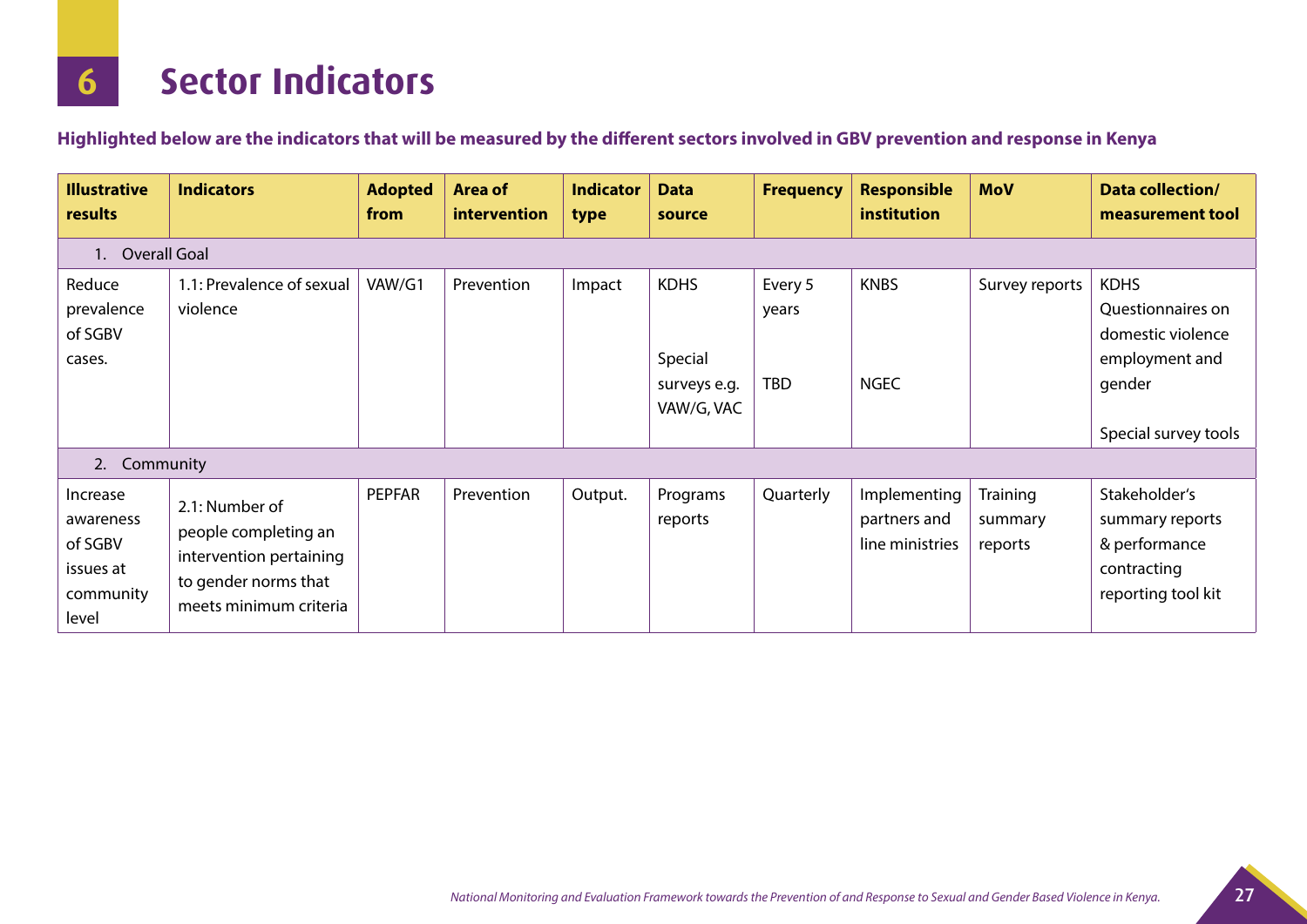| <b>Illustrative</b><br>results                                                        | <b>Indicators</b>                                                                                                                  | <b>Adopted</b><br>from | <b>Area of</b><br>intervention | <b>Indicator</b><br>type | <b>Data</b><br>source  | <b>Frequency</b> | <b>Responsible</b><br>institution                  | <b>MoV</b>                          | <b>Data collection/</b><br>measurement tool                                             |
|---------------------------------------------------------------------------------------|------------------------------------------------------------------------------------------------------------------------------------|------------------------|--------------------------------|--------------------------|------------------------|------------------|----------------------------------------------------|-------------------------------------|-----------------------------------------------------------------------------------------|
|                                                                                       | 2.2: Number of<br>programs implemented<br>for men and boys that<br>include examining<br>gender and culture<br>norms related to GBV | VAW/G                  | Prevention                     | Output.                  | Programs<br>reports    | Quarterly        | Implementing<br>partners and<br>line ministries    | Programs<br>disaggregated<br>by 2.1 | Stakeholder's<br>summary reports<br>& performance.<br>Contracting<br>reporting tool kit |
| 3. Social Services                                                                    |                                                                                                                                    |                        |                                |                          |                        |                  |                                                    |                                     |                                                                                         |
| Improved<br>access<br>to social<br>services for<br>survivors<br>and general<br>public | 3.1: Availability of social<br>services                                                                                            | VAW/G                  | Response                       | Output                   | Stakeholder<br>mapping | Annually         | <b>NGEC</b>                                        | Complied list                       | Formal or informal<br>key informant<br>interview                                        |
|                                                                                       | 3.2: Number of<br>individuals using SGBV<br>social services                                                                        | VAW/G                  | Prevention/<br>response        | Output                   | Programs<br>reports    | Quarterly        | Implementing<br>partners and<br>line ministries    | Figures<br>disaggregated<br>by 2.1. | Stakeholder's<br>summary reports<br>& performance<br>contracting<br>reporting tool kit  |
|                                                                                       | 3.3: Number of SGBV<br>related calls per GBV<br>hotline                                                                            | VAW/G                  | Response                       | Output                   | Programs<br>reports    | Quarterly        | Implementing<br>partners and<br>Line<br>ministries | Figures<br>disaggregated<br>by 2.5  | Stakeholder's<br>summary reports<br>& performance<br>contracting<br>reporting tool kit  |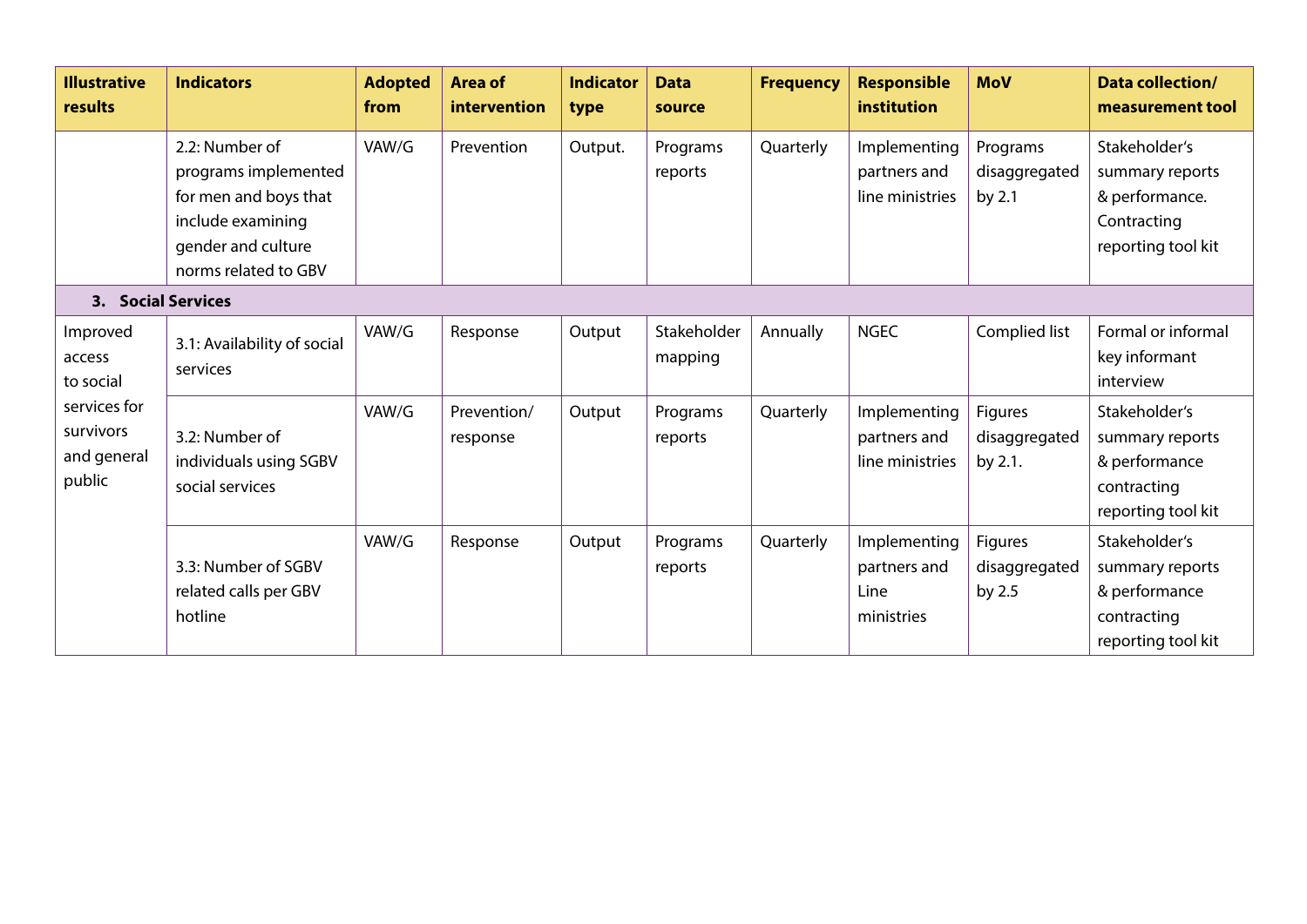| <b>Illustrative</b><br>results                                                        | <b>Indicators</b>                                                                                                                         | <b>Adopted</b><br>from | <b>Area of</b><br>intervention | <b>Indicator</b><br>type | <b>Data</b><br>source              | <b>Frequency</b>         | <b>Responsible</b><br>institution                 | <b>MoV</b>                                             | <b>Data collection/</b><br>measurement tool                                                                      |
|---------------------------------------------------------------------------------------|-------------------------------------------------------------------------------------------------------------------------------------------|------------------------|--------------------------------|--------------------------|------------------------------------|--------------------------|---------------------------------------------------|--------------------------------------------------------|------------------------------------------------------------------------------------------------------------------|
| 4. Health Services                                                                    |                                                                                                                                           |                        |                                |                          |                                    |                          |                                                   |                                                        |                                                                                                                  |
| Improved<br>access to<br>quality<br>health care<br>services<br>for SGBV<br>survivors. | 4.1: Proportion of health<br>facilities providing<br>comprehensive clinical<br>management services<br>for survivors of sexual<br>violence | VAW/G                  | Response                       | Output                   | KSPA,<br>Supportive<br>supervision | Biennially<br><b>TBD</b> | Ministry of<br>Health                             | Survey reports<br>Supportive<br>supervision<br>reports | <b>KSPA Questionnaires</b><br>Facility observation<br>tool<br>Supportive<br>supervision tools<br>(MoH M&E Tools) |
|                                                                                       | 4.2: Number of service<br>providers trained on<br>management of SGBV<br>survivors                                                         | VAW/G                  | Prevention/<br>response        | Output                   | Training<br>database               | Biennially<br>Quarterly  | Ministry of<br>Health and<br>training<br>partners | Training<br>summary<br>reports                         | MoH training<br>database                                                                                         |
|                                                                                       | 4.3: Number of cases<br>of SGBV reported to<br>health facilities                                                                          | VAW/G                  | Response                       | Output                   | PRC register                       | Monthly                  | Ministry of<br>Health                             | PRC program<br>report                                  | PRC summary                                                                                                      |
|                                                                                       | 4.4: Proportion of<br>eligible sexual violence<br>survivors initiated<br>on post-exposure<br>prophylaxis for HIV                          | <b>PRC</b><br>program  | Response                       | Output                   | PRC register                       | Monthly                  | Ministry of<br>Health                             | PRC program<br>report                                  | PRC summary                                                                                                      |
|                                                                                       | 4.5: Proportion of sexual<br>violence survivors who<br>have completed post-<br>exposure prophylaxis.                                      | <b>PRC</b><br>program  | Response                       | Output                   | PRC register                       | Monthly                  | Ministry of<br>Health                             | PRC program<br>report                                  | PRC summary                                                                                                      |
|                                                                                       | 4.6: Proportion of<br>sexual violence<br>survivors who received<br>comprehensive care                                                     | VAW/G                  | Response                       | Output                   | PRC register                       | Monthly                  | Ministry of<br>Health                             | PRC program<br>report                                  | PRC summary                                                                                                      |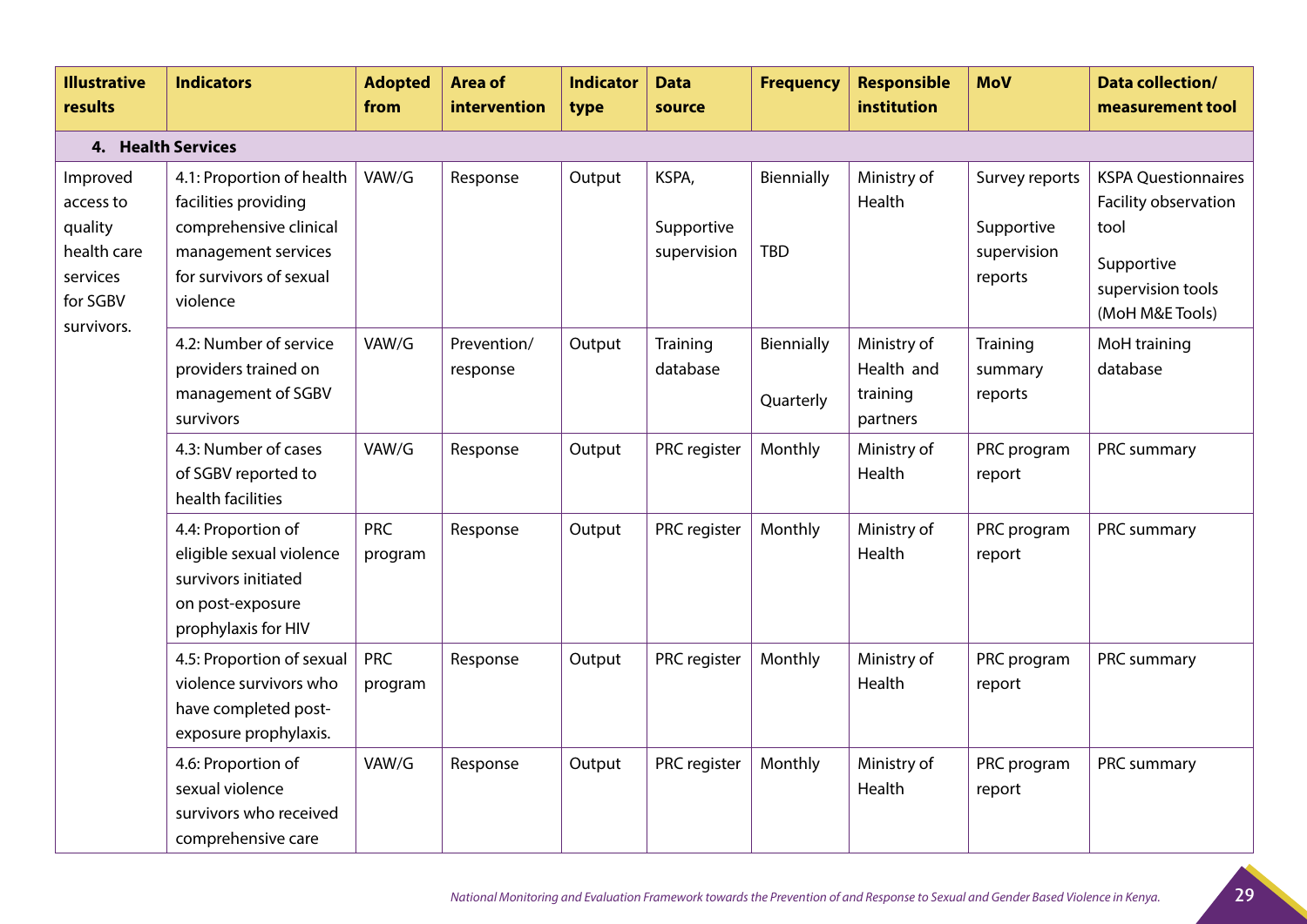| <b>Illustrative</b><br>results          | <b>Indicators</b>                                                                                   | <b>Adopted</b><br>from | <b>Area of</b><br>intervention | <b>Indicator</b><br>type | <b>Data</b><br>source     | <b>Frequency</b> | <b>Responsible</b><br>institution        | <b>MoV</b>                         | <b>Data collection/</b><br>measurement tool |
|-----------------------------------------|-----------------------------------------------------------------------------------------------------|------------------------|--------------------------------|--------------------------|---------------------------|------------------|------------------------------------------|------------------------------------|---------------------------------------------|
| 5. Police                               |                                                                                                     |                        |                                |                          |                           |                  |                                          |                                    |                                             |
| Police service<br>responsive<br>to SGBV | 5.1: Proportion of police<br>stations that have a<br>functional gender desk                         | RHRC**                 | Prevention/<br>response        | Output                   | Inspection                | Quarterly        | <b>National</b><br><b>Police Service</b> | <b>NPS</b><br>inspection<br>report | NPS inspection tools                        |
| survivors.                              | 5.2: Number of police<br>who have been<br>trained to respond and<br>investigate cases of<br>SGBV    | RHRC,<br>VAW/G         | Prevention/<br>response        | Output                   | Training<br>database      | Quarterly        | National<br><b>Police Service</b>        | Police SGBV<br>Reports             | Training summary<br>reporting template      |
|                                         | 5.3: Number of SGBV<br>cases reported to<br>the National Police<br>Service(NPS)                     | RHRC,<br>VAW/G         | Response                       | Output                   | Occurrence<br><b>Book</b> | Quarterly        | National<br><b>Police Service</b>        | Police SGBV<br>Reports             | Crime and incidents<br>reporting tool       |
|                                         | 5.4: Proportion of SGBV<br>cases investigated by<br>the National Police<br>Service                  | RHRC,<br>VAW/G         | Response                       | Output                   | NPS charge<br>register    | Quarterly        | <b>National</b><br><b>Police Service</b> | Police SGBV<br>reports             | Crime and incidents<br>reporting tool       |
| 6. Prosecution                          |                                                                                                     |                        |                                |                          |                           |                  |                                          |                                    |                                             |
| SGBV cases<br>effectively<br>persecuted | 6.1: Number of<br>prosecutors' who have<br>been trained in SGBV<br>using SGBV prosecutors<br>manual | RHRC,<br>VAW/G         | Prevention/<br>response        | Output                   | Training<br>database      | Quarterly        | Office of DPP                            | Training<br>reports                | Training summary<br>reporting template      |
|                                         | 6.2: Proportion of<br>SGBV cases that were<br>prosecuted by law                                     | RHRC,<br>VAW/G         | Prevention/<br>response        | Output                   | Court<br>registry         | Quarterly        | Office of DPP                            | Case load<br>reports               | Case load reporting<br>template             |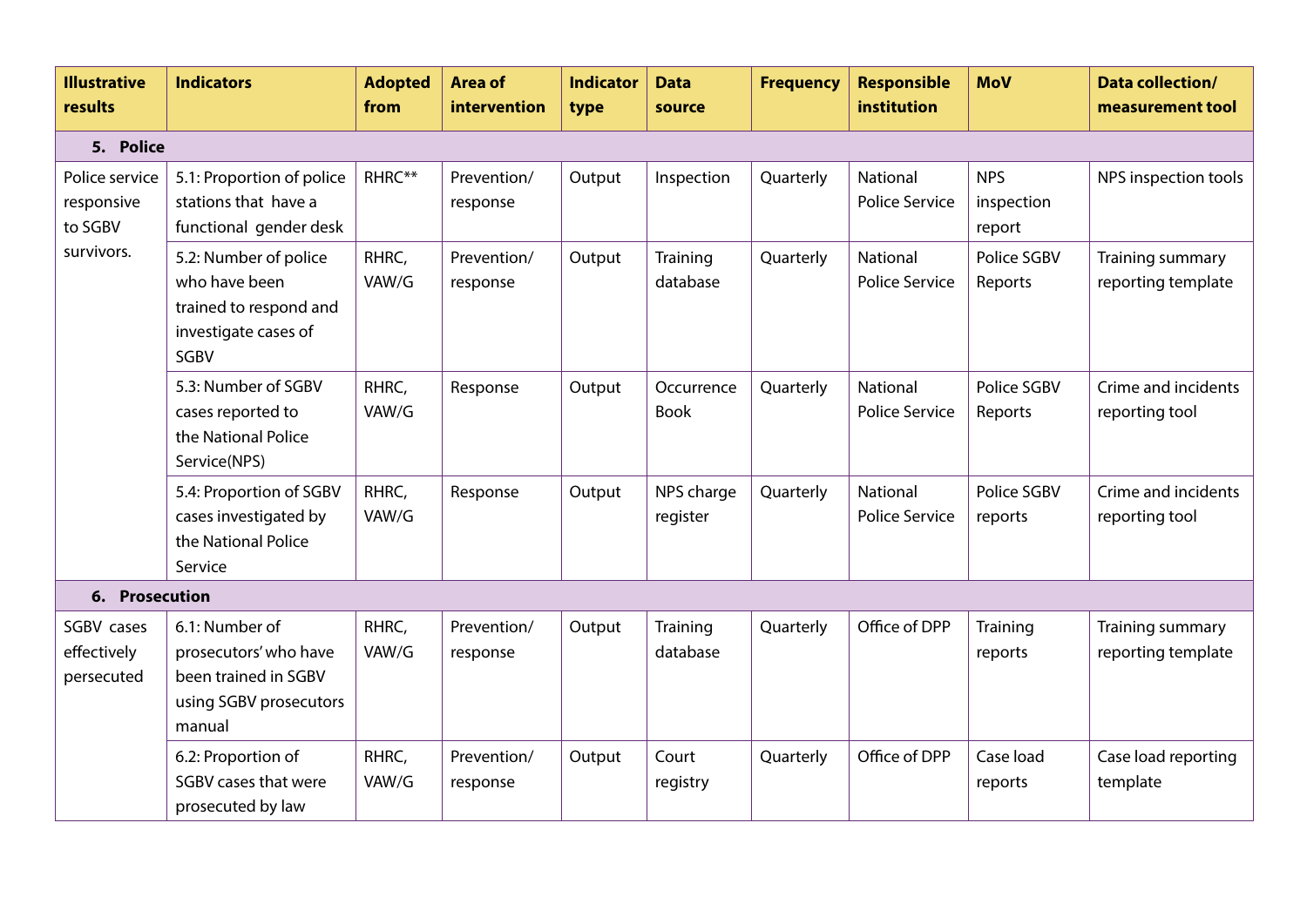| <b>Illustrative</b><br>results                                            | <b>Indicators</b>                                                               | <b>Adopted</b><br>from | <b>Area of</b><br>intervention | <b>Indicator</b><br>type | <b>Data</b><br>source | <b>Frequency</b> | <b>Responsible</b><br>institution        | <b>MoV</b>                                          | <b>Data collection/</b><br>measurement tool |
|---------------------------------------------------------------------------|---------------------------------------------------------------------------------|------------------------|--------------------------------|--------------------------|-----------------------|------------------|------------------------------------------|-----------------------------------------------------|---------------------------------------------|
| 7. Judiciary                                                              |                                                                                 |                        |                                |                          |                       |                  |                                          |                                                     |                                             |
| Improved<br>access to<br>justice for<br>survival<br>of sexual<br>violence | 7.1: Number of Judges/<br>magistrate trained in<br>SGBV                         | RHRC,<br>VAW/G         | Prevention/<br>response        | Output                   | Training<br>database  | Quarterly        | Registrar of<br>the judiciary            | <b>SGBV</b> reports<br>by office of<br>registrar    | SGBV reporting form<br>(Registrar)          |
|                                                                           | 7.2: Proportion of<br>prosecuted SGBV cases<br>withdrawn                        | RHRC,<br>VAW/G         | Prevention/<br>response        | Outcome                  | Court<br>registry     | Quarterly        | Performance<br>Management<br>Directorate | Monthly<br>statistics<br>reports                    | Monthly statistic<br>reporting template     |
|                                                                           | 7.3: Proportion of<br>prosecuted SGBV<br>cases that resulted in a<br>conviction | RHRC,<br>VAW/G         | Prevention/<br>response        | Outcome                  | Court<br>registry     | Quarterly        | Performance<br>Management<br>Directorate | Monthly<br><b>Statistics</b><br>reports             | Monthly statistics<br>reporting template    |
|                                                                           | 7.3: Average time to<br>conclude a SGBV case                                    | RHRC,<br>VAW/G         | Prevention/<br>response        | Outcome                  | Court<br>registry     | Quarterly        | Performance<br>Management<br>Directorate | <b>Monthly</b><br>statistics<br>analysis<br>reports | Monthly statistics<br>reporting template    |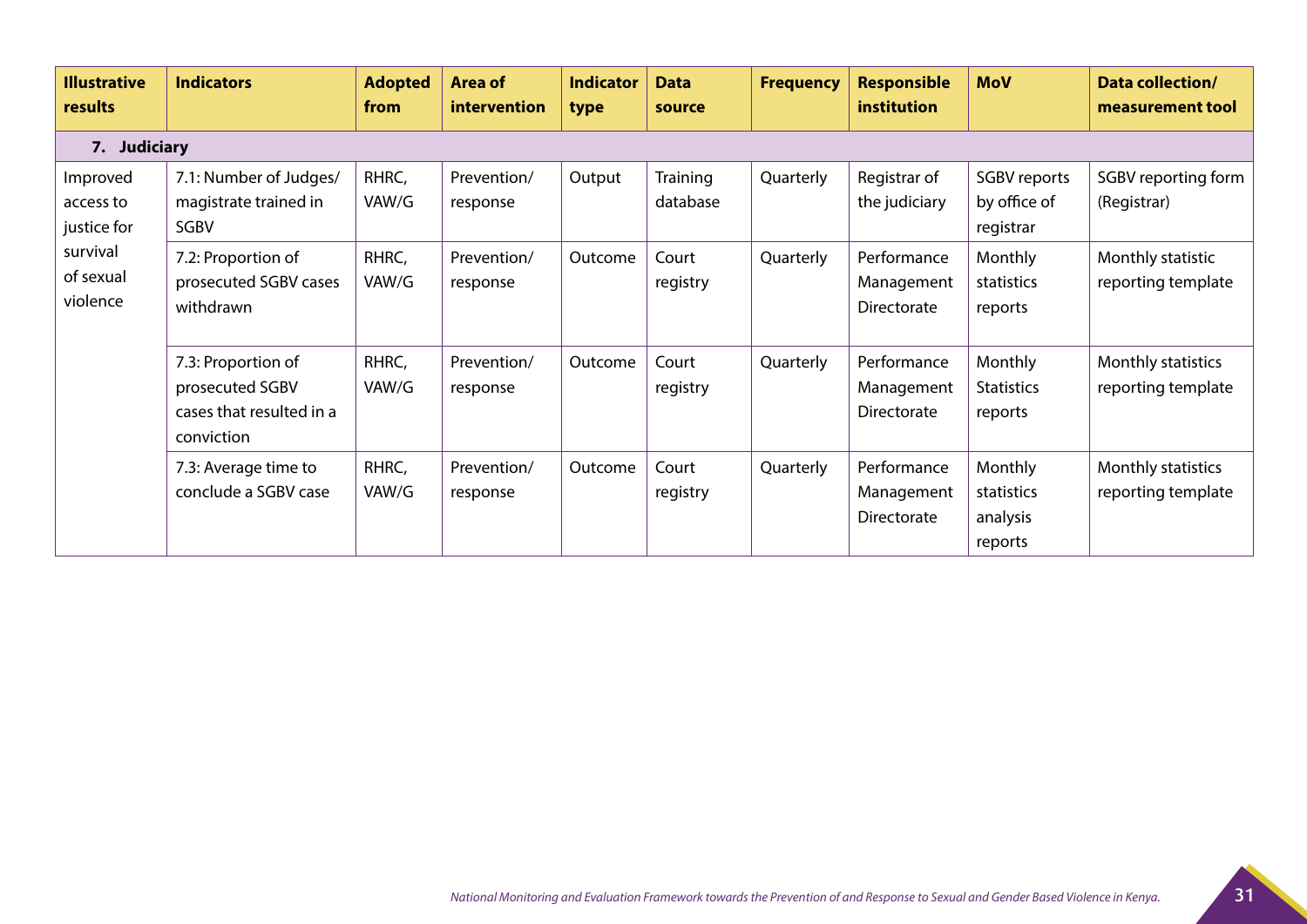| <b>Illustrative</b><br>results                                                       | <b>Indicators</b>                                                                                                                                      | <b>Adopted</b><br>from | <b>Area of</b><br>intervention | <b>Indicator</b><br>type | <b>Data</b><br>source                             | <b>Frequency</b> | <b>Responsible</b><br>institution   | <b>MoV</b>          | <b>Data collection/</b><br>measurement tool      |
|--------------------------------------------------------------------------------------|--------------------------------------------------------------------------------------------------------------------------------------------------------|------------------------|--------------------------------|--------------------------|---------------------------------------------------|------------------|-------------------------------------|---------------------|--------------------------------------------------|
| 8. Education                                                                         |                                                                                                                                                        |                        |                                |                          |                                                   |                  |                                     |                     |                                                  |
| Increased<br>awareness<br>and<br>response of<br>SGBV among<br>minors and<br>teachers | 8.1: Number of teachers<br>or MoE staff trained in<br>SGBV                                                                                             | VAW/G<br><b>UNICEF</b> | Prevention/<br>response        | Output                   | Training<br>database                              | Quarterly        | Ministry of<br>Education<br>and TSC | <b>SGBV</b> reports | Performance<br>contracting<br>reporting tool kit |
|                                                                                      | 8.2: Percent of schools<br>implementing life skills-<br>curriculum that teaches<br>students on what to do<br>in case of violation                      | <b>UNICEF</b>          | Prevention/<br>response        | Outcome                  | <b>EMIS</b>                                       | Annual           | Ministry of<br>Education            | <b>EMIS Report</b>  | <b>EMIS Data collection</b><br>tool              |
|                                                                                      | 8.3: Proportion of<br>children who possess<br>life skills-who know<br>what to do in case of<br>violation at home/<br>school                            | <b>UNICEF</b>          | Prevention/<br>response        | Outcome                  | Classroom<br>surveys<br>(children)/<br><b>VAC</b> | <b>TBD</b>       | <b>NGEC</b>                         | Survey reports      | Survey<br>questionnaire                          |
|                                                                                      | 8.4: Proportion of<br>children, who have<br>indicated via self-<br>reports that they have<br>been violated at home/<br>school in the last 12<br>months | <b>UNICEF</b>          | Prevention/<br>response        | Outcome                  | Classroom<br>surveys<br>(children)/<br><b>VAC</b> | <b>TBD</b>       | <b>TBD</b>                          | Survey reports      | Survey<br>questionnaire                          |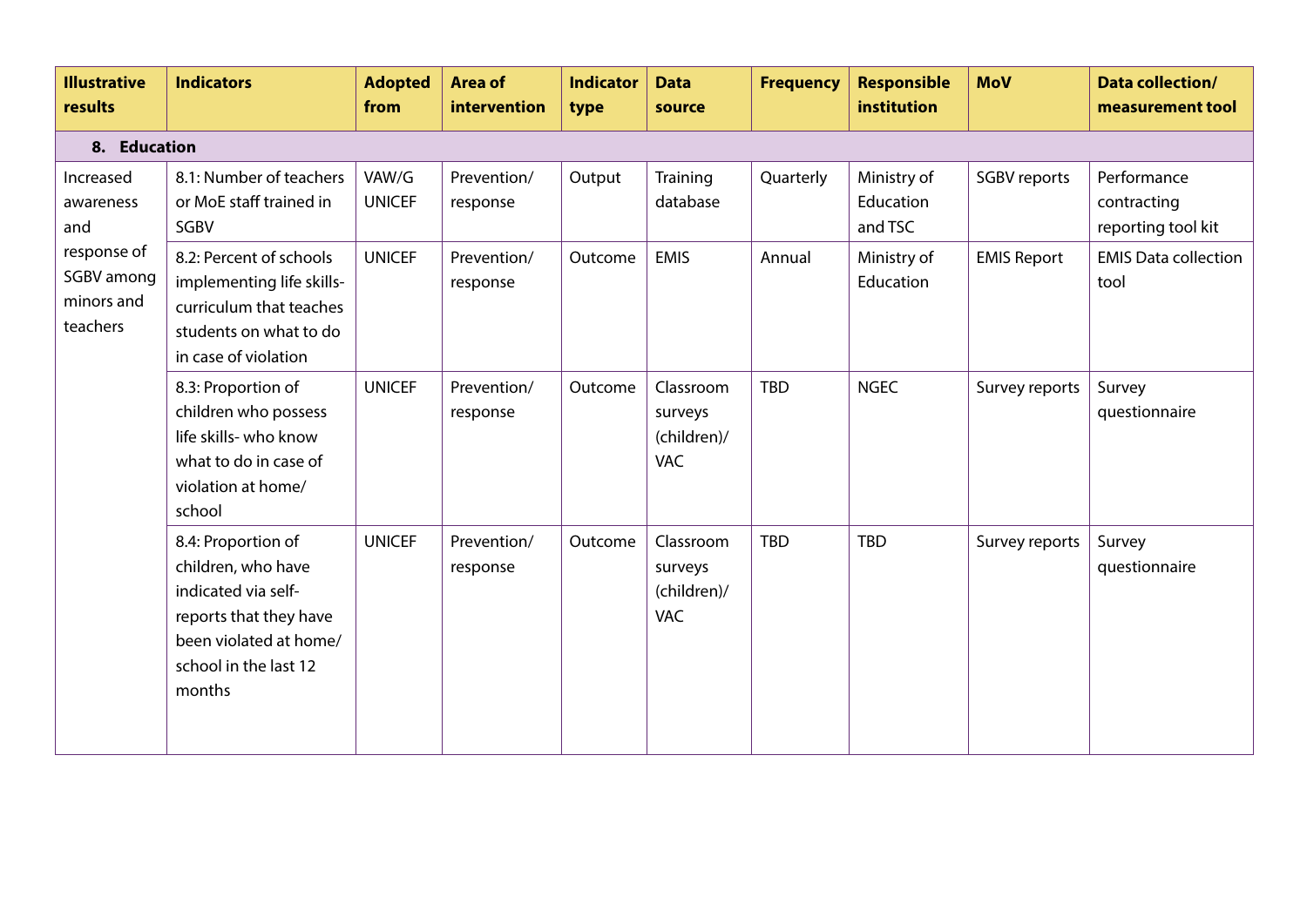| <b>Illustrative</b><br>results                                                                                           | <b>Indicators</b>                                                                                                                                                  | <b>Adopted</b><br>from           | <b>Area of</b><br>intervention | <b>Indicator</b><br>type | <b>Data</b><br>source | <b>Frequency</b> | <b>Responsible</b><br>institution | <b>MoV</b>                                | <b>Data collection/</b><br>measurement tool |
|--------------------------------------------------------------------------------------------------------------------------|--------------------------------------------------------------------------------------------------------------------------------------------------------------------|----------------------------------|--------------------------------|--------------------------|-----------------------|------------------|-----------------------------------|-------------------------------------------|---------------------------------------------|
| 9. Coordination                                                                                                          |                                                                                                                                                                    |                                  |                                |                          |                       |                  |                                   |                                           |                                             |
| Interventions<br>on SGBV are<br>effectively<br>coordinated<br>using a<br>holistic<br>and multi-<br>sectoral<br>approach. | 9.1. Existence of<br>functional TWG<br>for stakeholder<br>coordinating                                                                                             | <b>NGEC</b><br>strategic<br>plan | Stakeholder<br>coordination    | Output                   | Program<br>reports    | Annual           | <b>NGEC</b>                       | NGEC annual<br>progress<br>reports        | Progress reporting<br>templates             |
|                                                                                                                          | 9.2: Percentage of<br>national<br>SGBV indicators<br>with up to date data<br>available                                                                             | <b>NGEC</b><br>strategic<br>plan | Stakeholder<br>Coordination    | Output                   | Program<br>Reports    | Annual           | <b>NGEC</b>                       | NGEC annual<br>progress<br>reports        | Progress reporting<br>templates             |
| Improved<br>Enactment<br>and<br>reporting<br>on treaties,<br>conventions<br>and<br>protocols                             | 9.3: Proportion of<br>international and<br>African conventions /<br>protocol on sexual<br>gender based violence<br>ratified and enacted in<br>national legislation | <b>NGEC</b><br>strategic<br>plan | Stakeholder<br>coordination    | Output                   | Program<br>Reports    | Annual           | <b>NGEC</b>                       | <b>NGEC annual</b><br>progress<br>reports | Progress reporting<br>templates             |
|                                                                                                                          | 9.4: Proportion of<br>enacted and ratified<br>international and<br>African conventions /<br>protocol on sexual<br>gender based violence<br>reported on time        | <b>NGEC</b><br>strategic<br>plan | Stakeholder<br>coordination    | Output                   | Program<br>reports    | Annual           | <b>NGEC</b>                       | <b>NGEC annual</b><br>progress<br>reports | Progress reporting<br>templates             |

\*Reporting forms will be developed / adapted to facilitate data collection.

\*\* The Reproductive Health Response in Crises (RHRC) consists of seven members: American Refugee Committee (ARC), CARE, Columbia University, International Rescue Committee (IRC), JSI Research and Training Institute (JSI), Marie Stopes International (MSI), and Women's Refugee Commission.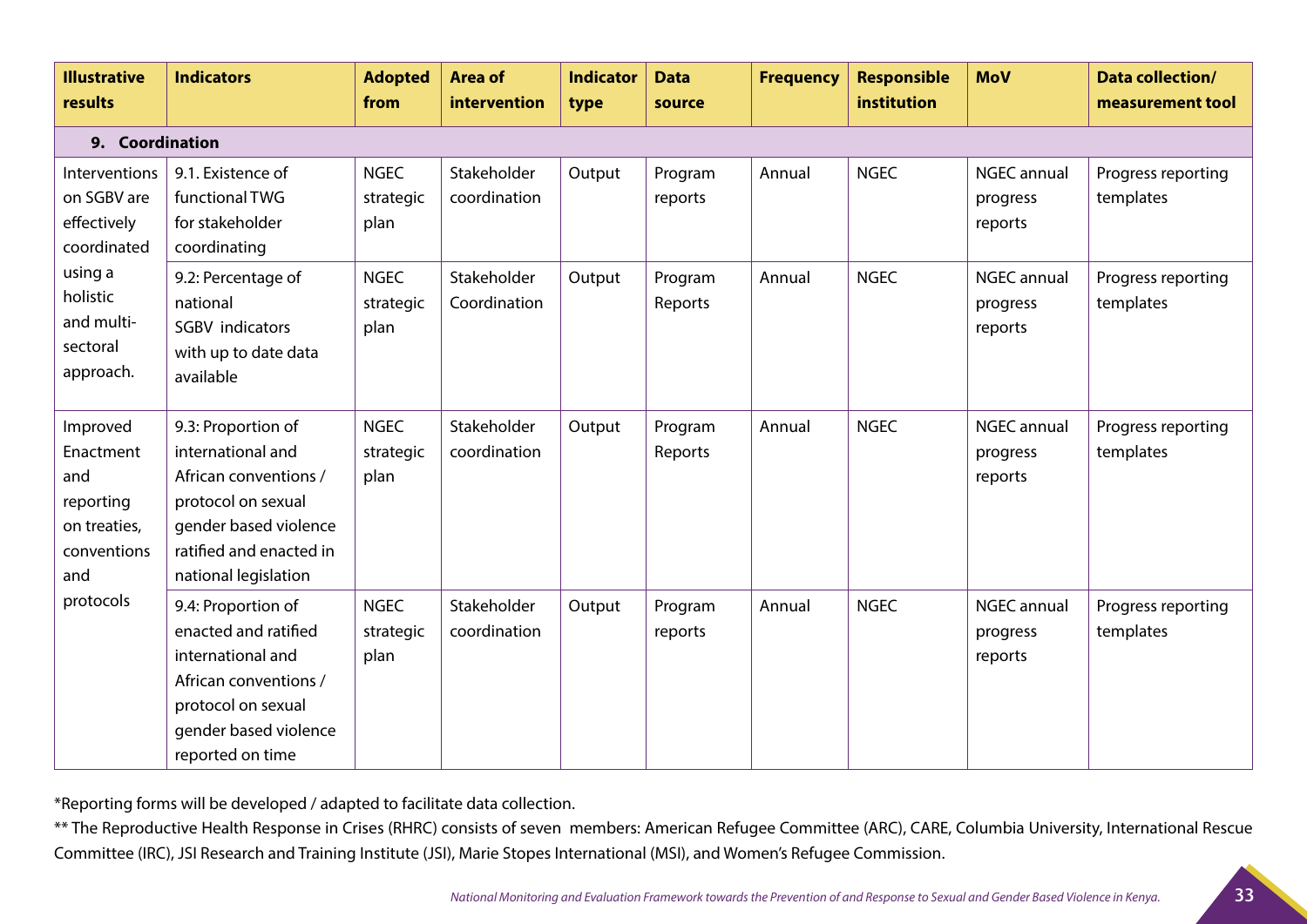### **Annexes**

### **Annex i: Indicator Matrix**

|                      | 1. Goal: Reduce prevalence of SGBV cases                                                                                                                                                                                                                                                                                                                                                                                                                                                                                                                                                                                                                                                                               |
|----------------------|------------------------------------------------------------------------------------------------------------------------------------------------------------------------------------------------------------------------------------------------------------------------------------------------------------------------------------------------------------------------------------------------------------------------------------------------------------------------------------------------------------------------------------------------------------------------------------------------------------------------------------------------------------------------------------------------------------------------|
| <b>Indicator 1.1</b> | Prevalence of sexual gender based violence                                                                                                                                                                                                                                                                                                                                                                                                                                                                                                                                                                                                                                                                             |
| Definition           | Proportion of the population surveyed who have experienced sexual violence (SGBV). Depending on the study, this can be "ever experienced",<br>including when they were a child, or in a specific time period (i.e. past year). Sexual violence is any violence, physical or psychological, carried<br>out through sexual means or by targeting sexuality and includes <sup>2</sup> :<br>Rape<br>Defilement<br>Molestation<br>Sexual slavery<br>Forced marriage<br>Being forced to undress or being stripped of clothing<br>Insertion of foreign objects in the genital opening or anus<br>Forcing two individuals to perform sexual acts on one another or harm one another in a sexual manner (Johnson et al., 2008). |
| Purpose              | This indicator measures the extent to which a given population has experienced sexual violence by anyone - stranger, intimate partner, relative,<br>etc. SGBV data is often collected from women and girls only but unless information is collected from both men and women and the full scope of<br>SGBV is assessed, it will be difficult to structure programs to prevent and respond to the problem.                                                                                                                                                                                                                                                                                                               |
| Numerator            | Number of people who have experienced SGBV (in a specific time period).                                                                                                                                                                                                                                                                                                                                                                                                                                                                                                                                                                                                                                                |
| Denominator          | Total number of people surveyed.                                                                                                                                                                                                                                                                                                                                                                                                                                                                                                                                                                                                                                                                                       |
| Disaggregate by:     | Sex, age $(<18,>=18)$ and county.                                                                                                                                                                                                                                                                                                                                                                                                                                                                                                                                                                                                                                                                                      |
| Data sources         | Demographic household surveys and special surveys.                                                                                                                                                                                                                                                                                                                                                                                                                                                                                                                                                                                                                                                                     |
| Responsible          | KNBS and NGEC.                                                                                                                                                                                                                                                                                                                                                                                                                                                                                                                                                                                                                                                                                                         |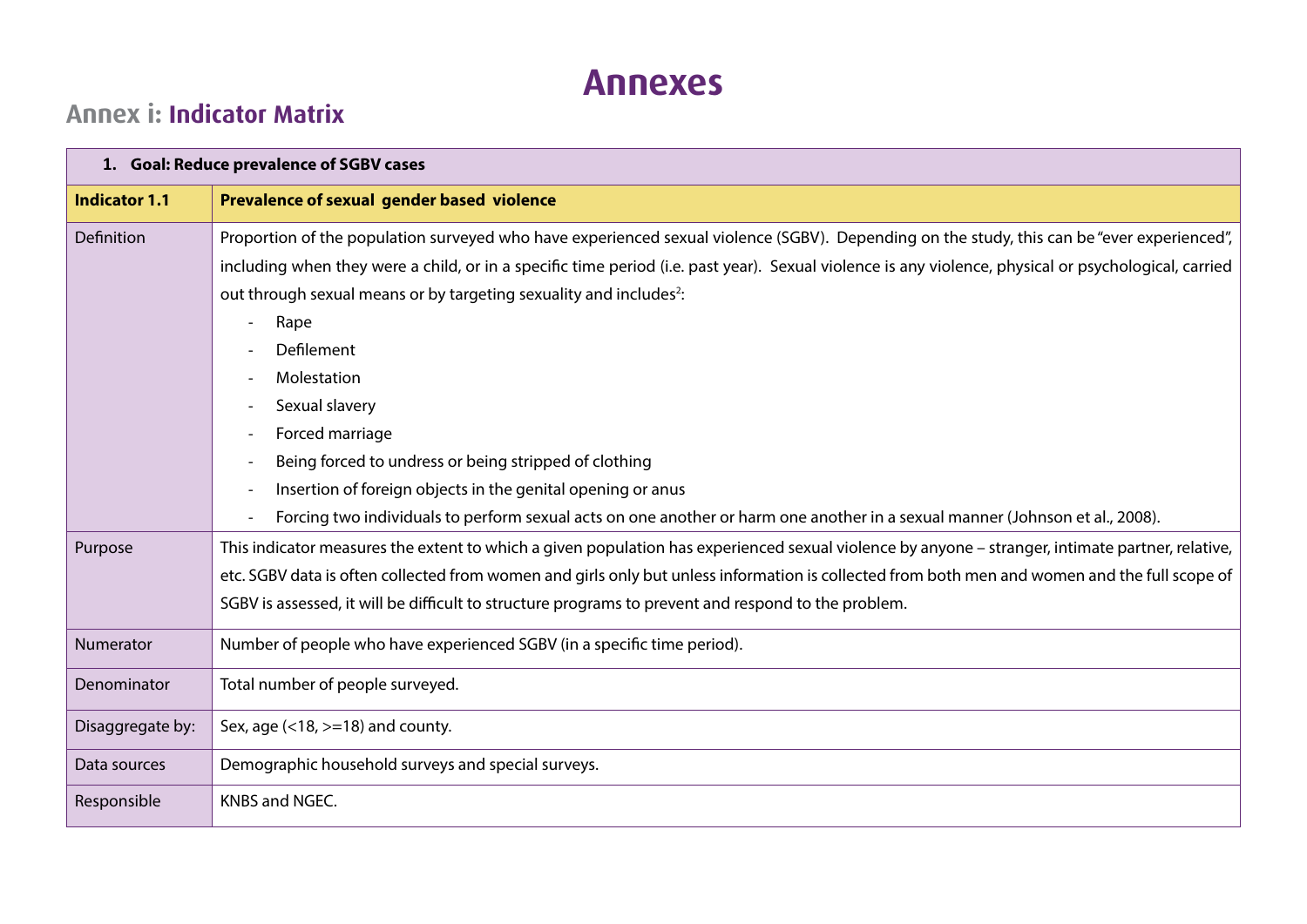| Considerations | While it is useful to measure the prevalence of any form of SGBV, there are several concerns to consider related to both the way this information |
|----------------|---------------------------------------------------------------------------------------------------------------------------------------------------|
|                | is obtained as well as to how the results are interpreted. A woman who experiences intimate partner violence or other violence may be             |
|                | endangered by participating in a study if her partner or another perpetrator discovers that she disclosed this information. The interview also    |
|                | needs to be conducted in a sensitive manner in order to protect the respondent as much as possible from experiencing distress if she discloses    |
|                | their experiences. All research in this area should adhere to ethical quidelines which were established as standards to maintain safety and       |
|                | confidentiality. (See the WHO documents, "Ethical and safety recommendations for researching, documenting, and monitoring sexual violence in      |
|                | emergencies" and "Putting Women First: Ethical and Safety Recommendations for Research on Domestic Violence Against Women") In addition, data     |
|                | based on self-reports can be biased by any number of factors.                                                                                     |
|                |                                                                                                                                                   |
|                | Even after adhering to the ethical guidelines and providing a good setting in which to conduct interviews, there will always be some who will     |
|                | not disclose this information. This means that estimates will likely be lower than the actual level of SGBV which has taken place in the surveyed |
|                | population. Under reporting may occur for many reasons, including cultural contexts where some types of violence perpetrated by intimate          |
|                | partners is viewed as normal, when someone fears reprisal upon disclosure, or where the level of stigma around such violence in the given         |

society is high. Therefore, estimated levels of SGBV and the patterns associated with factors such as education and socio-economic status should

be interpreted with caution (Bloom, 2008).

#### **2. Community Setting**

| <b>Indicator 2.1</b> | Number of people completing an intervention pertaining to gender norms, that meets minimum criteria                                        |
|----------------------|--------------------------------------------------------------------------------------------------------------------------------------------|
| Definition           | The minimum criteria required to be counted under this indicator need to include:                                                          |
|                      | 1. A component that supports participants to understand and question existing gender norms and reflect on the impact of those norms        |
|                      | on their lives and communities. Existing evidence indicates that interventions using non-participatory methodologies such as lectures      |
|                      | and dissemination of written materials do not have significant impact on changing gender norms. Conversely, there is evidence that         |
|                      | participatory interventions, such as open dialogues, do have an impact on norms. Therefore, to count under this indicator the intervention |
|                      | MUST use a participatory methodology.                                                                                                      |
|                      |                                                                                                                                            |
|                      |                                                                                                                                            |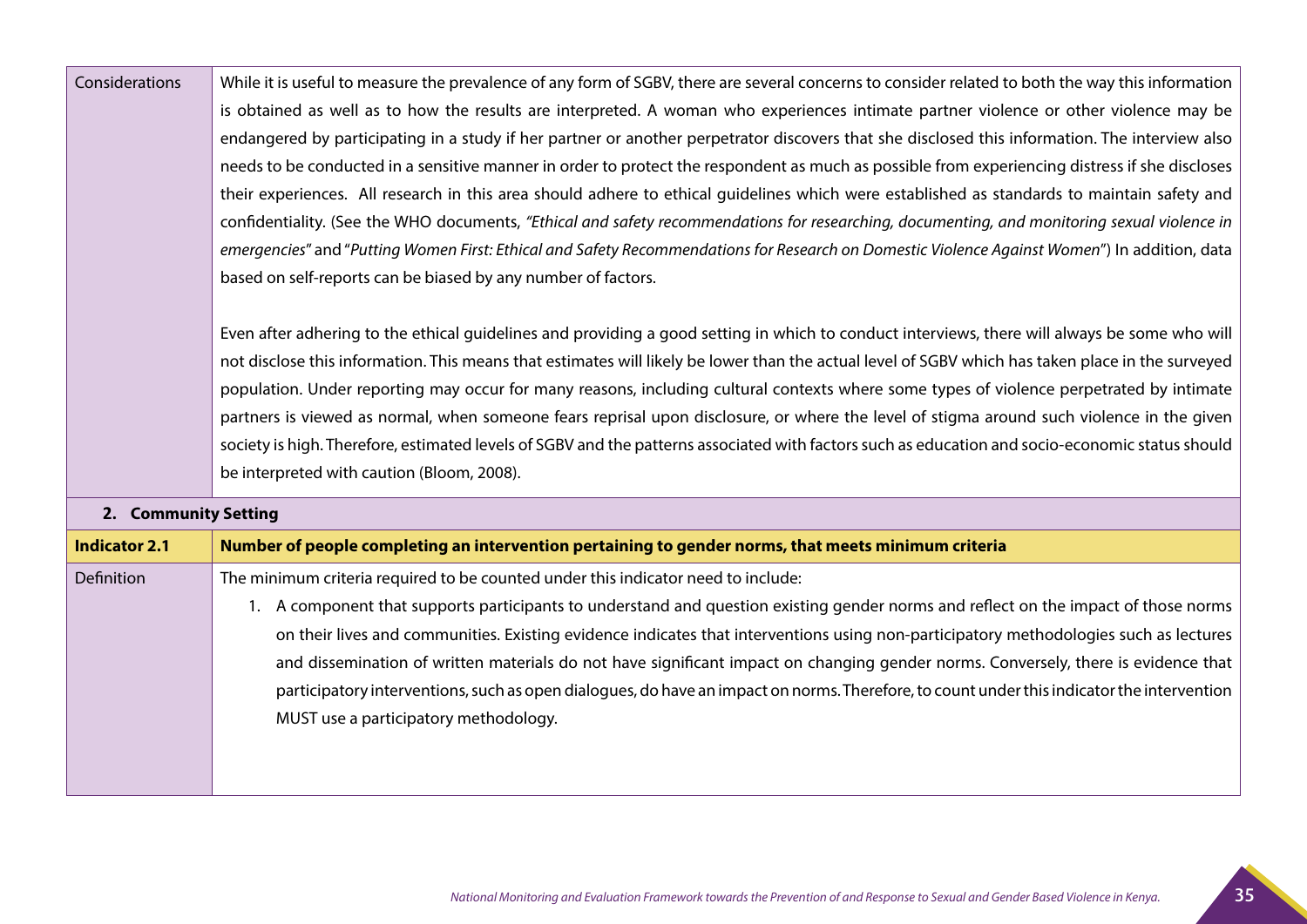|                  | 2. Given the correlation between SGBV and HIV then there should be a clear link between the gender norms being discussed and HIV<br>prevention, treatment, care or support. A variety of gender norms have direct links to HIV. Examples include:<br>Norms that discourage control over sexual decision-making for women and girls.<br>Norms around masculinity that encourage multiple partners, violence, and limit seeking health care services.<br>Norms that discourage girls' access to education and economic resources.<br>3. Specified minimum number of hours. The same person must participate in a minimum numbers of hours of total intervention time (in<br>either an individual, small group, or community setting) to count under this indicator. One-off interventions cannot be counted under<br>this indicator.                                                                                                                                                                                                                                    |
|------------------|-----------------------------------------------------------------------------------------------------------------------------------------------------------------------------------------------------------------------------------------------------------------------------------------------------------------------------------------------------------------------------------------------------------------------------------------------------------------------------------------------------------------------------------------------------------------------------------------------------------------------------------------------------------------------------------------------------------------------------------------------------------------------------------------------------------------------------------------------------------------------------------------------------------------------------------------------------------------------------------------------------------------------------------------------------------------------|
|                  | All three minimum criteria must be met for the individual to count under this indicator.                                                                                                                                                                                                                                                                                                                                                                                                                                                                                                                                                                                                                                                                                                                                                                                                                                                                                                                                                                              |
| <b>Purpose</b>   | At the country level, this indicator will enable NGEC, governments, implementing partners, and other in-country counterparts to:<br>Help assess whether gender-related activities are being implemented within the country, based on the epidemiologic data, the national<br>strategy, and social, political, economic, and cultural context. When possible, support efforts to assess the impact of gender-related<br>activities and services by correlating the scale-up of these activities over time and by geographic area with outcomes related to gender<br>(and HIV/AIDS), as described through other data collection efforts such as the KDHS.<br>Identify programmatic gaps by analyzing the number and types of people (male/female, age group) being reached by gender-related<br>activities.<br>Contribute to building an enabling environment to prevent gender-based violence and violence against children, under PEPFAR as well<br>as other USG programs.<br>Advocate for greater resources and technical assistance for gender-related programming. |
| Numerator        | Number of people completing an intervention pertaining to gender norms that meets minimum criteria.                                                                                                                                                                                                                                                                                                                                                                                                                                                                                                                                                                                                                                                                                                                                                                                                                                                                                                                                                                   |
| Denominator      | N/A                                                                                                                                                                                                                                                                                                                                                                                                                                                                                                                                                                                                                                                                                                                                                                                                                                                                                                                                                                                                                                                                   |
| Disaggregate by: | Sex, age, type of norm, type of activity (Individual, small group, community-level)                                                                                                                                                                                                                                                                                                                                                                                                                                                                                                                                                                                                                                                                                                                                                                                                                                                                                                                                                                                   |
| Data sources     | Standard program monitoring tools, such as forms, log books, spreadsheets and databases that partners develop or already use.                                                                                                                                                                                                                                                                                                                                                                                                                                                                                                                                                                                                                                                                                                                                                                                                                                                                                                                                         |
| Responsible      | Implementing partners and line ministries                                                                                                                                                                                                                                                                                                                                                                                                                                                                                                                                                                                                                                                                                                                                                                                                                                                                                                                                                                                                                             |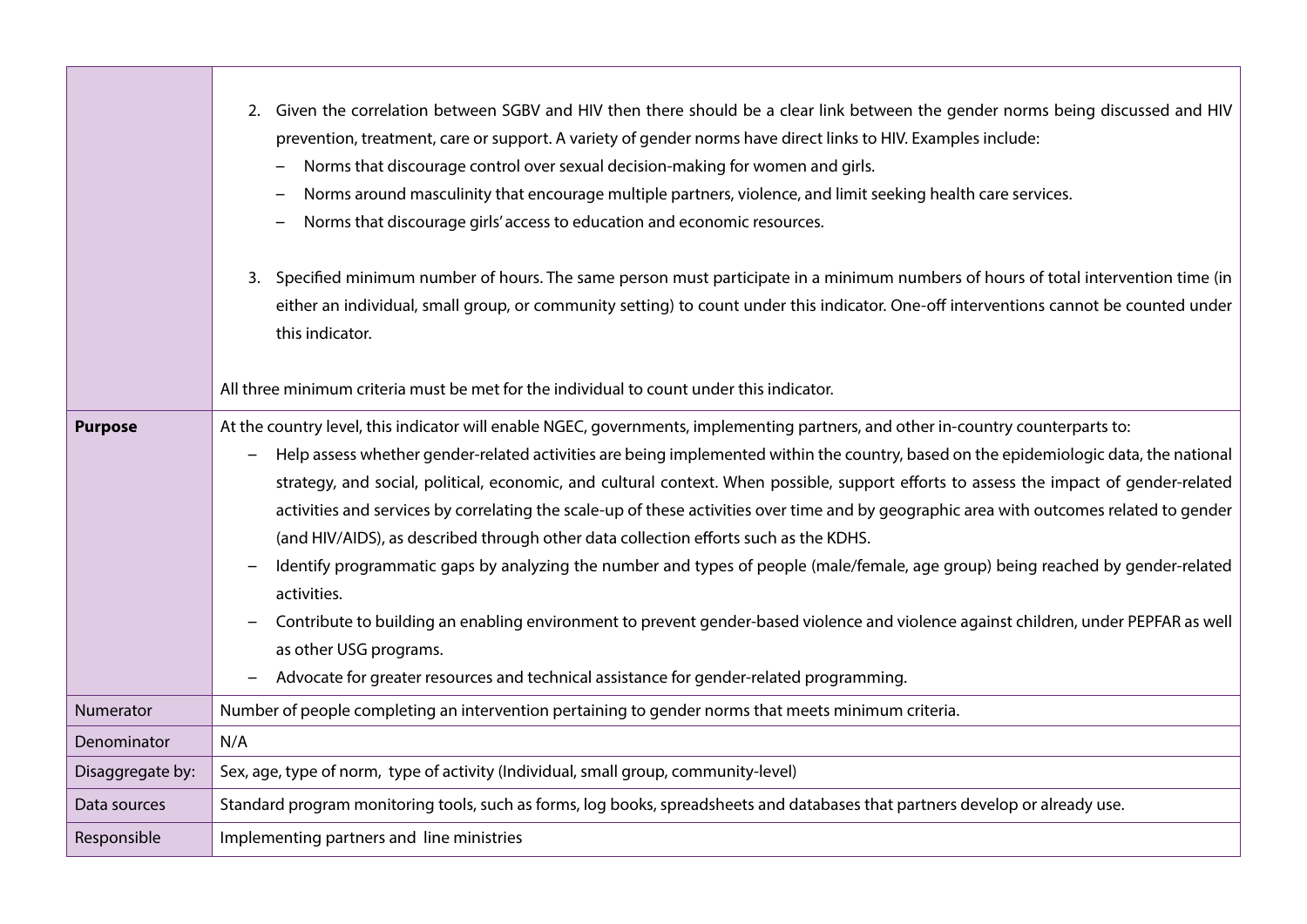| Considerations       | The numerator can be generated by counting the number of adults and children who completed an intervention pertaining to gender norms                |
|----------------------|------------------------------------------------------------------------------------------------------------------------------------------------------|
|                      | that meets the minimum criteria during the reporting period.                                                                                         |
|                      | When disaggregating by age, it is important to focus on the target audience for the activity and the expected normative change. If a parent          |
|                      | participates with his or her child, both can be counted if the activity specifically targets both. However, if the activity only targets the parent/ |
|                      | adult, the child should not be counted, even if a logical link can be made between normative change for the parent/adult and future positive         |
|                      | outcomes for the child.                                                                                                                              |
| <b>Indicator 2.2</b> | Number of programs implemented for men and boys that include examining gender and culture norms related to GBV                                       |
| Definition           | The number of programs implemented in a country, region or community for men and boys that include activities aimed at examining and                 |
|                      | challenging men's and boys' gender and cultural norms related to GBV, in a specified time period.                                                    |
|                      |                                                                                                                                                      |
|                      | With reference to cultural context, the following issues should be addressed and integrated into program curricula and/or activities:                |
|                      | Gender and violence within the family                                                                                                                |
|                      | Intimate partner violence                                                                                                                            |
|                      | Sexual or physical violence                                                                                                                          |
|                      | All three issues must be included in the program or curricula to be counted.                                                                         |
| <b>Purpose</b>       | Addressing gender norms with men and boys has been shown to improve reproductive health outcomes for both women and men including                    |
|                      | a reduced incidence of HIV. This indicator is a measure of programmatic effort at raising awareness about, changing attitudes towards and            |
|                      | changing behavior related to GBV, particularly violence against women and girls.                                                                     |
|                      | Programmatic efforts aimed at getting men and boys to be more aware of their own health issues as well as those of their partners have broadened     |
|                      | to include the social issues underpinning those health outcomes.                                                                                     |
|                      |                                                                                                                                                      |
|                      | Educating and listening to men and boys about masculinity and intimate partner and sexual violence combined with their participation in              |
|                      | activities geared towards enhancing their understanding of how detrimental these issues are in their community will ideally influence changes        |
|                      | in beliefs and actions.                                                                                                                              |
| Numerator            | Number of programs implemented for men and boys that include examining gender and culture norms related to SGBV                                      |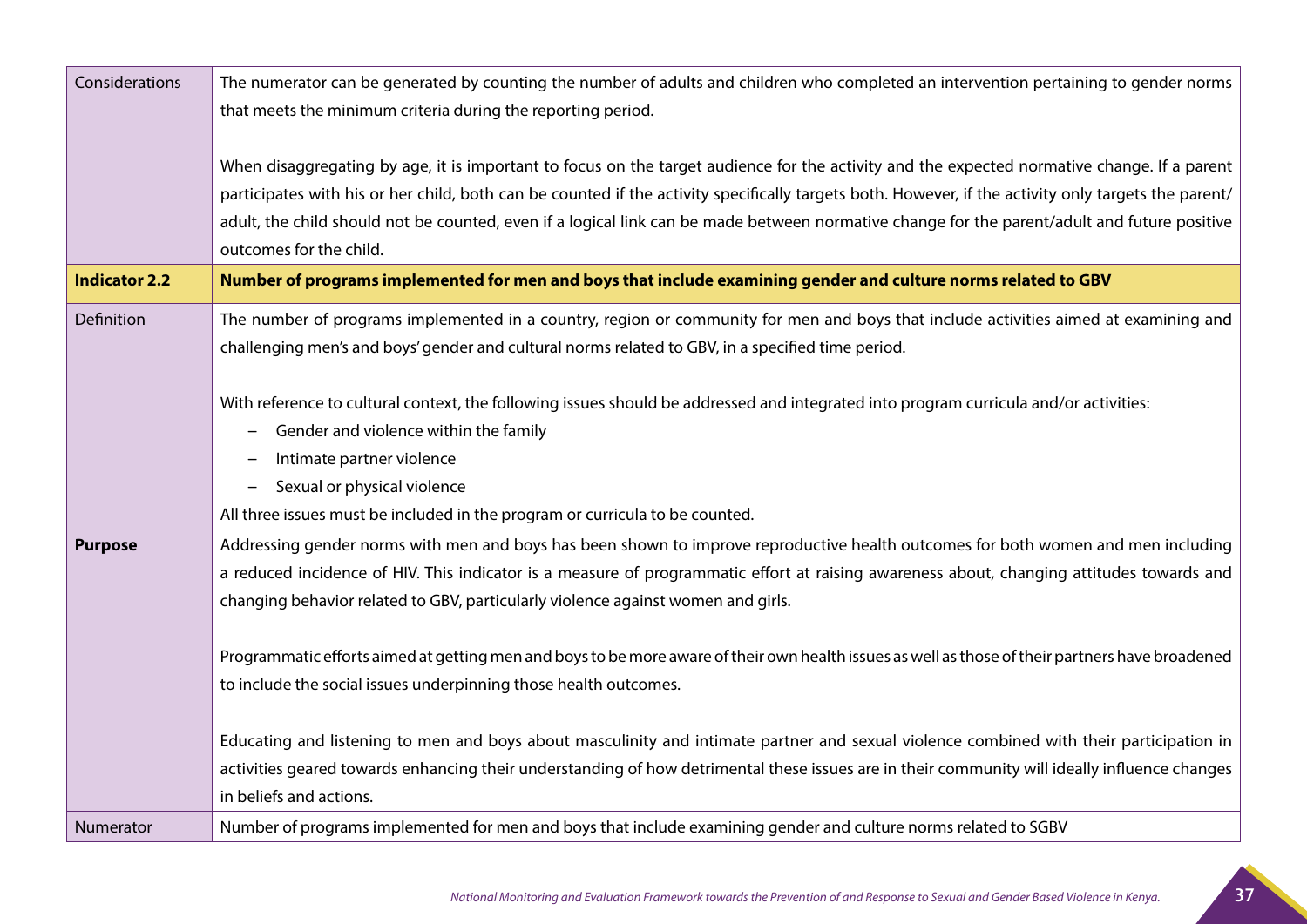| Denominator          | N/A                                                                                                                                               |
|----------------------|---------------------------------------------------------------------------------------------------------------------------------------------------|
| Disaggregate by:     | County/regions                                                                                                                                    |
| Data sources         | A survey of organizations implementing programs aimed at men and boys                                                                             |
| Responsible          | <b>NGEC</b>                                                                                                                                       |
| Considerations       | Large programmatic efforts may be fairly easy to identify, but smaller programs could be missed if they are implemented by smaller organizations. |
|                      | Coverage of the program is important to assess, since a large program in a country could target people in different regions and cover a larger    |
|                      | population than several smaller programs.                                                                                                         |
| 3. Social Services   |                                                                                                                                                   |
| <b>Indicator 3.1</b> | <b>Availability of social services</b>                                                                                                            |
| Definition           | The number and type of organizations in a community that provide social-welfare based services pertaining to the prevention and response to       |
|                      | GBV, at one point in time. Social-welfare based services include but are not limited to:                                                          |
|                      | Safe space or shelters<br>$\overline{\phantom{m}}$                                                                                                |
|                      | Crisis hotlines                                                                                                                                   |
|                      | Case management services including counseling, support groups, safety planning, legal aid/support, child welfare, recreational                    |
|                      | Crisis intervention skills including training, income generation, and self defense                                                                |
|                      | Perpetrator programs, and reintegration                                                                                                           |
| <b>Purpose</b>       | This output indicator measures whether there are social services and what type of social-welfare services, directed towards the prevention of and |
|                      | response to SGBV, are available in the country.                                                                                                   |
| Numerator            | Number of organizations that provide any social-welfare services directed at the prevention of and response to SGBV in a specified geographic     |
|                      | area (county, sub-county etc.)                                                                                                                    |
| Denominator          | N/A                                                                                                                                               |
| Disaggregate by:     | County/regions, type of services provided.                                                                                                        |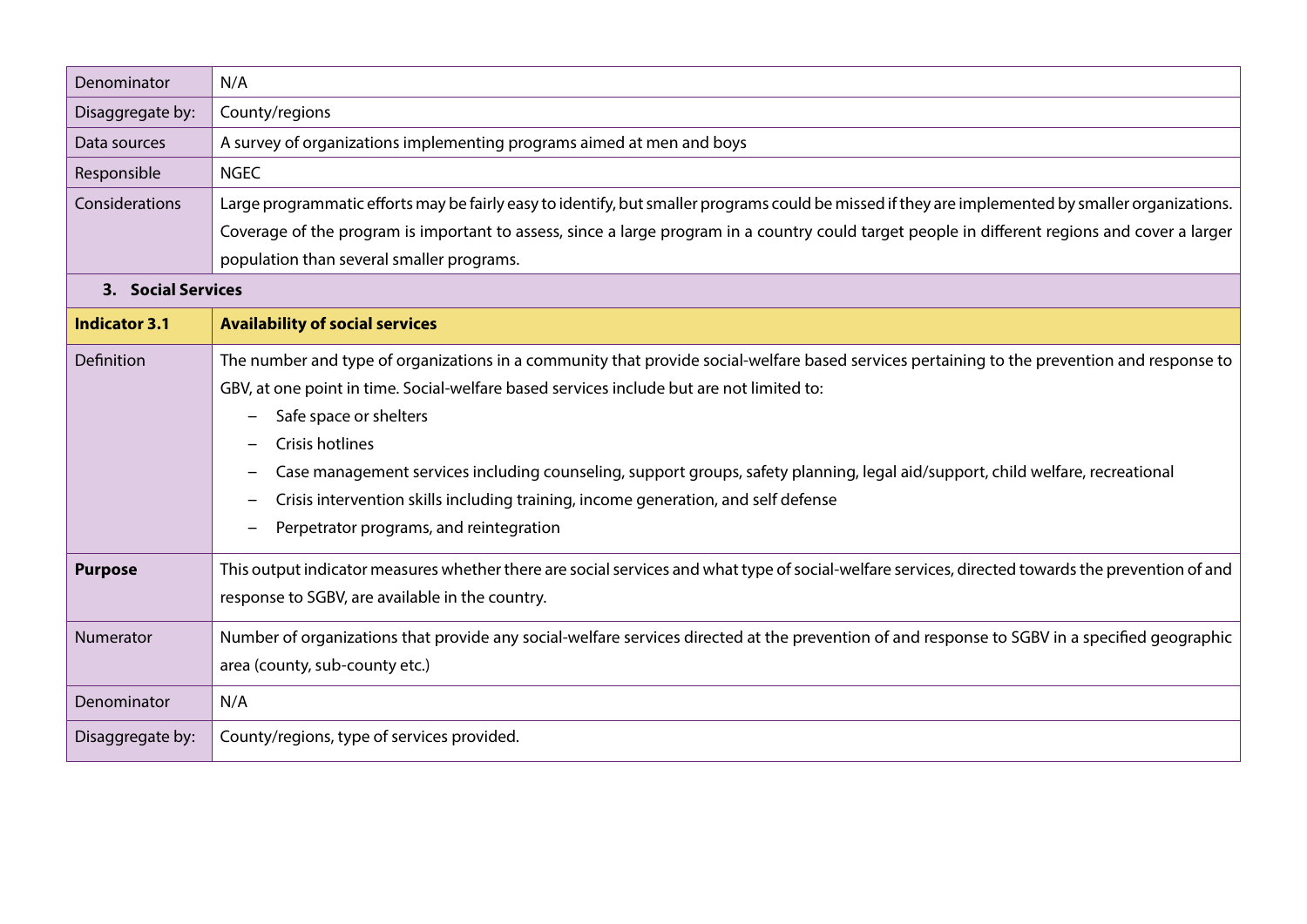| Data sources         | Generating a list from resources within the targeted area, depending on what is available. To extent possible this list should be as inclusive<br>as possible, for example, in places where agencies providing services might use websites or telephone directories a list should be compiled<br>from these information sources. Additionally a list should also be generated by checking governmental offices, such as social ministries or<br>departments of social welfare, as well as non-governmental organizations in the geographic area of interest.<br>In many places, consulting informally with key informants in the community, or running a mapping exercise will be needed to generate a list. The |
|----------------------|------------------------------------------------------------------------------------------------------------------------------------------------------------------------------------------------------------------------------------------------------------------------------------------------------------------------------------------------------------------------------------------------------------------------------------------------------------------------------------------------------------------------------------------------------------------------------------------------------------------------------------------------------------------------------------------------------------------|
|                      | list of service organizations should be verified by either calling or visiting the agencies to ascertain what types of, if any, services are provided to                                                                                                                                                                                                                                                                                                                                                                                                                                                                                                                                                         |
|                      | sexual violence survivors.                                                                                                                                                                                                                                                                                                                                                                                                                                                                                                                                                                                                                                                                                       |
| Responsible          | <b>NGEC</b>                                                                                                                                                                                                                                                                                                                                                                                                                                                                                                                                                                                                                                                                                                      |
| Considerations       | Count the resources listed and disaggregate by type of social welfare-based services provided. If one or more organizations provides<br>comprehensive services (and thus multiple types), the organization would be classified under a category called "integrated services", noting<br>which actual services are provided.<br>Generating a comprehensive list of organizations may be difficult, and some organizations may be missed, depending on the methods used.                                                                                                                                                                                                                                           |
|                      | Unless organizations are listed accurately, double-counting could occur. If organizations are missed at one count, and included in the next count,<br>the increase in the number of organizations will not reflect growing service availability in social welfare. A true increase in organizations over<br>time may reflect a number of things, including more need (a growing population of affected individuals), increased funding and focus on the<br>problem, or increased attention and awareness within communities                                                                                                                                                                                      |
| <b>Indicator 3.2</b> | <b>Number of individuals using SGBV social services</b>                                                                                                                                                                                                                                                                                                                                                                                                                                                                                                                                                                                                                                                          |
| Definition           | The number of men, women, and children who accessed SGBV services during a specified time period (e.g., during the past 3 months). Social<br>services include but are not limited to:<br>Safe space or shelters,<br>Crisis hotlines<br>Case management services including counseling, support groups, safety planning, legal aid/support, child welfare, recreational programs<br>for abused children                                                                                                                                                                                                                                                                                                            |
|                      | Crisis intervention skills including training, income generation, and self defense<br>Perpetrator programs, and reintegration                                                                                                                                                                                                                                                                                                                                                                                                                                                                                                                                                                                    |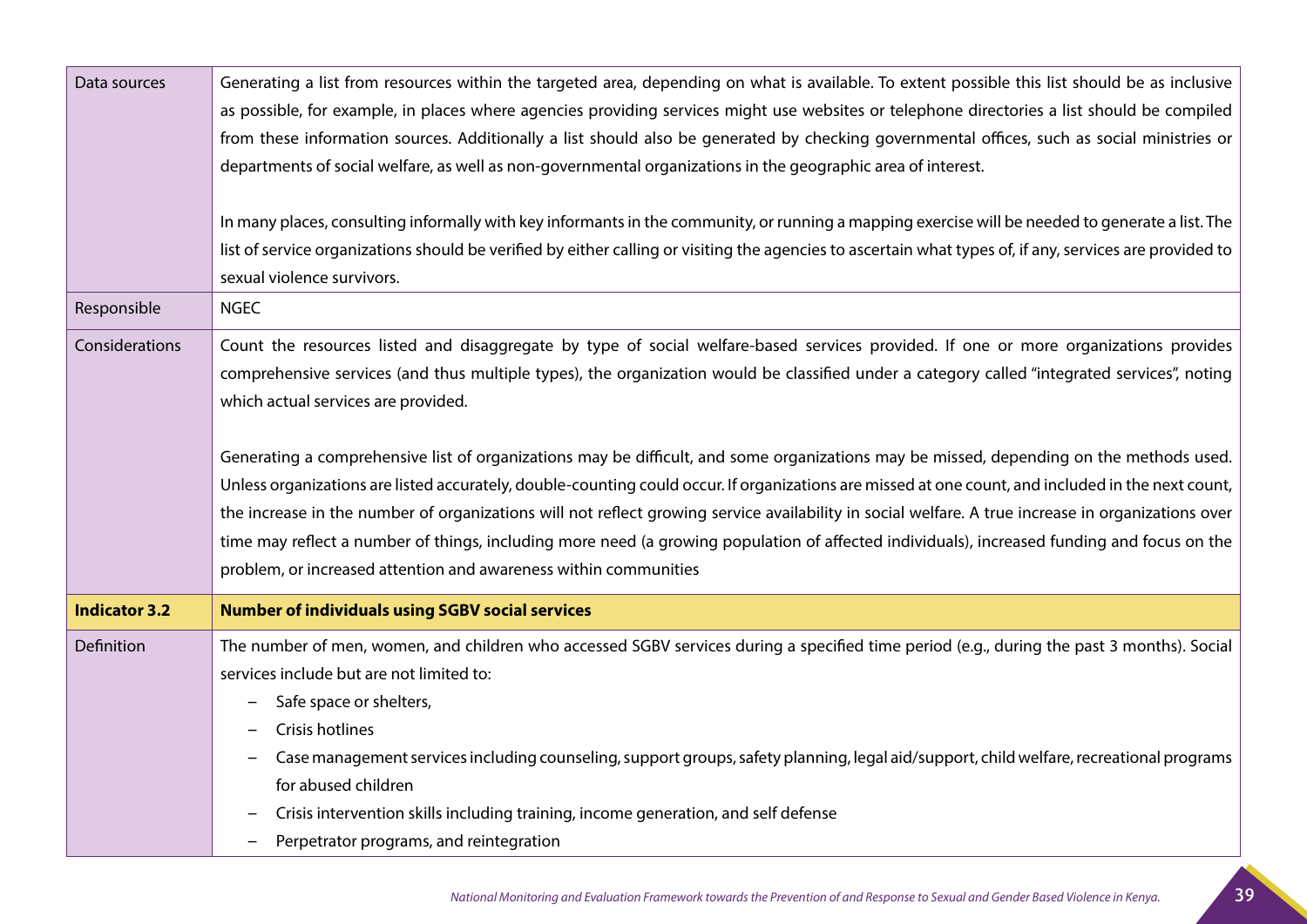| <b>Purpose</b>       | This output indicator provides a crude utilization measure of GBV social services.                                                                   |
|----------------------|------------------------------------------------------------------------------------------------------------------------------------------------------|
| Numerator            | Count of the number of individuals who used SGBV services during a specified time period.                                                            |
| Denominator          | N/A                                                                                                                                                  |
| Disaggregate by:     | Organization and by type of service provided.                                                                                                        |
| Data sources         | Records from all organizations providing social services in a given area. This indicator should be measured in conjunction with the indicator        |
|                      | 3.1 on Availability of social services since the organizations identified in that count would constitute those who are submitting reports to their   |
|                      | respective line ministries.                                                                                                                          |
| Responsible          | Implementing partners and line ministries.                                                                                                           |
| Considerations       | Measurement of this indicator relies on records maintained at organizations that provide services for SGBV survivors. The data collected will only   |
|                      | be as good as the original records. If identifiers are not used in the records, double counting of individuals can occur when one person is using    |
|                      | more than one service organization. A true increase in the number of individuals using these organizations over time may reflect a number of         |
|                      | things, including more need (a growing population of affected individuals), increased funding and focus on the problem, or increased attention       |
|                      | and awareness within communities.                                                                                                                    |
|                      |                                                                                                                                                      |
|                      | With the focus on women and girls being the victims of SGBV, males may be reluctant to seek social services because of cultural beliefs that boys    |
|                      | and men can't be victims. Additionally, social services may be ill-equipped to address male survivors of SGBV. Although none or a small number       |
|                      | of males may report using SGBV social services, one must be cautious to extrapolate the data to estimate the scale of the problem in the larger      |
|                      | population since only a small fraction of male survivors of sexual assault actually report the crime and/or seek supportive services.                |
| <b>Indicator 3.3</b> | <b>Number of SGBV related calls per hotline</b>                                                                                                      |
| Definition           | The number of SGBV related calls per hotline in a specific geographic area, during a specific time period. A hotline is a toll-free telephone number |
|                      | which survivors of sexual violence can call to receive support and/or referral to other needed services. The hotline may be available 24 hours a     |
|                      | day, 7 days a week, or only during certain hours/days. Not all calls that come through the hotline are SGBV related and hence a guide checklist      |
|                      | will be used to aid in classification.                                                                                                               |
| <b>Purpose</b>       | This indicator is a count of how many calls are placed per hotline during a specified period of time in a geographic area of interest.               |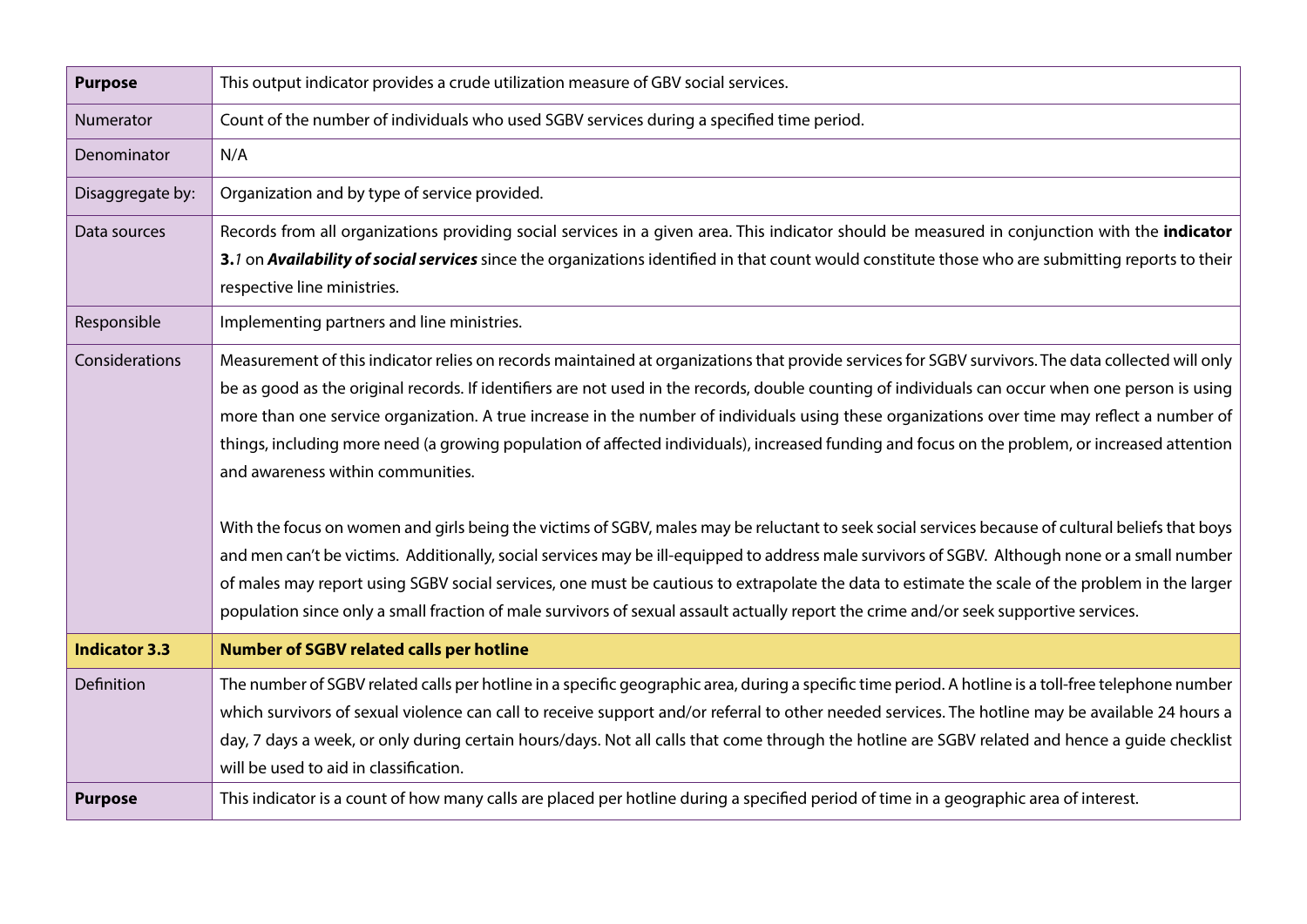| Numerator            | Number of calls per hotline serving SGBV survivors in a specified geographic area of interest.                                                          |
|----------------------|---------------------------------------------------------------------------------------------------------------------------------------------------------|
| Denominator          | N/A                                                                                                                                                     |
| Disaggregate by:     | Sex, age (<18, >=18), and county/region where the incident is reported to have occurred                                                                 |
| Data sources         | This indicator is measured by reviewing the records kept at organizations that run telephone hotlines. This may be a logbook, a tally of calls, or      |
|                      | some other record that is kept prospectively on each phone call received by the hotline. Data collected during the call can include the reason          |
|                      | why the caller has contacted the hotline, the range of services offered to the caller, and any referrals made by the hotline operator to the caller.    |
| Responsible          | Implementing partners and Line ministries                                                                                                               |
| Considerations       | Hotlines are often nationally run and headquartered in capital cities, due to the cost of staffing the hotline relative to the coverage area. A hotline |
|                      | is a useful resource to survivors of sexual violence in Kenya since mobile phones are available to a large proportion of the population.                |
|                      |                                                                                                                                                         |
|                      | This indicator measures the frequency and use of the hotline by survivors of sexual violence. However, the indicator does not measure the               |
|                      | quality of the counseling and/or referrals or services made by the hotline employees. Records and record reviews of calls placed should be kept         |
|                      | secure and confidential. The data collected for this indicator should not have any personal identifying information since it is a simple count of       |
|                      | calls, and not a count of people calling. Therefore there is no risk of double-counting, and the risk of a breach of confidentiality which might        |
|                      | endanger survivors using the service will be avoided.                                                                                                   |
| 4. Health Services   |                                                                                                                                                         |
| <b>Indicator 4.1</b> | Proportion of health facilities providing comprehensive clinical management services for survivors of sexual violence.                                  |
| Definition           | The percentage of health facilities that have standard protocols in use for comprehensive clinical management of sexual violence survivors.             |
|                      | Comprehensive clinical care should include;                                                                                                             |
|                      | First-line support                                                                                                                                      |
|                      | <b>Emergency contraception</b>                                                                                                                          |
|                      | ARVs for post-exposure prophylaxis (PEP)                                                                                                                |
|                      | Presumptive STI treatment                                                                                                                               |
|                      | Proper documentation (complete history, recording events to determine what interventions are appropriate).                                              |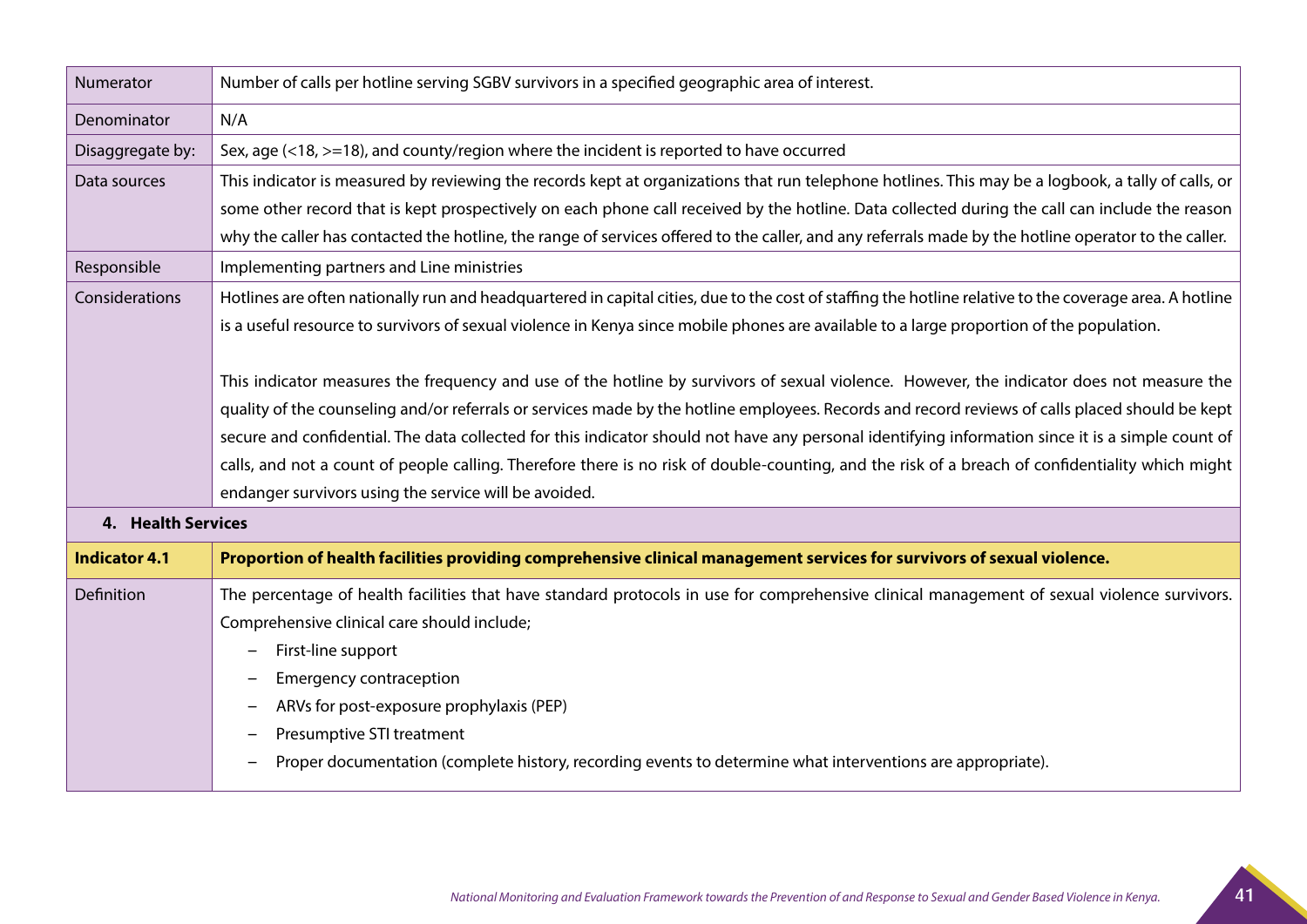| Purpose          | In order to prevent and manage possible health consequences, sexual violence survivors must have access to clinical care, including supportive       |
|------------------|------------------------------------------------------------------------------------------------------------------------------------------------------|
|                  | counseling, as soon as possible after the incident. Clinical management of survivors of rape includes the availability of trained staff and the      |
|                  | following components                                                                                                                                 |
|                  | Supportive communication<br>$\overline{\phantom{m}}$                                                                                                 |
|                  | History and examination<br>—                                                                                                                         |
|                  | Forensic evidence collection as relevant<br>$\qquad \qquad$                                                                                          |
|                  | Compassionate and confidential treatment, including:<br>$\overline{\phantom{0}}$                                                                     |
|                  | <b>Emergency contraception</b>                                                                                                                       |
|                  | Screening and treatment of STIs<br>$\overline{\phantom{m}}$                                                                                          |
|                  | PEP to prevent HIV transmission<br>$\qquad \qquad$                                                                                                   |
|                  | Care of wounds and prevention of tetanus<br>$\qquad \qquad \blacksquare$                                                                             |
|                  | Prevention of hepatitis B                                                                                                                            |
|                  | Referral for further services, e.g. health, psychological, legal and social (IAWG on RH in Crisis, 2010).<br>$\overline{\phantom{0}}$                |
| Numerator        | Number of health facilities that have standard protocols in use for comprehensive clinical management of sexual violence survivors.                  |
| Denominator      | Total number of health facilities assessed.                                                                                                          |
| Disaggregate by: | Ownership and county                                                                                                                                 |
| Data sources     | Facility assessment                                                                                                                                  |
| Responsible      | Ministry of Health                                                                                                                                   |
| Considerations   | Because this is essentially a composite indicator, it may be difficult to ascertain if a particular health facility provides comprehensive clinical  |
|                  | management for rape survivors with a "yes/no" response. For example, the facility may have a stock-out of antibiotics on the day of assessment.      |
|                  | Or perhaps a private consultation area has been established, but not all the service providers are fluent in the local language.                     |
|                  |                                                                                                                                                      |
|                  | The evaluator(s) will have to determine a system for identifying what does and does not constitute available clinical services for rape survivors in |
|                  | order to determine what proportion of health facilities are providing this service.                                                                  |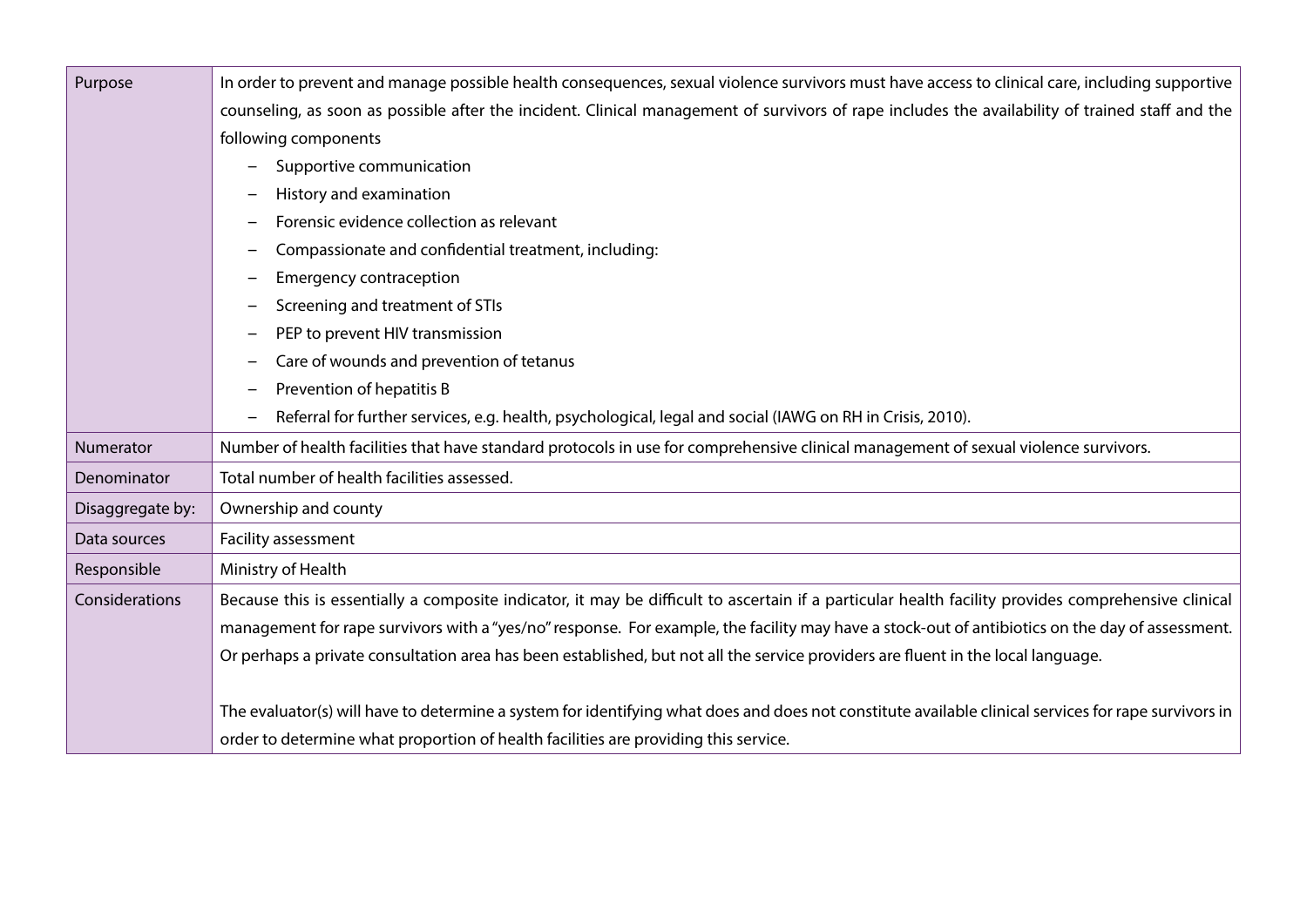| <b>Indicator 4.2</b> | Number of service providers trained on management of SGBV survivors                                                                                    |
|----------------------|--------------------------------------------------------------------------------------------------------------------------------------------------------|
| Definition           | The number of health service providers trained in management of sexual and gender-based violence (SGBV) survivors during a specific time (e.g.         |
|                      | the 3 months).                                                                                                                                         |
| Purpose              | Health service delivery programs are key in the prevention and response to SGBV. Every clinic visit made by a SGBV survivor presents an                |
|                      | opportunity to address and ameliorate the effects of violence as well as help prevent future incidents. In order to take advantage of these            |
|                      | opportunities, providers need to be prepared to deliver appropriate services, including identification of survivors, necessary health services,        |
|                      | counseling, and referrals to community-based resources such as legal aid, safe shelter and social services.                                            |
|                      |                                                                                                                                                        |
|                      | This indicator is an output measure for a program designed to provide training to health service providers in SGBV service provision. This will        |
|                      | provide a measure of coverage of trained personnel per geographic area of interest, and will help monitor whether or not a program is attaining        |
|                      | its target number of providers trained.                                                                                                                |
| Numerator            | The number of health service providers trained in a sexual and gender-based violence (SGBV) training program during a specific time                    |
| Denominator          | N/A                                                                                                                                                    |
| Disaggregate by:     | Sex, cadre and county/region                                                                                                                           |
| Data sources         | Records of the training program that reflect training program participants. The record should reflect, at minimum, what type/cadre the provider        |
|                      | was and where they practice.                                                                                                                           |
| Responsible          | Ministry of Health and training partners                                                                                                               |
| Considerations       | This indicator will provide a count of providers trained, but not how well they integrate the information disseminated or how well they use it later   |
|                      | in their own practice. Presumably, if they are allowed to participate in the training program, there is a level of support in the health unit in which |
|                      | they practice for service provision to SGBV survivors. This is one among several factors that may influence overall care provided in any place by      |
|                      | any one provider.                                                                                                                                      |
|                      | Only a follow-up indicator, such as number/percent of service providers providing SGBV services, will assess if the providers are actually practicing  |
|                      | what they were trained on. Even then, it is important to observe if all presenting clients of SGBV abuse are receiving the necessary care since        |
|                      | prevailing attitudes toward certain groups, such as male survivors of sexual violence, grossly undermine the necessary care and services they          |
|                      | receive.                                                                                                                                               |
|                      |                                                                                                                                                        |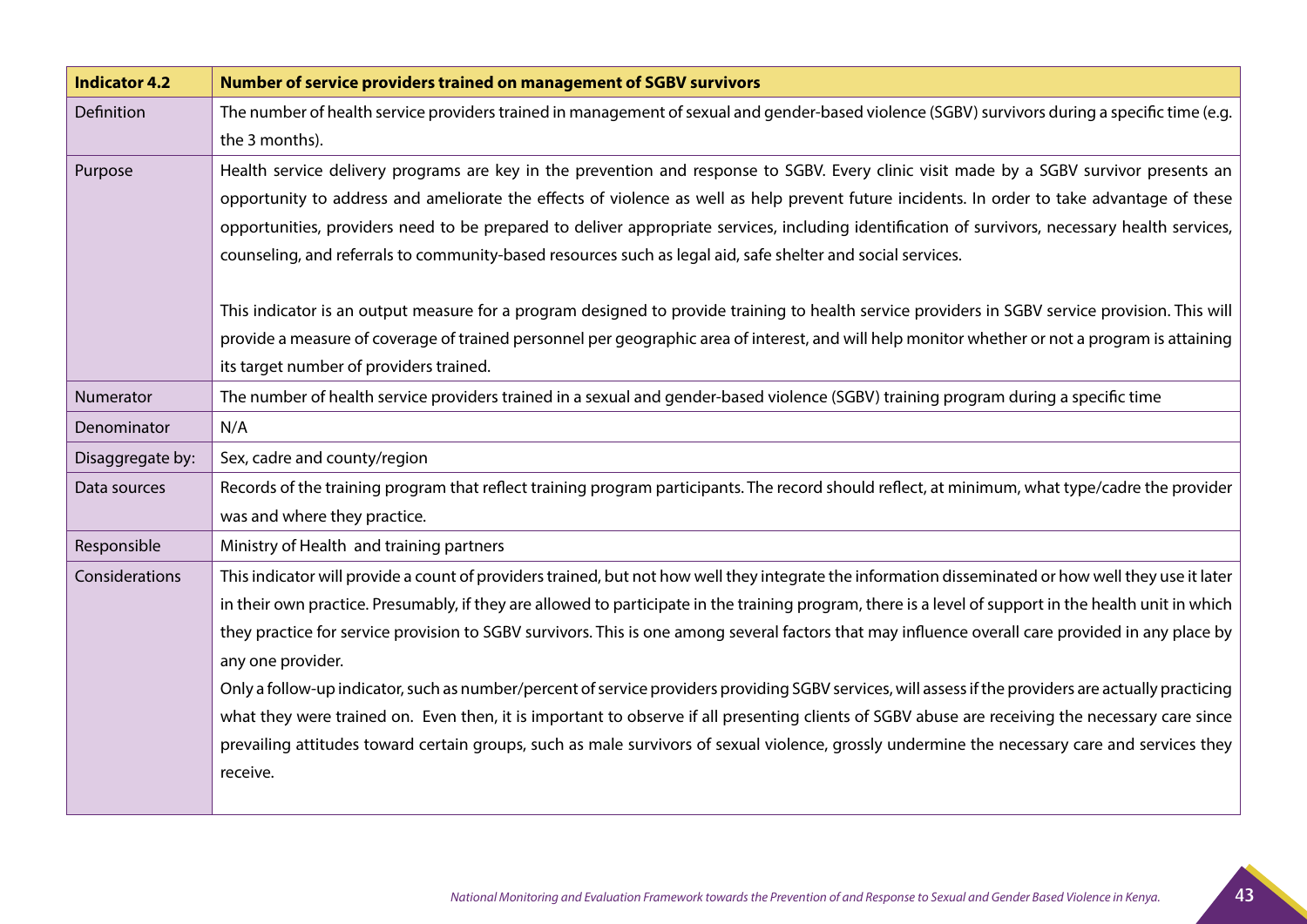| <b>Indicator 4.3</b> | <b>Number of cases of SGBV reported to health facilities</b>                                                                                              |
|----------------------|-----------------------------------------------------------------------------------------------------------------------------------------------------------|
| Definition           | "Service visits" are counted as the number of occasions on which a woman, man, or child seeks sexual violence (SGBV) assistance from a given              |
|                      | center. The total number of visits may include repeat visits and thus may be larger than the total number of individuals using the center or              |
|                      | program in a given year.                                                                                                                                  |
|                      |                                                                                                                                                           |
|                      | Note: An individual may receive more than one service on a given visit (counseling plus referral for other health problems). Program managers             |
|                      | and evaluators may find it useful to track the different types of services (e.g., counseling, screening, referrals, treatment for injuries from violence) |
|                      | to better understand the needs of the clientele. For example, this tracking would yield data on the number of referrals made from SGBV centers            |
|                      | to related services in the course of a reference period (e.g., one year)                                                                                  |
| Purpose              | This indicator measures the volume of services the program provides to its clientele. Details such as reason for the visit, type[s] of services           |
|                      | provided etc. should be monitored to better understand the problem and potential needs of the survivors.                                                  |
| Numerator            | Number of cases of SGBV reported to health services                                                                                                       |
| Denominator          | N/A                                                                                                                                                       |
| Disaggregate by:     | Age $(<18,>=18$ ) and sex                                                                                                                                 |
| Data sources         | Service statistics from health facilities                                                                                                                 |
| Responsible          | Ministry of Health                                                                                                                                        |
| Considerations       | The number of SGBV incidents reported to health facilities represents just a fraction of the actual SGBV problem is in a community. For many              |
|                      | valid reasons, survivors of SGBV are very reluctant to report their experiences. This is especially so with men and child victims of SGBV.                |
|                      |                                                                                                                                                           |
|                      | The interpretation of this indicator is somewhat ambiguous. The number of visits could increase over time, not because sexual violence is                 |
|                      | mounting, but rather because more people are more willing to come forward and disclose this problem, especially if the word-of-mouth informa-             |
|                      | tion about the center is favorable. In fact, an increase in service delivery should reflect favorably upon the program. This information however is       |
|                      | useful because it demonstrate that services are being provided within the community.                                                                      |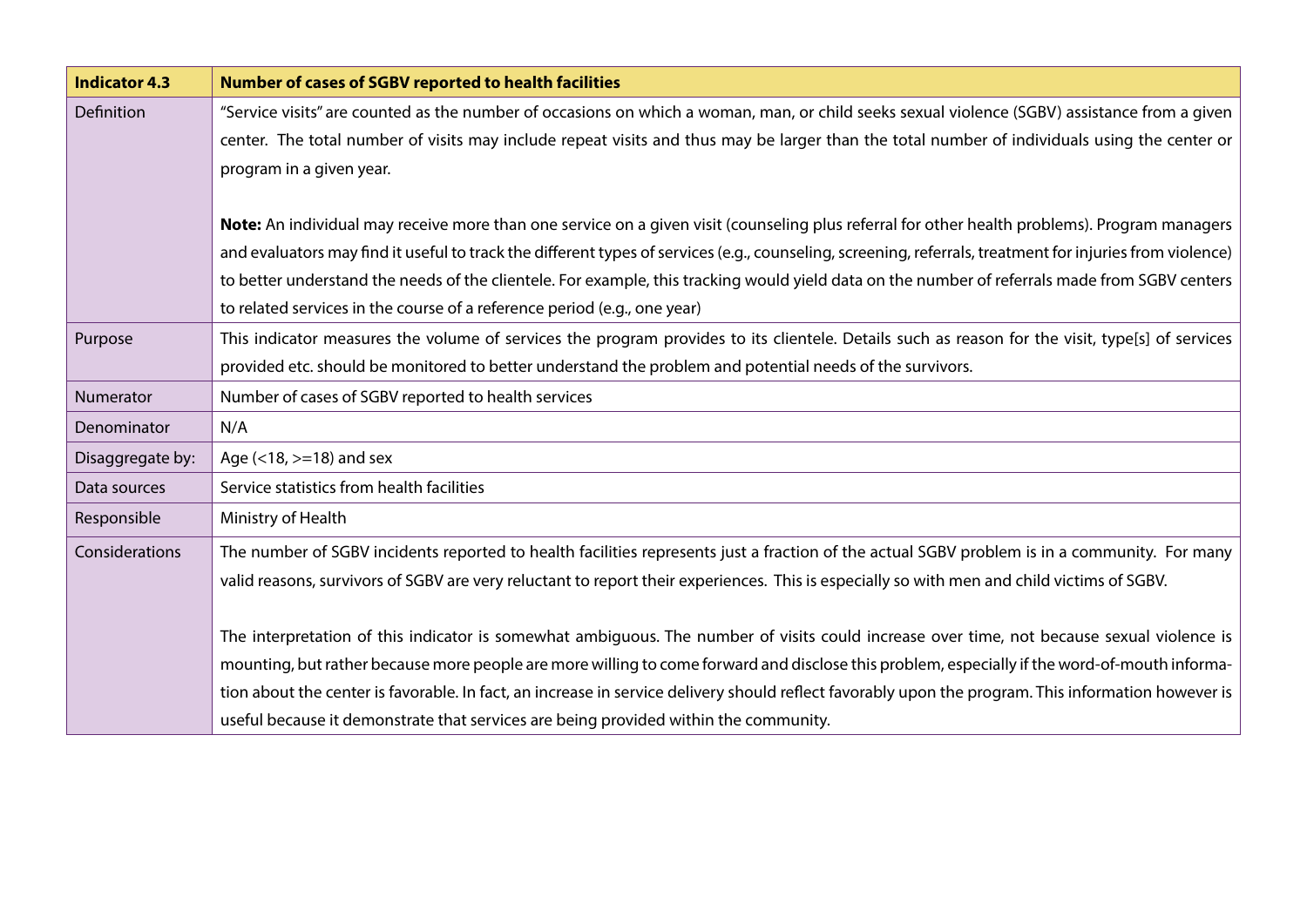|                      | The indicator gives little sense of whether the individuals who receive the service perceive it to be helpful, although an increase in numbers<br>may reflect favorable word-of-mouth publicity. Also, the number should rise as a result of mass media publicity or other behavior change<br>communication interventions on SGBV. Ideally, the statistics on number of visits will also rise, especially during the early years of the program, as<br>more people in need learn that services are available and helpful to those who experience violence.<br>Although the program may not be able to demonstrate effects at the population level, data on service utilization will help justify the continued<br>existence of the services to stakeholders interested in assisting women, men, and children with the problem of SGBV. |
|----------------------|----------------------------------------------------------------------------------------------------------------------------------------------------------------------------------------------------------------------------------------------------------------------------------------------------------------------------------------------------------------------------------------------------------------------------------------------------------------------------------------------------------------------------------------------------------------------------------------------------------------------------------------------------------------------------------------------------------------------------------------------------------------------------------------------------------------------------------------|
| <b>Indicator 4.4</b> | Proportion of eligible sexual violence survivors initiated on post-exposure prophylaxis for HIV                                                                                                                                                                                                                                                                                                                                                                                                                                                                                                                                                                                                                                                                                                                                        |
| Definition           | Proportion of eligible sexual violence survivors initiated on post-exposure prophylaxis. Post exposure prophylaxis (PEP) for HIV is short-term<br>antiretroviral treatment to reduce the likelihood of HIV infection after potential exposure.<br>Survivor is <b>eligible</b> for PEP if they have been exposed to HIV and present to health facility within 72 hours of exposure                                                                                                                                                                                                                                                                                                                                                                                                                                                      |
| Purpose              | PEP reduces the probability of HIV infection after exposure to potentially HIV-positive blood or body fluids. PEP should be provided within 72<br>hours after exposure for maximum effectiveness. While PEP is provided for occupational, as well as non-occupational exposure (such as after<br>sexual assault) this indicator collect data on individual provide with PEP as a result of sexual assault. The data that will be collected through this<br>indicator provides information to answer questions around prevention, program quality, human resources for health, gender, and overall health<br>system strengthening. This information can also assist in scaling up PEP services for survivors of sexual violence.                                                                                                        |
| Numerator            | Number of eligible sexual violence survivors initiated on post-exposure prophylaxis for HIV within 72 hours of exposure                                                                                                                                                                                                                                                                                                                                                                                                                                                                                                                                                                                                                                                                                                                |
| Denominator          | Total number eligible PRC survivors                                                                                                                                                                                                                                                                                                                                                                                                                                                                                                                                                                                                                                                                                                                                                                                                    |
| Disaggregate by:     | Sex and age $(<18,>=18)$                                                                                                                                                                                                                                                                                                                                                                                                                                                                                                                                                                                                                                                                                                                                                                                                               |
| Data sources         | PRC register                                                                                                                                                                                                                                                                                                                                                                                                                                                                                                                                                                                                                                                                                                                                                                                                                           |
| Responsible          | Ministry of Health                                                                                                                                                                                                                                                                                                                                                                                                                                                                                                                                                                                                                                                                                                                                                                                                                     |
| Considerations       | The goal of post exposure prophylaxis (PEP) is to provide a medical response to prevent the transmission of pathogens after potential exposure.                                                                                                                                                                                                                                                                                                                                                                                                                                                                                                                                                                                                                                                                                        |
|                      | This indicator only tracks the proportion of eligible sexual survivors initiated on PEP, it does not track adherence or completion. Lack of adherence                                                                                                                                                                                                                                                                                                                                                                                                                                                                                                                                                                                                                                                                                  |
|                      | increases the chances of PEP medication failing to work.                                                                                                                                                                                                                                                                                                                                                                                                                                                                                                                                                                                                                                                                                                                                                                               |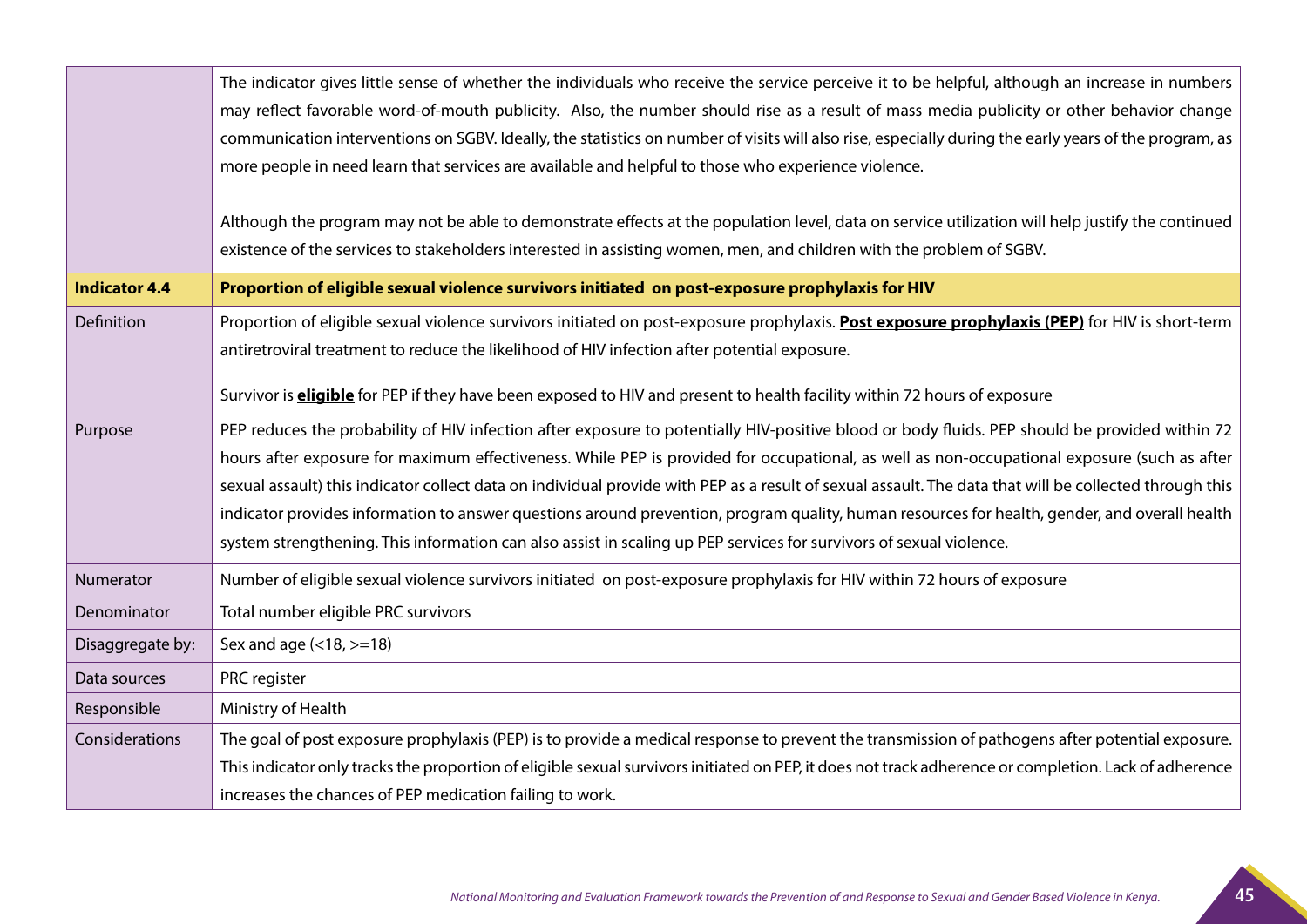| <b>Indicator 4.5</b> | Proportion of sexual violence survivors who have completed post-exposure prophylaxis                                                                     |
|----------------------|----------------------------------------------------------------------------------------------------------------------------------------------------------|
| Definition           | Proportion of sexual violence survivors who have completed post-exposure prophylaxis. Post exposure prophylaxis for HIV is short-term                    |
|                      | antiretroviral treatment to reduce the likelihood of HIV infection after potential exposure.                                                             |
|                      |                                                                                                                                                          |
| Purpose              | PEP reduces the probability of HIV infection after exposure to potentially HIV-positive blood or body fluids. PEP should be provided within 72           |
|                      | hours after exposure for maximum effectiveness. While PEP is provided for occupational, as well as non-occupational exposure (such as after              |
|                      | sexual assault) this indicator collects data on individuals provided with PEP as a result of sexual assault. The data collected through this indicator   |
|                      | provides information to answer questions around prevention, program quality, human resources for health, gender, and overall health system               |
|                      | strengthening. This information can also assist in the scaling up of PEP services.                                                                       |
| Numerator            | Number of sexual violence survivors who have completed post-exposure prophylaxis during a specified period                                               |
| Denominator          | Number of eligible sexual violence survivors initiated on post-exposure prophylaxis for HIV within 72 hours of exposure during the same period.          |
| Disaggregate by:     | Sex and age $(<18,>=18)$                                                                                                                                 |
| Data sources         | PRC register                                                                                                                                             |
| Responsible          | Ministry of Health                                                                                                                                       |
| Considerations       | The goal of post exposure prophylaxis (PEP) is to provide a medical response to prevent the transmission of pathogens after potential exposure.          |
|                      | This indicator tracks PEP completion during a specified period and data should be collected at the same time as <b>indicator 3.6</b> . Lack of adherence |
|                      | and completion increases the chances of PEP medication failing to work.                                                                                  |
| <b>Indicator 4.6</b> | Proportion of survivors of sexual violence who received comprehensive care                                                                               |
| Definition           | Proportion of survivors of sexual violence presenting at health facilities who received comprehensive care, during a specified period of time (e.g.,     |
|                      | during the past months or year etc.).                                                                                                                    |
|                      | Comprehensive care includes:                                                                                                                             |
|                      | STI screening and treatment                                                                                                                              |
|                      | HIV counseling and testing, and PEP (within 72 hours of the incident)                                                                                    |
|                      | Psycho-social services                                                                                                                                   |
|                      | Collection of forensic evidence using a rape kit                                                                                                         |
|                      | Access to emergency contraception (within 72 hours of the incident)                                                                                      |
|                      |                                                                                                                                                          |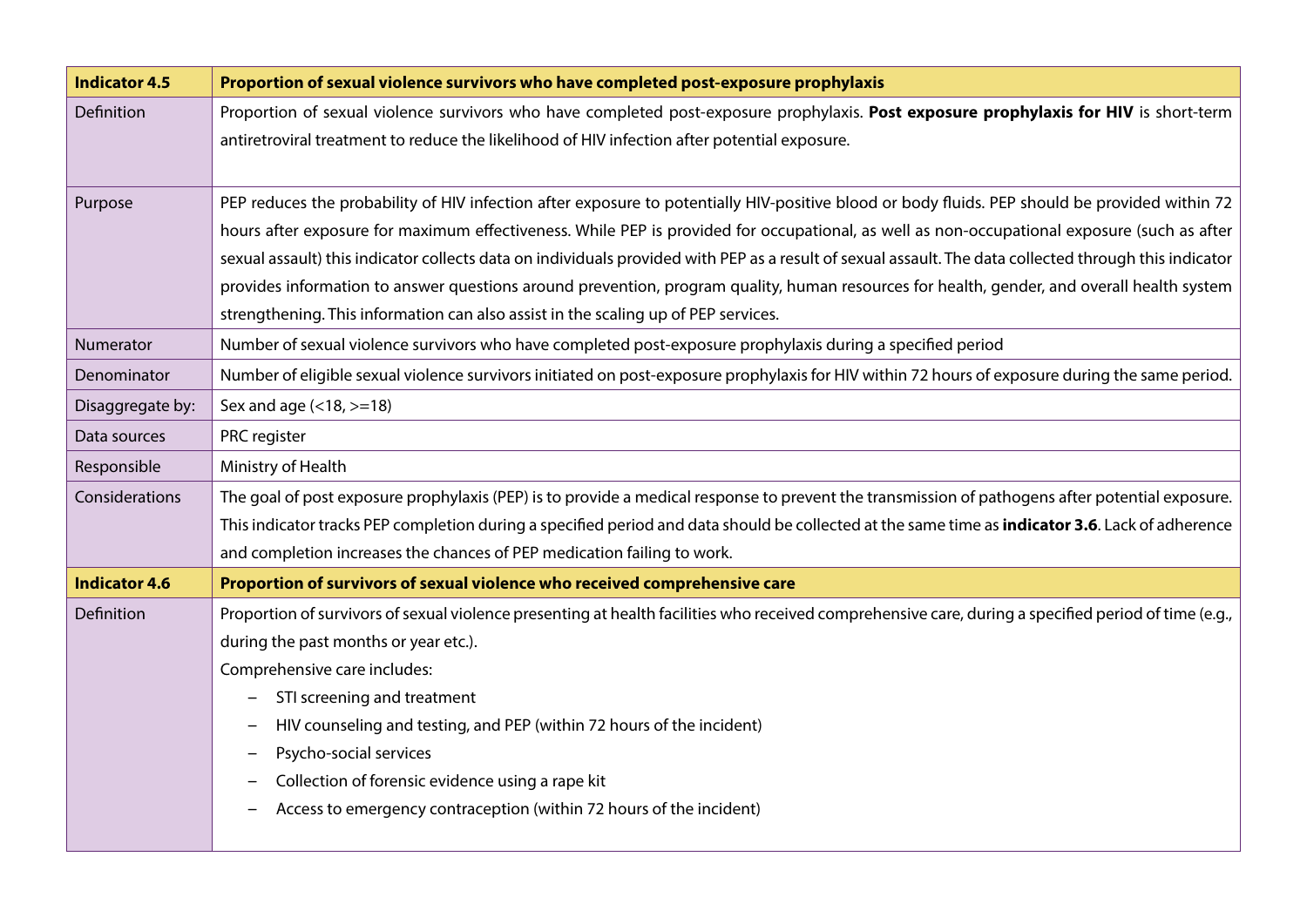|                      | Counseling (other than counseling for testing, PEP, STI and EC)                                                                                        |
|----------------------|--------------------------------------------------------------------------------------------------------------------------------------------------------|
|                      | Referrals for non-clinical services, where applicable:                                                                                                 |
|                      | Longer-term psycho-social support (e.g., peer support groups)<br>$\circ$                                                                               |
|                      | Legal counsel<br>$\circ$                                                                                                                               |
|                      | Police<br>$\circ$                                                                                                                                      |
|                      | Child protection services                                                                                                                              |
| Purpose              | This output indicator provides a measure of adequate service delivery to rape survivors who present at health units. This does not assess the          |
|                      | quality of service delivered.                                                                                                                          |
| Numerator            | Number of survivors of sexual violence seeking care who received all relevant services for management of sexual violence survivors that they           |
|                      | were eligible for at a health facility, during a specific period of time (e.g. during the past months or year etc.).                                   |
| Denominator          | Total number of survivors of sexual violence seeking care at facilities included in the survey.                                                        |
| Disaggregate by:     | Sex and age (<18, >=18)                                                                                                                                |
| Data sources         | Medical record review at a health unit and/or client exit interviews                                                                                   |
| Responsible          | Ministry of Health                                                                                                                                     |
| Considerations       | Measurement of this indicator relies on records maintained at health units which include details on sexual violence, how soon the survivor             |
|                      | presented to the facility, and the care/referrals which followed. This information may not be consistently recorded by different providers, which      |
|                      | may lead to errors in counting survivors as part of either the numerator or denominator. If the data sources are of reasonable quality, this indicator |
|                      | will show whether affected survivors receive appropriate care. However, the quality of care delivered may range from excellent to inadequate.          |
| 5. Police            |                                                                                                                                                        |
| <b>Indicator 5.1</b> | Proportion of police stations that have a functional gender desk                                                                                       |
| Definition           | Proportion of police stations that have a functional gender desk. A gender desk will be counted to be functional if;                                   |
|                      | There is a staff who is allocated duties to serve SGBV survivors                                                                                       |
|                      | There is adherence to protocol that stipulates among other things;                                                                                     |
|                      | How, when and where SGBV survivors should be interviewed<br>$\circ$                                                                                    |
|                      | How confidentiality is ensured<br>$\circ$                                                                                                              |
| Purpose              | This indicator measures the number of police stations that handle SGBV complaints using a protocol which is in compliance with nationally              |
|                      | established standards.                                                                                                                                 |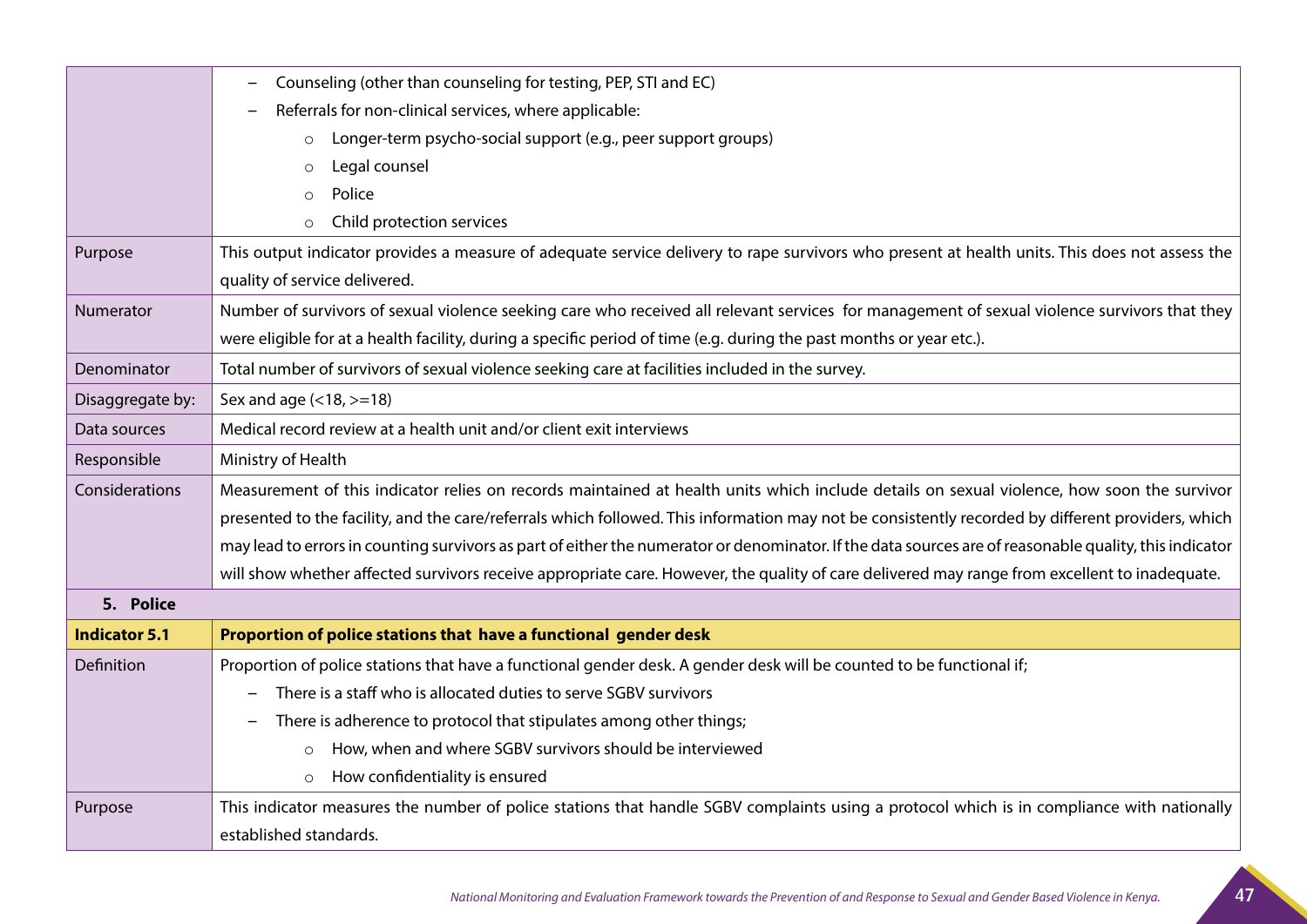| Numerator            | Number of police stations in a region or country that have a functional gender desk                                                                                                                                                                                                                                                                                                                                                                                                                                                                                                                                                                                                                                                                                                                                                                                                                                                                                                              |
|----------------------|--------------------------------------------------------------------------------------------------------------------------------------------------------------------------------------------------------------------------------------------------------------------------------------------------------------------------------------------------------------------------------------------------------------------------------------------------------------------------------------------------------------------------------------------------------------------------------------------------------------------------------------------------------------------------------------------------------------------------------------------------------------------------------------------------------------------------------------------------------------------------------------------------------------------------------------------------------------------------------------------------|
| Denominator          | Total number of police stations surveyed                                                                                                                                                                                                                                                                                                                                                                                                                                                                                                                                                                                                                                                                                                                                                                                                                                                                                                                                                         |
| Disaggregate by:     | County/regions                                                                                                                                                                                                                                                                                                                                                                                                                                                                                                                                                                                                                                                                                                                                                                                                                                                                                                                                                                                   |
| Data sources         | A survey/inspections of police stations                                                                                                                                                                                                                                                                                                                                                                                                                                                                                                                                                                                                                                                                                                                                                                                                                                                                                                                                                          |
| Responsible          | <b>National Police Service</b>                                                                                                                                                                                                                                                                                                                                                                                                                                                                                                                                                                                                                                                                                                                                                                                                                                                                                                                                                                   |
| Considerations       | If there is no national protocol pertaining to the management of SGBV cases, this indicator cannot be measured.                                                                                                                                                                                                                                                                                                                                                                                                                                                                                                                                                                                                                                                                                                                                                                                                                                                                                  |
|                      | The area being surveyed needs to be taken into account when interpreting this indicator. For example, the results of a survey in the capital city in<br>which large police units are selected into the sample will and should differ from a survey in a rural, since the resources available in each of these<br>situations differs considerably.<br>This indicator measures the standards set for dealing with SGBV complaints on local levels and will yield a snapshot of whether or not the security<br>sectors in a given area are maintaining a standard protocol. However, this does not ensure the proper management of SGBV complaints. Even<br>though a protocol exists, individual police officers or stations/formations themselves may not actually follow it. Despite these limitations, this<br>indicator can be used to monitor progress within the security sector because proper management of complaints is very unlikely if no protocol<br>exists in a law enforcement unit. |
| <b>Indicator 5.2</b> | Number of police who have been trained to respond and investigate cases of SGBV                                                                                                                                                                                                                                                                                                                                                                                                                                                                                                                                                                                                                                                                                                                                                                                                                                                                                                                  |
| Definition           | Total number of police trained to respond and investigate cases of SGBV, over a period of time (e.g. 3 months).                                                                                                                                                                                                                                                                                                                                                                                                                                                                                                                                                                                                                                                                                                                                                                                                                                                                                  |
| Purpose              | This output indicator tracks the number of police trained to respond and investigate cases of SGBV.                                                                                                                                                                                                                                                                                                                                                                                                                                                                                                                                                                                                                                                                                                                                                                                                                                                                                              |
| Numerator            | Number of police who have been trained to respond and investigate cases of SGBV                                                                                                                                                                                                                                                                                                                                                                                                                                                                                                                                                                                                                                                                                                                                                                                                                                                                                                                  |
| Denominator          | N/A                                                                                                                                                                                                                                                                                                                                                                                                                                                                                                                                                                                                                                                                                                                                                                                                                                                                                                                                                                                              |
| Disaggregate by:     | Sex, rank, county/region                                                                                                                                                                                                                                                                                                                                                                                                                                                                                                                                                                                                                                                                                                                                                                                                                                                                                                                                                                         |
| Data sources         | Training records maintained by organizations responsible for training law enforcement personnel, or through records maintained by police.                                                                                                                                                                                                                                                                                                                                                                                                                                                                                                                                                                                                                                                                                                                                                                                                                                                        |
| Responsible          | National Police Service and training organisation                                                                                                                                                                                                                                                                                                                                                                                                                                                                                                                                                                                                                                                                                                                                                                                                                                                                                                                                                |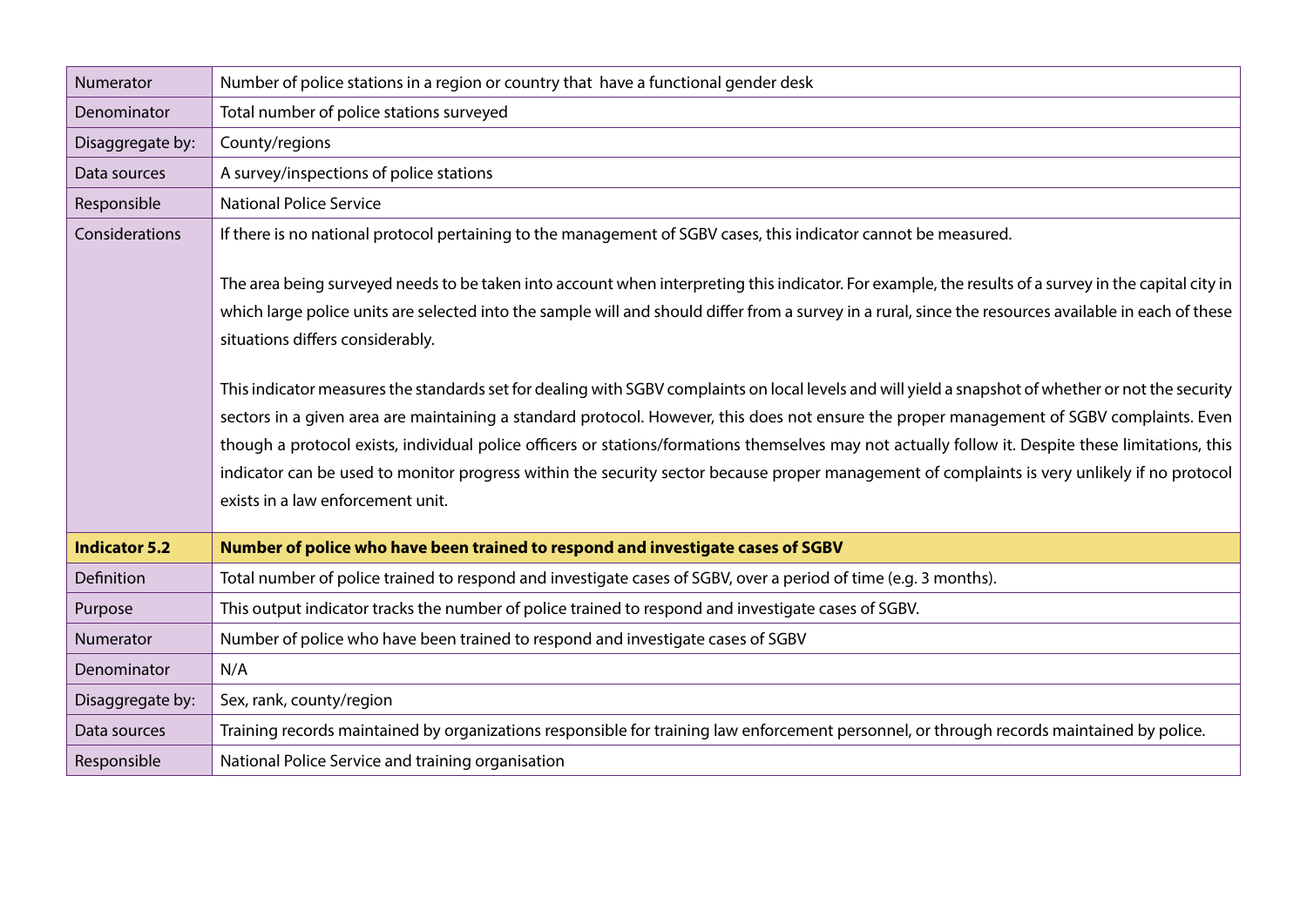| Considerations       | If there is no established protocol pertaining to the management of sexual violence cases, this indicator cannot be measured.                         |
|----------------------|-------------------------------------------------------------------------------------------------------------------------------------------------------|
|                      | This indicator is a crude measure of whether a program is achieving its targets or is making progress over time in terms of building the capacity     |
|                      | of police to respond to SGBV incidents. The indicator does not measure whether the training enhanced the trainees' skills or their subsequent         |
|                      | performance. Trainees' performance assessment requires direct observation, which may be difficult. Access to training attendance records              |
|                      | maintained at government ministries may also be a challenge.                                                                                          |
| <b>Indicator 5.3</b> | <b>Number of SGBV cases reported to the National Police Service</b>                                                                                   |
| Definition           | The number of complaints pertaining to some acts of sexual violence that were reported to the police, in a community, region or country, during       |
|                      | a specific time period (e.g. the past 3 months).                                                                                                      |
| Purpose              | This indicator measures how many sexual violence complaints were made to and recorded by the police during a specified time period.                   |
| Numerator            | Number of SGBV complaints reported to the police                                                                                                      |
| Denominator          | N/A                                                                                                                                                   |
| Disaggregate by:     | County/region                                                                                                                                         |
| Data sources         | A confidential review of police records.                                                                                                              |
| Responsible          | <b>National Police Service</b>                                                                                                                        |
| Considerations       | This indicator is collected through police records and the measure will only be as good as the data recorded in the records. In many places, records  |
|                      | are not kept in an orderly fashion, and the extent of detail in descriptions of cases may vary so much that it may be impossible to ascertain if the  |
|                      | report can be classified as pertaining to sexual violence or not.                                                                                     |
|                      | The advantage of using records is that they are free from recall or social desirability biases, but this indicator will not be feasible to collect in |
|                      | places where the information on police records lacks sufficient detail to correctly classify the cases into the count. The number of sexual violence  |
|                      | complaints is likely not reflective of the number of incidents that occur in a given place. Additionally, personal biases and lack of sensitivity     |
|                      | interfere with the protection of the survivor, thus making the survivor less likely to report to the police.                                          |
| <b>Indicator 5.4</b> | Proportion of SGBV cases investigated by the National Police Service                                                                                  |
| Definition           | The proportion of SGBV complaints investigated by the National Police Service, during a specific time period (e.g. the past 3 months).                |
| Purpose              | This indicator measures the proportion of SGBV cases that were followed up with a police investigation, during a specified time period. The           |
|                      | denominator of this indicator is the count collected in indicator 5.3.                                                                                |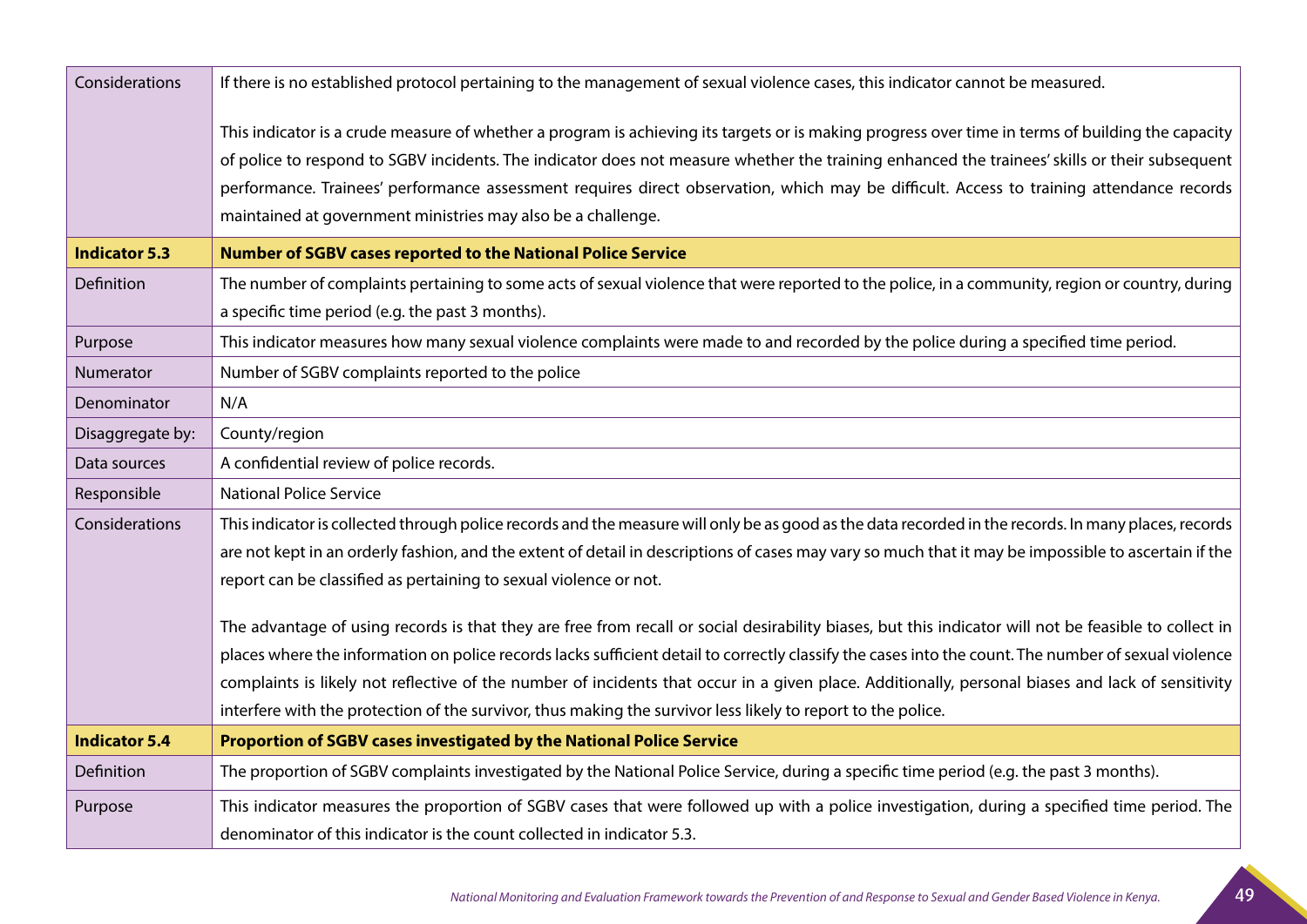| Numerator            | The number of sexual violence complaints that were investigated during a specific time period.                                                         |
|----------------------|--------------------------------------------------------------------------------------------------------------------------------------------------------|
| Denominator          | Number of SGBV complaints reported to the police.                                                                                                      |
| Disaggregate by:     | County/region.                                                                                                                                         |
| Data sources         | A confidential review of police records.                                                                                                               |
| Responsible          | <b>National Police Service</b>                                                                                                                         |
| Considerations       | This indicator should be collected at the same time as <b>indicator 5.3</b> since the same records will be reviewed for the information needed for the |
|                      | numerator. In this case, only those cases in which an investigation can be verified will be counted in the numerator                                   |
|                      |                                                                                                                                                        |
|                      | This indicator is collected through police records and the measure will only be as good as the data recorded in the records. In many places, records   |
|                      | are not kept in an orderly fashion, and the extent of detail in descriptions of cases may vary so much that it may be impossible to ascertain if the   |
|                      | report can be classified as pertaining to sexual violence or not.                                                                                      |
|                      |                                                                                                                                                        |
|                      | The advantage of using records is that they are free from recall or social desirability biases, but this indicator will not be feasible to collect in  |
|                      | places where the information on police records lacks sufficient detail to correctly classify the cases into the count.                                 |
|                      |                                                                                                                                                        |
|                      | This indicator does not capture the timeliness or thoroughness of the investigation. In order to provide protection and prevent further assault,       |
|                      | sexual violence cases need to be investigated as soon as possible.                                                                                     |
| 6. Prosecution       |                                                                                                                                                        |
| <b>Indicator 6.1</b> | Number of prosecutors who have been trained in SGBV using SGBV prosecutors' manual                                                                     |
| Definition           | Total number of prosecutors trained in SGBV in SGBV using SGBV prosecutors' manual, over a period of time (e.g. in last 3 months).                     |
| Purpose              | This output indicator tracks the number of prosecutors trained to in SGBV using an established protocol (SGBV prosecutors' manual).                    |
| Numerator            | Number of prosecutors who have been trained in SGBV using SGBV prosecutors' manual                                                                     |
| Denominator          | N/A                                                                                                                                                    |
| Disaggregate by:     | Sex, rank, county                                                                                                                                      |
| Data sources         | Training records maintained by organizations responsible for training law enforcement personnel, or through records maintained by Director of          |
|                      | Public Prosecution (DPP).                                                                                                                              |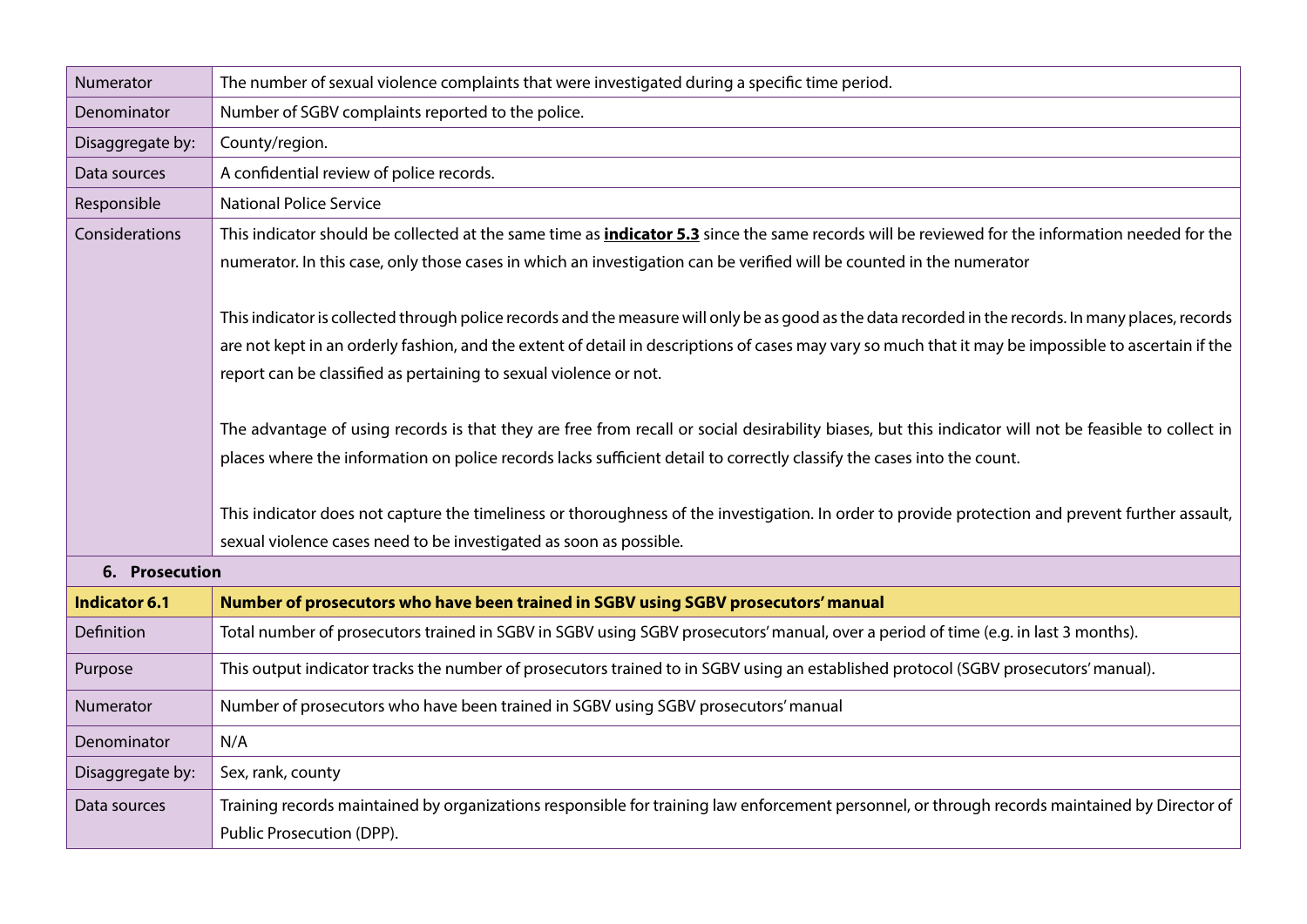| Responsible          | Office of DPP and training organization                                                                                                                |
|----------------------|--------------------------------------------------------------------------------------------------------------------------------------------------------|
| Considerations       | If there is no established protocol pertaining to the management of sexual violence cases, this indicator cannot be measured.                          |
|                      |                                                                                                                                                        |
|                      | This indicator is a crude measure of whether a program is achieving its targets or is making progress over time in terms of building the capacity of   |
|                      | prosecutors to respond to SGBV incidents. The indicator does not measure whether the training enhanced the trainees' skills or their subsequent        |
|                      | performance. Trainees' performance assessment requires direct observation, which may be difficult. Access to training attendance records               |
|                      | maintained at government ministries may also be a challenge.                                                                                           |
| <b>Indicator 6.2</b> | Proportion of SGBV cases that were prosecuted by law                                                                                                   |
| Definition           | The proportion of reported SGBV cases that were prosecuted by law, during a specific time period (e.g., the past 3 months).                            |
| Purpose              | This indicator measures the effectiveness of the legal system by tracking the proportion of reported SGBV cases that were prosecuted.                  |
| Numerator            | Number of SGBV cases that were prosecuted during the specified time period.                                                                            |
| Denominator          | Total number of SGBV cases reported to the police, during the same time period.                                                                        |
| Disaggregate by:     | County/region                                                                                                                                          |
| Data sources         | A confidential review of both police and court records.                                                                                                |
| Responsible          | Office of DPP                                                                                                                                          |
| Considerations       | This indicator should be collected at the same time as <i>indicator 5.3</i> since some of the same records will be reviewed for the information needed |
|                      | for both the numerator and denominator. In addition to police records, court records will also have to be reviewed, since police records may not       |
|                      | reflect whether or not a case made it to the level of prosecution.                                                                                     |
|                      |                                                                                                                                                        |
|                      | Only those cases in which a court prosecution took place will be counted in the numerator. This number will then be divided by the denominator,        |
|                      | which will be all SGBV cases reported, or the count provided by indicator 5.3.                                                                         |
|                      | This indicator does not measure how many cases were prosecuted successfully and thus does not fully measure the legal climate surrounding              |
|                      | SGBV. The indicator is based on records in both the police and court systems and the measure will only be as good as the data recorded in these        |
|                      | records. In many places, such records are not kept in an orderly fashion and accessing this data may be very difficult.                                |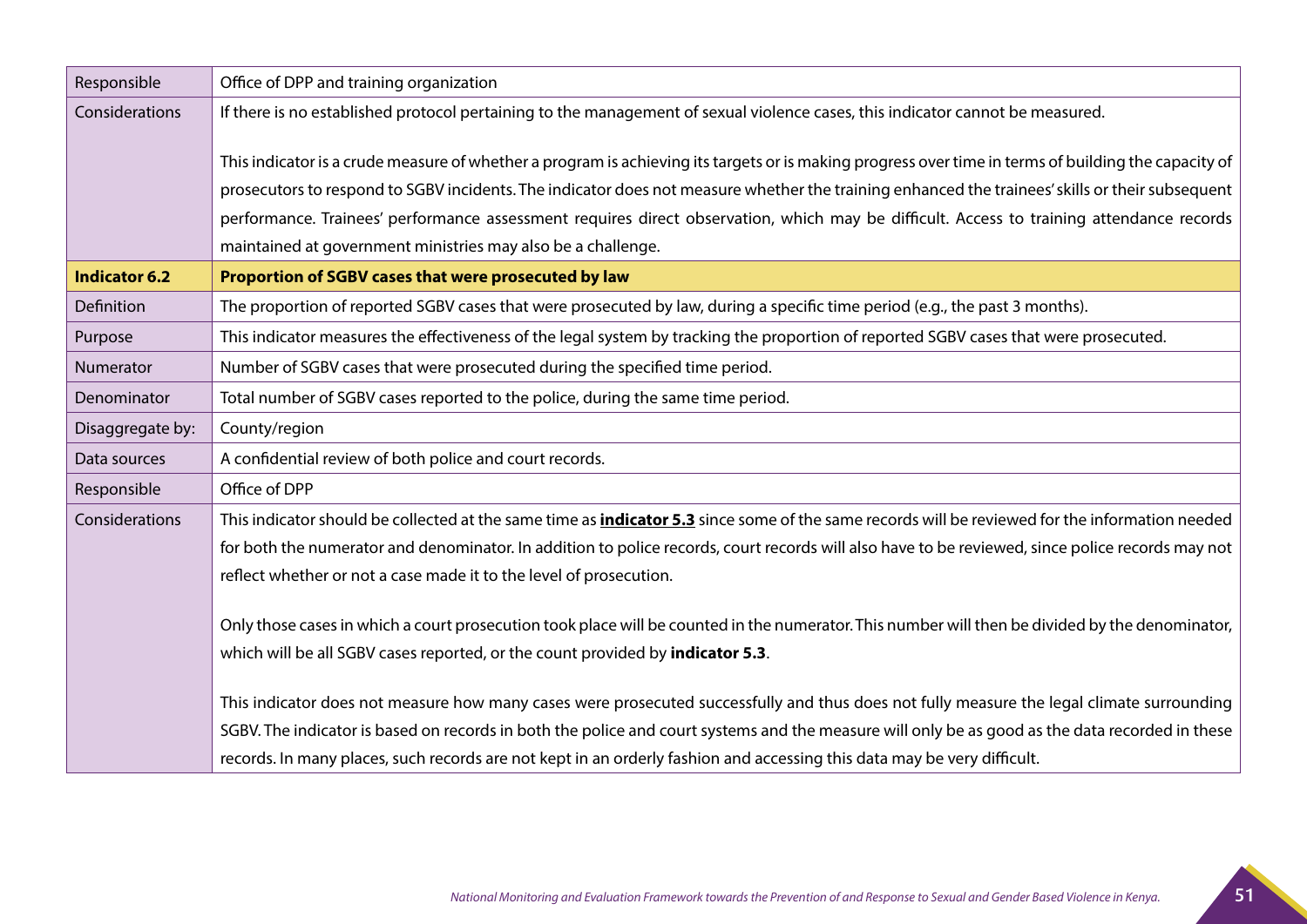| 7. Judiciary         |                                                                                                                                                   |
|----------------------|---------------------------------------------------------------------------------------------------------------------------------------------------|
| <b>Indicator 7.1</b> | <b>Number of Judges/magistrate trained in SGBV</b>                                                                                                |
| Definition           | Total number of judges/magistrate trained in SGBV, over a period of time (e.g. in the last 3 month).                                              |
| Purpose              | This output indicator tracks the number of judges/magistrates trained in SGBV.                                                                    |
| Numerator            | Number of judges/magistrate who have been trained in SGBV during a specified period of time.                                                      |
| Denominator          | N/A                                                                                                                                               |
| Disaggregate by:     | Sex, cadre, county/region.                                                                                                                        |
| Data sources         | Training records maintained by organizations responsible for judges/magistrates in SGBV, or through records maintained by judiciary registrar.    |
| Responsible          | Registrar of the judiciary and the training organization.                                                                                         |
| Considerations       | If there is no established protocol pertaining to the management of sexual violence cases, this indicator cannot be measured.                     |
|                      | This indicator is a crude measure of whether a program is achieving its targets or is making progress over time in terms of building the capacity |
|                      | of judges/magistrate to respond to SGBV incidents. The indicator does not measure whether the training enhanced the trainees' skills or their     |
|                      | subsequent performance. Trainees' performance assessment requires direct observation, which may be difficult. Access to training attendance       |
|                      | records maintained at government Ministries may also be a challenge.                                                                              |
| <b>Indicator 7.2</b> | <b>Proportion of prosecuted SGBV cases withdrawn</b>                                                                                              |
| Definition           | The proportion of prosecuted SGBV cases that were withdrawn, during a specific time period (e.g. the past 3 months).                              |
| Purpose              | This indicator measures the effectiveness of the legal system by tracking the proportion of reported SGBV cases that were prosecuted but          |
|                      | withdrawn. A detailed analysis should be conducted to ascertain reasons why cases were withdrawn. Findings would inform case handling and         |
|                      | prosecution hence improving the system.                                                                                                           |
| Numerator            | Number of SGBV cases that were prosecuted but withdrawn, during the specified time period.                                                        |
| Denominator          | Total number of SGBV cases that were prosecuted, during the same time period.                                                                     |
| Disaggregate by:     | County/region.                                                                                                                                    |
| Data sources         | A confidential review of both police and court records.                                                                                           |
| Responsible          | Performance management directorate.                                                                                                               |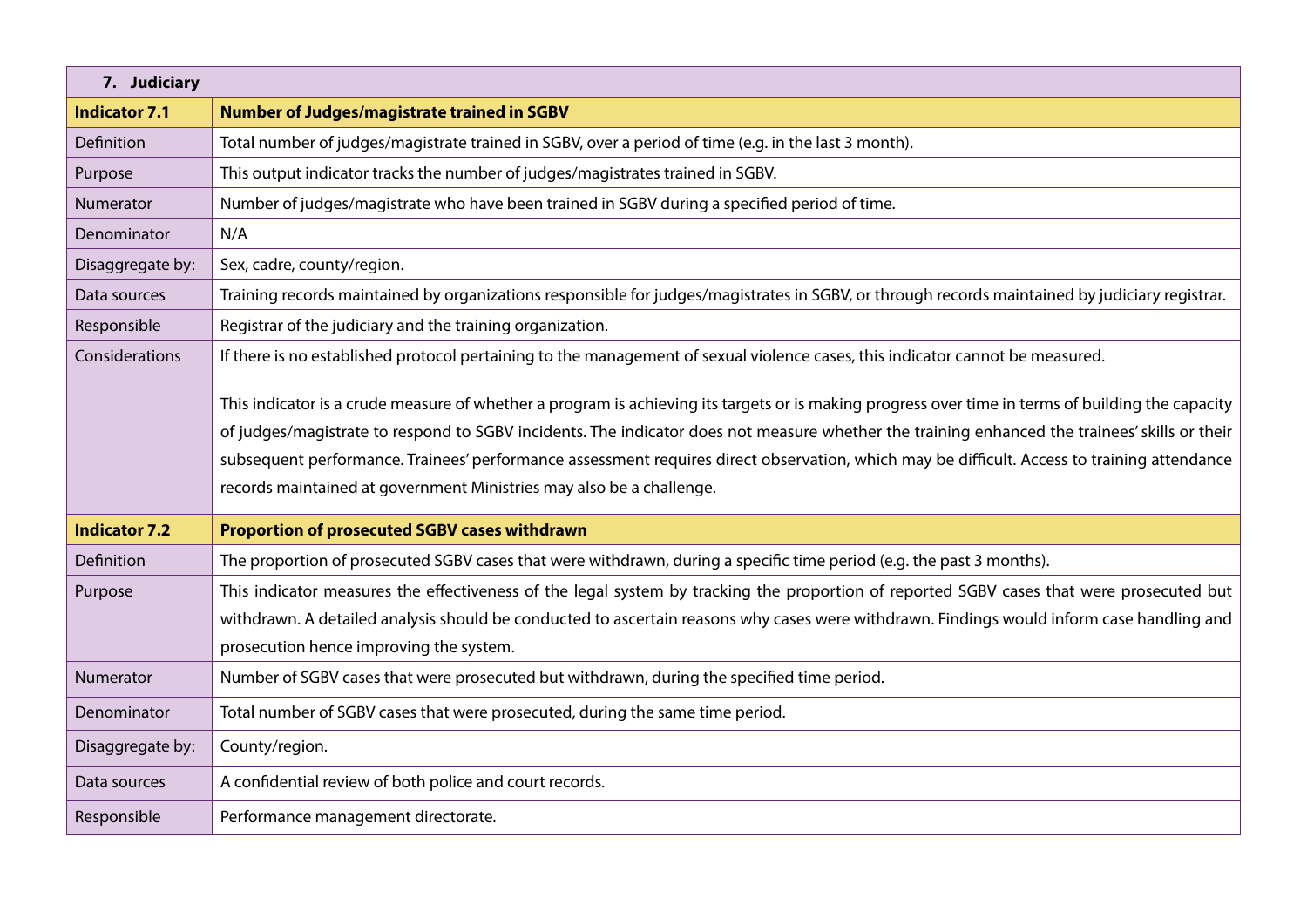| Considerations       | Frequency of data collection should take into consideration the average duration it take to resolve SGBV cases. This indicator should make             |
|----------------------|--------------------------------------------------------------------------------------------------------------------------------------------------------|
|                      | reference to <i>indicator 5.3</i> , since some of the same records will be reviewed for the information needed for both the numerator and denominator. |
|                      |                                                                                                                                                        |
|                      | This indicator provides a measure of the legal climate surrounding SGBV. It is based on records in the judicial system and the measure will only       |
|                      | be as good as the data recorded in these records. In many places, such records are not kept in an orderly fashion and accessing this data may be       |
|                      | very difficult.                                                                                                                                        |
|                      |                                                                                                                                                        |
|                      | In cases takes too long to prosecute (more than a year) then this indicator may not be possible to measure. However, this in of itself would reflect   |
|                      | a very poor legal climate surrounding SGBV, and should be noted.                                                                                       |
| <b>Indicator 7.3</b> | Proportion of prosecuted SGBV cases that resulted in a conviction                                                                                      |
| Definition           | The proportion of prosecuted SGBV cases that resulted in a conviction, during a specific time period (e.g. the past 3 months).                         |
| Purpose              | This indicator measures the effectiveness of the legal system by tracking the proportion of reported SGBV cases that were prosecuted and               |
|                      | resulted in an actual conviction.                                                                                                                      |
| Numerator            | Number of SGBV cases that were prosecuted and resulted in a conviction, during the specified time period.                                              |
| Denominator          | Total number of SGBV cases that were prosecuted, during the same time period.                                                                          |
| Disaggregate by:     | County                                                                                                                                                 |
| Data sources         | A confidential review of both police and court records.                                                                                                |
| Responsible          | Performance Management Directorate                                                                                                                     |
| Considerations       | Frequency of data collection should take into consideration the average duration it take to resolve SGBV cases. This indicator should make             |
|                      | reference to <i>indicator 5.3</i> , since some of the same records will be reviewed for the information needed for both the numerator and denominator. |
|                      |                                                                                                                                                        |
|                      | This indicator provides a measure of the legal climate surrounding SGBV. It is based on records in the judicial system and the measure will only       |
|                      | be as good as the data recorded in these records. In many places, such records are not kept in a meticulous way and accessing this data may be         |
|                      | very difficult.                                                                                                                                        |
|                      | In cases that takes too long to prosecute (more than a year) then this indicator may not be possible to measure. However, this in of itself would      |
|                      | reflect a very poor legal climate surrounding SGBV, and should be noted.                                                                               |
|                      |                                                                                                                                                        |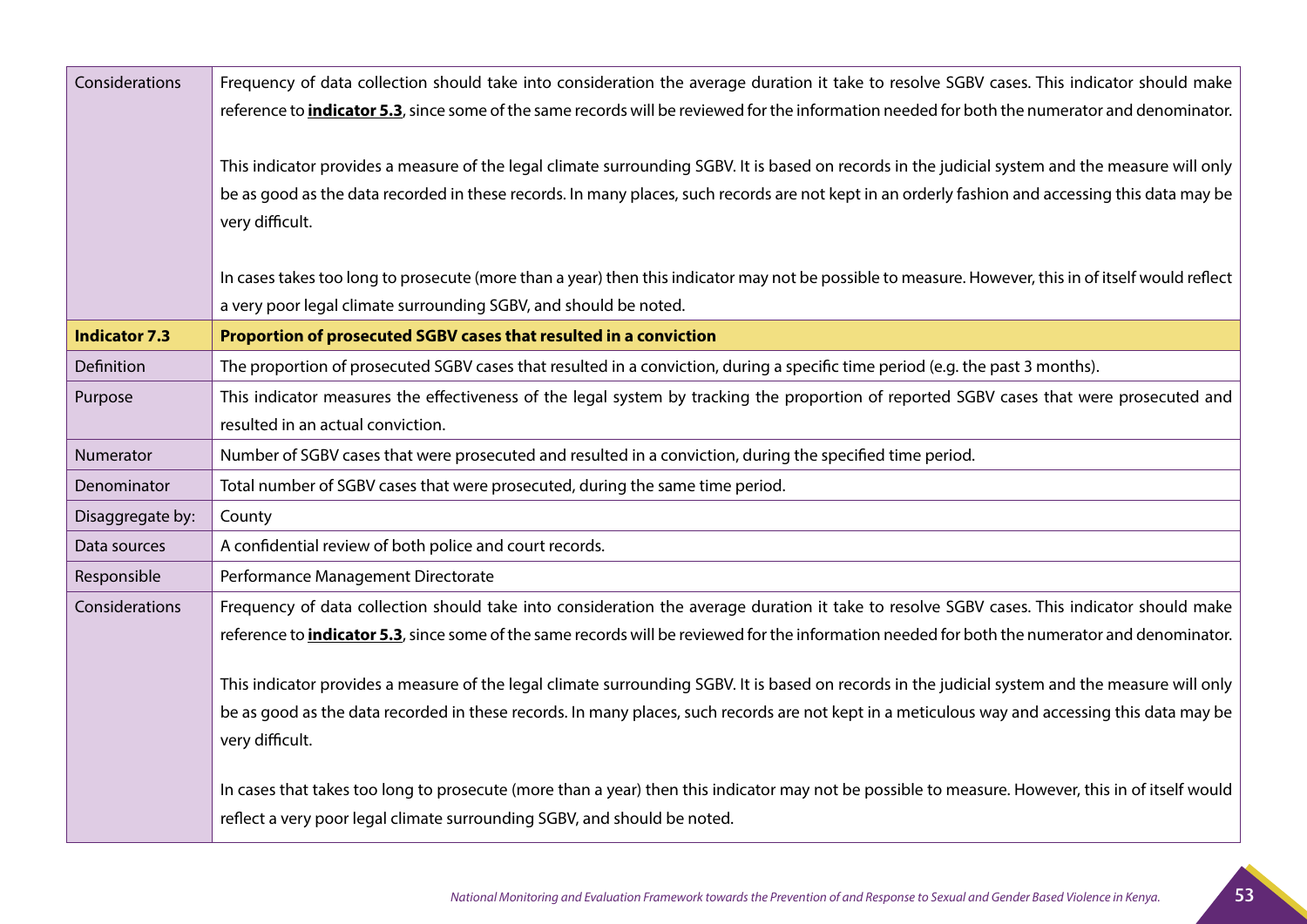| <b>Indicator 7.3</b>                                                                                                                             | <b>Average time to conclude SGBV cases</b>                                                                                                       |  |  |  |
|--------------------------------------------------------------------------------------------------------------------------------------------------|--------------------------------------------------------------------------------------------------------------------------------------------------|--|--|--|
| Definition                                                                                                                                       | Average duration of time, in months, taken to conclude SGBV cases from time the case is lodged with the National Police Service to the time it's |  |  |  |
|                                                                                                                                                  | disposed of either through conviction, withdrawal or acquittal.                                                                                  |  |  |  |
| Purpose                                                                                                                                          | This indicator track efficiency in the litigation system.                                                                                        |  |  |  |
| Numerator                                                                                                                                        | Computed average time duration.                                                                                                                  |  |  |  |
| Denominator                                                                                                                                      | N/A                                                                                                                                              |  |  |  |
| Disaggregate by:                                                                                                                                 | County/regions.                                                                                                                                  |  |  |  |
| Data sources                                                                                                                                     | A confidential review of both police and court records.                                                                                          |  |  |  |
| Responsible                                                                                                                                      | Performance Management Directorate                                                                                                               |  |  |  |
| Considerations                                                                                                                                   | This indicator should make reference to <i>indicator 5.3</i> , since some of the same records will be reviewed in computation of average time    |  |  |  |
|                                                                                                                                                  |                                                                                                                                                  |  |  |  |
| This indicator provides a measure of the legal climate surrounding SGBV. It is based on records in the judicial system and the measure will only |                                                                                                                                                  |  |  |  |
|                                                                                                                                                  | be as good as the data recorded in these records. In many places, such records are not kept in an orderly fashion and accessing this data may be |  |  |  |
|                                                                                                                                                  | very difficult.                                                                                                                                  |  |  |  |
|                                                                                                                                                  | In cases that take too long to prosecute (more than a year) then this indicator may not be possible to measure. However, this in of itself would |  |  |  |
|                                                                                                                                                  | reflect a very poor legal climate surrounding SGBV, and should be noted.                                                                         |  |  |  |
| <b>Education</b>                                                                                                                                 |                                                                                                                                                  |  |  |  |
| <b>Indicator 8.1</b>                                                                                                                             | <b>Number of teachers or MoE staff trained in SGBV</b>                                                                                           |  |  |  |
| Definition                                                                                                                                       | Total number of teachers or MoE staff trained in SGBV according to an established protocol, over a period of time (e.g. in the last 3 months).   |  |  |  |
| Purpose                                                                                                                                          | This output indicator tracks the number of teachers or Ministry of Education staff trained in SGBV using an established protocol.                |  |  |  |
| Numerator                                                                                                                                        | Number of teachers or Ministry of Education staff who have been trained in SGBV according to an established protocol.                            |  |  |  |
| Denominator                                                                                                                                      | N/A                                                                                                                                              |  |  |  |
| Disaggregate by:                                                                                                                                 | Sex, region (county, sub-county).                                                                                                                |  |  |  |
| Data sources                                                                                                                                     | Training records maintained by organizations responsible for training in education sector, or through records maintained by the Ministry of      |  |  |  |
|                                                                                                                                                  | Education and the Teacher Service Commission (TSC).                                                                                              |  |  |  |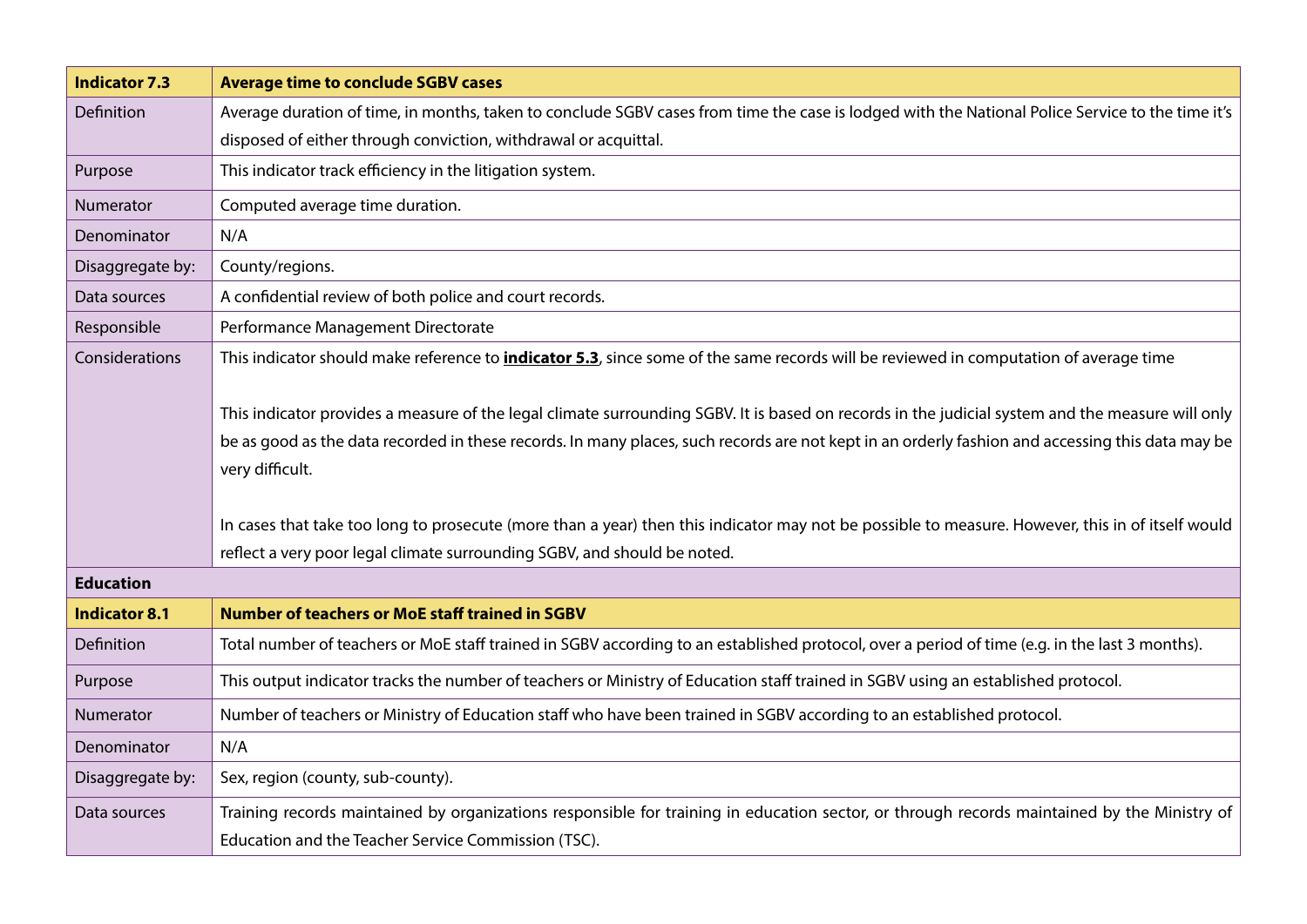| Responsible          | Training organization, Ministry of Education and TSC.                                                                                                |  |  |  |
|----------------------|------------------------------------------------------------------------------------------------------------------------------------------------------|--|--|--|
| Considerations       | If there is no established protocol pertaining to the management of sexual violence cases, this indicator cannot be measured.                        |  |  |  |
|                      |                                                                                                                                                      |  |  |  |
|                      | This indicator is a crude measure of whether a program is achieving its targets or is making progress over time in terms of building the capacity    |  |  |  |
|                      | of teachers to respond to SGBV incidents. The indicator does not measure whether the training enhanced the trainees' skills or their subsequent      |  |  |  |
|                      | performance. Trainees' performance assessment requires direct observation, which may be difficult. Access to training attendance records             |  |  |  |
|                      | maintained at government ministries may also be a challenge.                                                                                         |  |  |  |
| <b>Indicator 8.2</b> | Percent of schools implementing life skills-curriculum that teaches students on what to do in case of violation                                      |  |  |  |
| Definition           | Proportion of schools implementing life skills-curriculum that teaches students on what to do in case of sexual violation                            |  |  |  |
| Purpose              | This indicator measures the percent of schools that are implementing life-skill curriculum teaching students on what to do in case they are          |  |  |  |
|                      | subjected to sexual violence.                                                                                                                        |  |  |  |
| Numerator            | Number of schools implementing life skills-curriculum that teaches students on what to do in case of victimization.                                  |  |  |  |
| Denominator          | Total number of schools surveyed.                                                                                                                    |  |  |  |
| Disaggregate by:     | Ownership (private or public), county/region.                                                                                                        |  |  |  |
| Data sources         | School supervision reports or a survey of schools, based on a probability sample of schools in a region or country. The survey could be specifically |  |  |  |
|                      | focused on gathering information about VAW/G in school or could be part of a more general study of schools.                                          |  |  |  |
| Responsible          | Ministry of Education.                                                                                                                               |  |  |  |
| Considerations       | This indicator is a crude measure of whether a program is achieving its targets or is making progress over time in terms of building the capacity    |  |  |  |
|                      | of students to respond to SGBV incidents. The indicator does not measure whether the training enhanced the trainees' skills or their subsequent      |  |  |  |
|                      | performance. Trainees' performance assessment requires direct observation, which may be difficult.                                                   |  |  |  |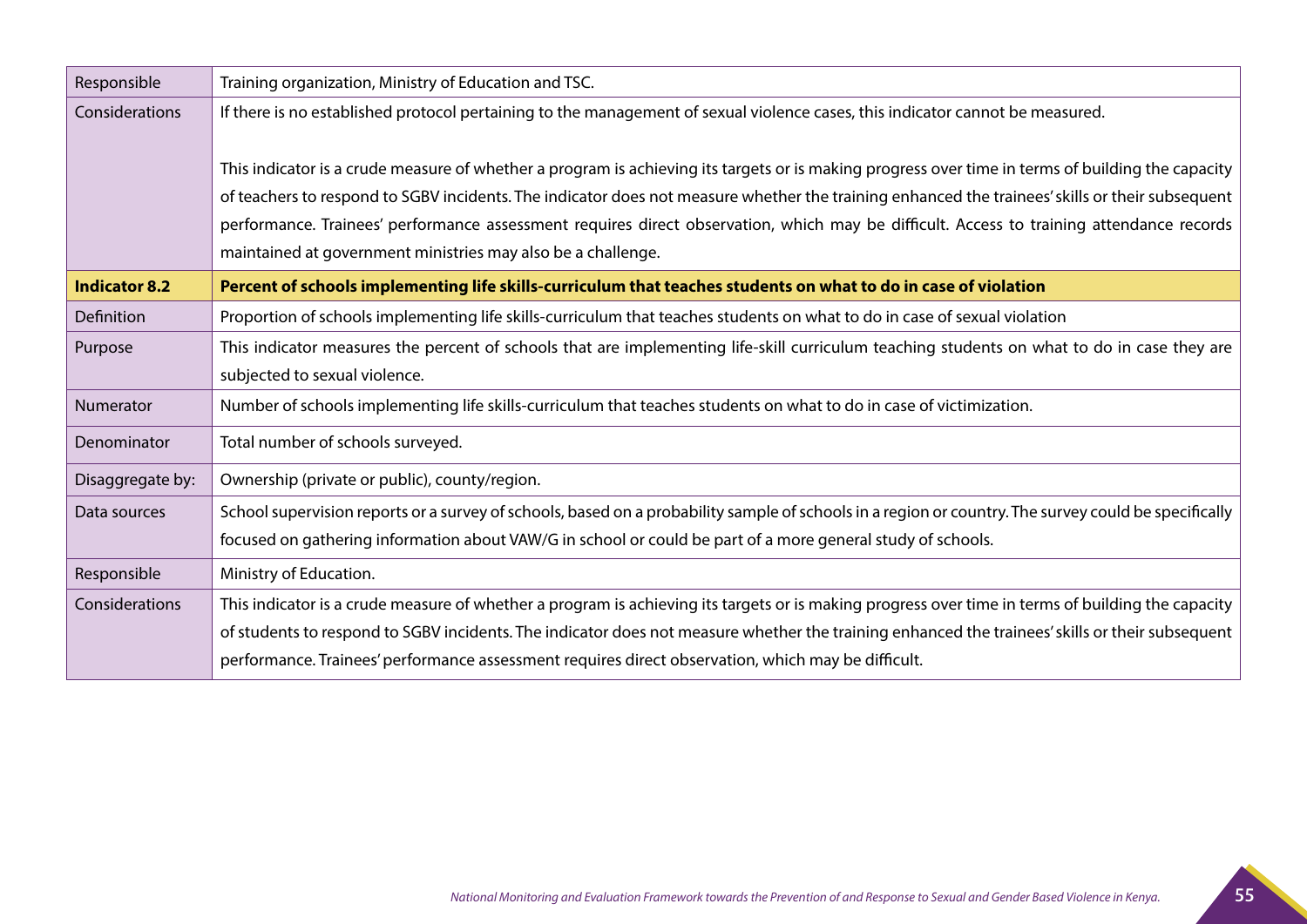| <b>Indicator 8.3</b> | Proportion of Children who possess life skills- who know what to do in case of violation at home/school                                          |  |  |  |
|----------------------|--------------------------------------------------------------------------------------------------------------------------------------------------|--|--|--|
| Definition           | Proportion of children who possess life skills- who know what to do in case of victimization at home/school. Children are considered to possess  |  |  |  |
|                      | life skills, if they:                                                                                                                            |  |  |  |
|                      | Are able to identify signs of violence (critical thinking)                                                                                       |  |  |  |
|                      | Feel able to resist violence from perpetrators(personal skills)                                                                                  |  |  |  |
|                      | Know or feel comfortable contacting someone                                                                                                      |  |  |  |
|                      | In case of violence (dimension communication)                                                                                                    |  |  |  |
|                      | Can act on violence (action)                                                                                                                     |  |  |  |
| Purpose              | This indicator shows the proportion of children who are aware of their rights and have the life skills and ability to recognize and act upon any |  |  |  |
|                      | victimization experience.                                                                                                                        |  |  |  |
| Numerator            | Number of children who possess life skills.                                                                                                      |  |  |  |
| Denominator          | Total number of children in the sample.                                                                                                          |  |  |  |
| Disaggregate by:     | Sex, county/region.                                                                                                                              |  |  |  |
| Data sources         | Special surveys e.g. classroom surveys, Violence Against Children (VAC) surveys.                                                                 |  |  |  |
| Responsible          | <b>TBD</b>                                                                                                                                       |  |  |  |
| Considerations       | A low ratio indicates that children are mostly dependent on other people to identify and report children's victimization. This indicator is also |  |  |  |
|                      | useful as a proxy for the general level of children's awareness of their rights.                                                                 |  |  |  |
| <b>Indicator 8.4</b> | Proportion of children, who have indicated via self-reports that they have been violated at home/school in the last 12 months                    |  |  |  |
| Definition           | Proportion of children, who have indicated via self-reports that they have been victims of sexual violence at home/school in the last 12 months. |  |  |  |
|                      | Sexual violence is any violence, physical or psychological, carried out through sexual means or by targeting sexuality and includes:             |  |  |  |
|                      | Rape                                                                                                                                             |  |  |  |
|                      | Molestation                                                                                                                                      |  |  |  |
|                      | Sexual slavery                                                                                                                                   |  |  |  |
|                      | Forced marriage                                                                                                                                  |  |  |  |
|                      | Being forced to undress or being stripped of clothing                                                                                            |  |  |  |
|                      |                                                                                                                                                  |  |  |  |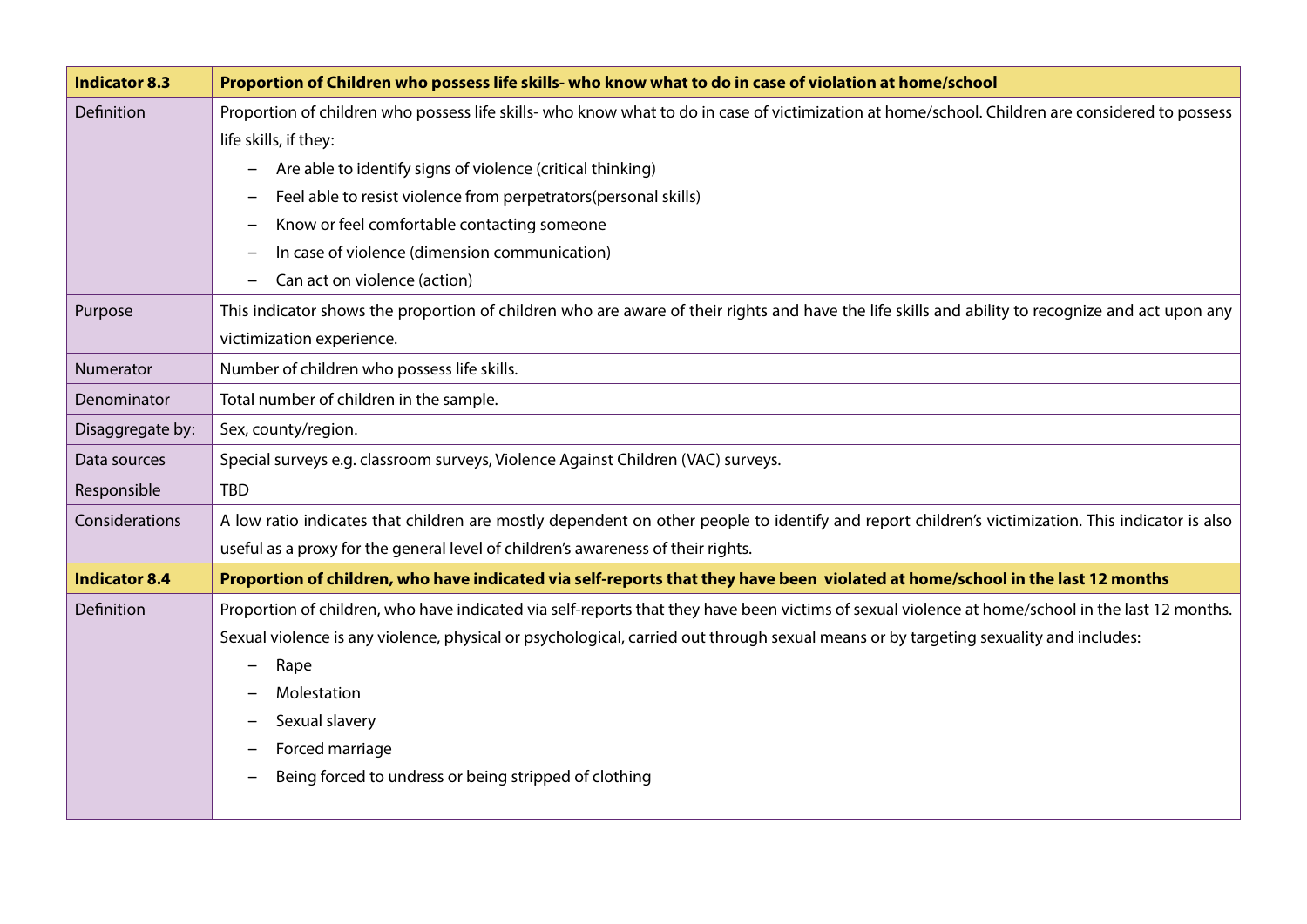|                  | Insertion of foreign objects in the genital opening or anus                                                                                        |  |  |  |
|------------------|----------------------------------------------------------------------------------------------------------------------------------------------------|--|--|--|
|                  | Forcing two individuals to perform sexual acts on one another or harm one another in a sexual manner (Johnson et al., 2008).                       |  |  |  |
|                  | A child is considered a victim if he/she responds positively to any of the questions regarding victimization experiences, regardless of frequency  |  |  |  |
|                  | of the event. Every victim is only counted once, regardless of the number of victimization experiences.                                            |  |  |  |
| Purpose          | This indicator reflects the prevalence of different types of violence at home/school. Compared to indicators that rely on official reports, this   |  |  |  |
|                  | indicator can be considered more accurate with regard to the 'real' extent of abuse experiences of children. Depending on the type of abuse and    |  |  |  |
|                  | the cultural background, only a small proportion of abuse experiences are reported to the authorities.                                             |  |  |  |
|                  |                                                                                                                                                    |  |  |  |
|                  | By asking children themselves about their experiences in a confidential atmosphere, it is possible to estimate the prevalence of abuse that does   |  |  |  |
|                  | not leave visible marks or require immediate medical treatment.                                                                                    |  |  |  |
| Numerator        | Number of children who report being victims of violence in the last 12 months.                                                                     |  |  |  |
| Denominator      | Total number of children in the sample.                                                                                                            |  |  |  |
| Disaggregate by: | Age, sex, type of violence, identity of perpetrator and place of victimization.                                                                    |  |  |  |
| Data sources     | Special surveys e.g. classroom surveys, Violence Against Children (VAC) surveys.                                                                   |  |  |  |
| Responsible      | <b>TBD</b>                                                                                                                                         |  |  |  |
|                  |                                                                                                                                                    |  |  |  |
| Considerations   | Respondents' safety and confidentiality is of the utmost importance. A child who experiences sexual violence, especially at home, may be           |  |  |  |
|                  | endangered by participating in a study if the perpetrator discovers that the child disclosed this information. The interview also needs to be      |  |  |  |
|                  | conducted in a sensitive manner in order to protect the respondent as much as possible from experiencing distress if s/he discloses their          |  |  |  |
|                  | experience.                                                                                                                                        |  |  |  |
|                  |                                                                                                                                                    |  |  |  |
|                  | All research in this area should adhere to ethical guidelines which were established as standards to maintain safety and confidentiality. (See the |  |  |  |
|                  | WHO documents, "Ethical and safety recommendations for researching, documenting, and monitoring sexual violence in emergencies" and "Putting       |  |  |  |
|                  | Women First: Ethical and Safety Recommendations for Research on Domestic Violence Against Women"). In addition, data based on self-reports can     |  |  |  |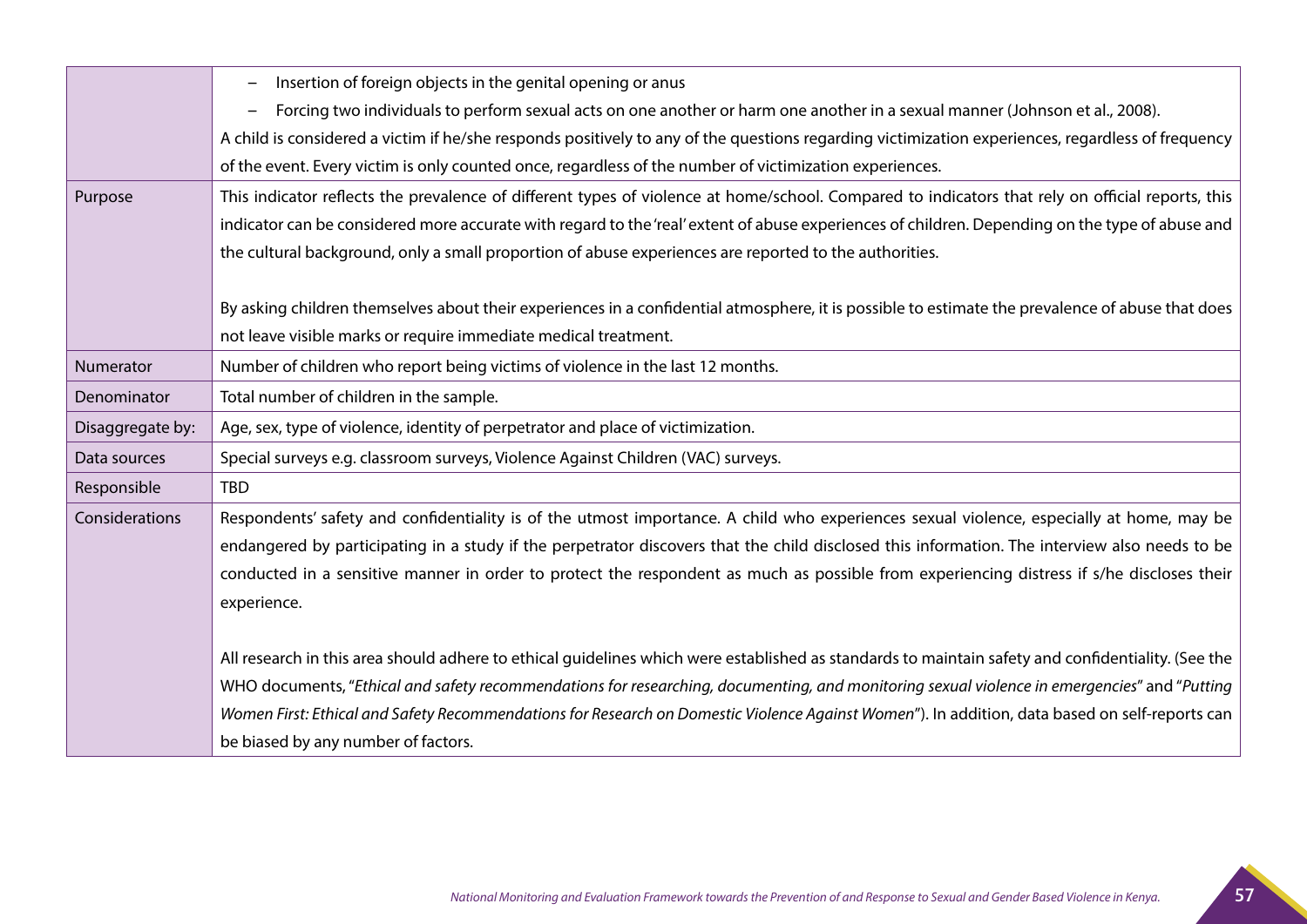### **Annex ii: Definition of Key Concepts and M&E Terminologies**

Monitoring and Evaluation (M&E) is an essential component of any intervention, project, or program. The following terms are used in this document:

**Actor(s): -** Individuals, groups, organizations, and institutions involved in preventing and responding to sexual violence. They include the local community, the police, health workers, judiciary, among others.

**Child: -** Any person, male or female, under the age of eighteen (18). They are assumed to be limited in their ability to evaluate and understand the consequences of their choices and actions.

**Community: -** The population immediately affected by the sexual violence (where both the survivor and the perpetrator are found).

**Convict: -** Person found guilty of a sexual offence by a court of law

**Evaluation**—is the rigorous, scientifically-based collection of information about program/intervention activities, characteristics, and outcomes that determine the merit or worth of the program/intervention. Evaluation studies provide credible information for use in improving programs/interventions, identifying lessons learned, and informing decisions about future resource allocation.

**Gender: -** The social differences between males and females that are learned, and though deeply rooted in every culture, are changeable over time, and have wide variations both within and between cultures. It usually determines the roles, responsibilities, opportunities, privileges, expectations, and limitations for males and for females in any culture.

**Gender based violence: -**Any harmful act that is perpetrated against a person's will, and that is based on socially ascribed (gender) differences between males and females. Acts of GBV violate a number of universal human rights and are usually illegal or against government policy. While GBV usually affects females as the more vulnerable sex, men and boys are also victims of gender-based violence, especially sexual violence.

**Indicator**—a quantitative or qualitative variable that provides a valid and reliable way to measure achievement, assess performance, or reflect changes connected to an intervention. Indicators should reflect the stated goals and objectives of a program. They are used to show that activities were implemented as planned, or that the program has influenced a change in a desired outcome.

Characteristics of a good indicator include;

- **Valid:** Indicators should measure the aspects of the program that they are intended to measure.
- **Specific:** Indicators should only measure the aspect of the program that they are intended to measure.
- **Reliable:** Indicators should minimize measurement error and should produce the same results consistently over time, regardless of the observer or respondent.
- **Comparable:** Indicators should use comparable units and denominators that will enable an increased understanding of impact or effectiveness across different population groups or program approaches.
- **Non-directional:** Indicators should be developed to allow change in any direction, and not specify a direction in their wording (for example: an indicator should be worded as "the level of awareness"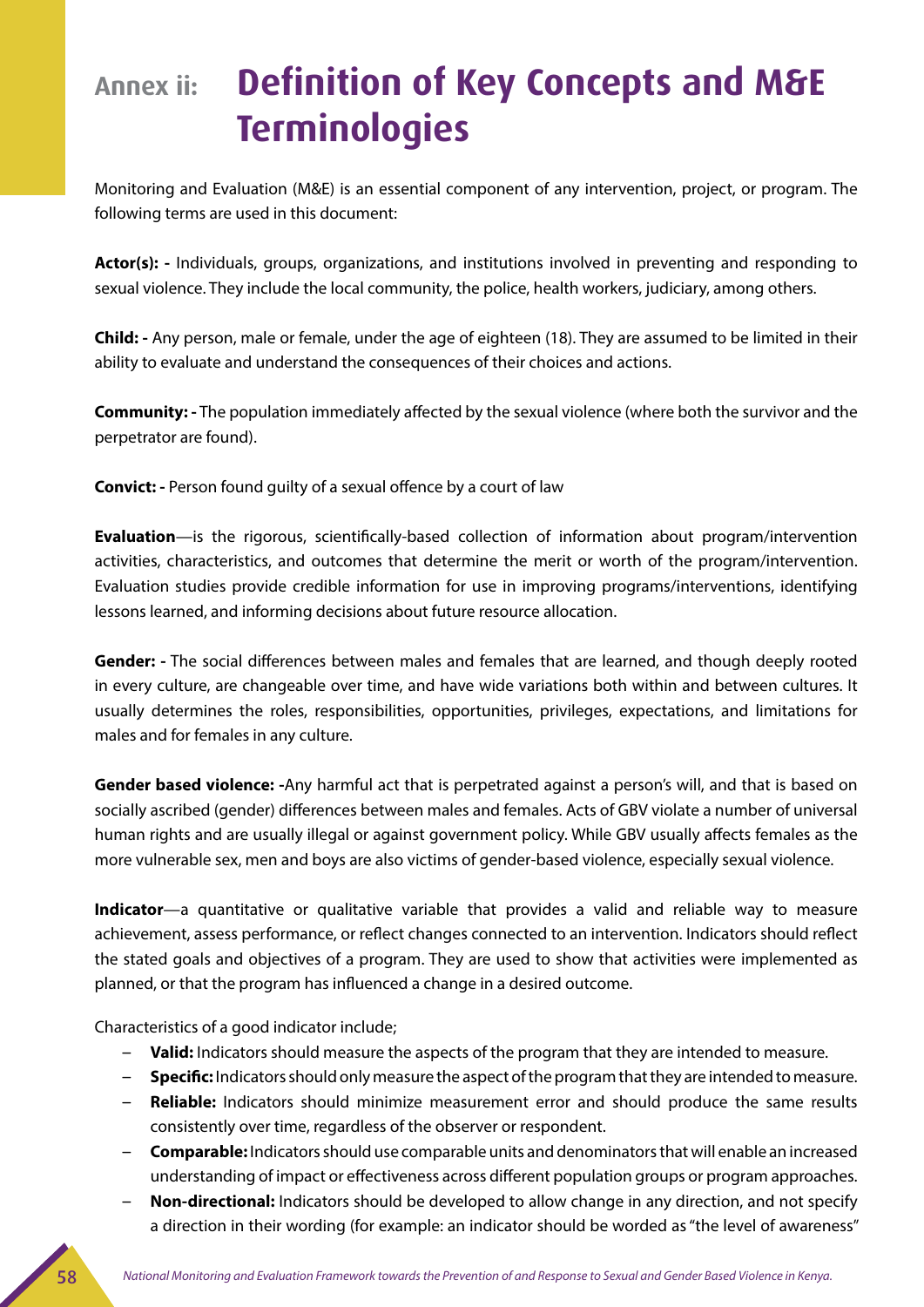instead of "an increased awareness").

- **Precise:** Indicators should have clear, well-specified definitions.
- **Feasible:** It must be possible to measure an indicator using available tools and methods.
- **Programmatically relevant:** Indicators should be specifically linked to a programmatic input, output or outcome.

**Monitoring**— is routine tracking and reporting of priority information about a program / project, its inputs and intended outputs, outcomes and impacts.

**Outcome evaluations** measure whether or not the desired change or result has been attained. The outcome evaluation will focus on demonstrating whether or not program objectives have been reached. Data used for this type of evaluation usually come through a special study and are collected periodically, not on a routine basis. Outcome evaluations are used to assess changes in knowledge, behavior, skills, community norms, utilization of services, and health status indicators in the population, such as the prevalence of sexual violence.

**Perpetrator:** - Any person, group, or institution that directly or indirectly inflicts or otherwise supports violence or other abuse inflicted on another against her/his will. The term is used interchangeably with the term "suspect".

**Program Evaluation**: Evaluation is used to demonstrate how effective programs have been in achieving their targets and results. The data used for program evaluation will be drawn from a number of different sources, such as program indicators, periodic data collection from surveys, or special studies. The information from program evaluations can be used to revise program practices and hence achieve better desired outcomes.

**Process Evaluations** measure the quality and integrity of the program by demonstrating how well the program has been implemented as planned. Process evaluations focus on program implementation and assess coverage, rather than desired results or outcomes. The information from a process evaluation can be used to make mid-course corrections in a program to improve its effectiveness. In order to be useful, process evaluations must be planned to occur at frequent enough time to demonstrate what is needed.

**Sexual violence: -** Any act described as an offence under the Sexual Offences Act (SOA). It includes, but is not limited to rape, defilement, incest, child trafficking, child prostitution, child pornography, among others. (*Also referred to in this framework as Sexual and Gender Based Violence-SGBV)*

**Standard Operating Procedures (SOPs): -** Specific procedures and agreements among organizations that reflect the organizations' respective roles and responsibilities and minimum standards of care regarding SGBV prevention and response. SOPs also include the agreed reporting and referral systems for survivors and documentation.

**Victim/Survivor: -** Person who has experienced sexual violence. The terms are used interchangeably in the document. Some sectors like the health, children and educational sector prefer to use the term survivors, while sectors in the criminal justice system including the police, the judiciary and the Director of Public Prosecutions prefer the use of the term victim.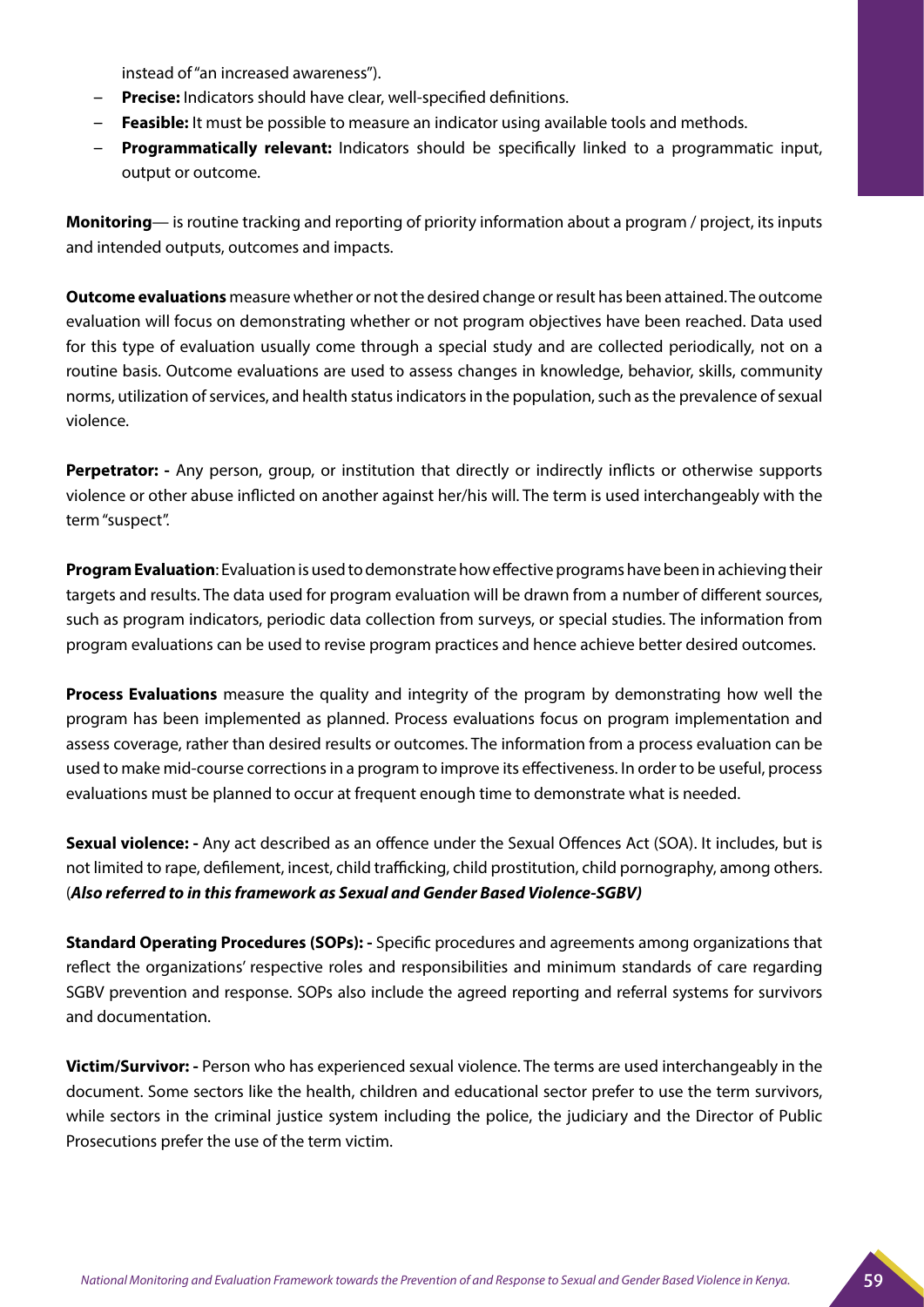### **Annex iii: List of Stakeholders**

This framework was developed with contribution from persons drawn from different institutions as outlined below:

| <b>NAME</b>           | <b>ORGANIZATION</b> | <b>DESIGNATION</b>              |
|-----------------------|---------------------|---------------------------------|
| Prof. Rose Odhiambo   | <b>NGEC</b>         | <b>Chief Executive Officer</b>  |
| Juliana Mutisya       | <b>NGEC</b>         | Deputy CEO                      |
| Paul Kuria            | <b>NGEC</b>         | Deputy CEO                      |
| <b>Fred Lumiti</b>    | <b>NGEC</b>         | M&E Officer                     |
| John Nzioka           | <b>NGEC</b>         | Program Officer                 |
| <b>Gidion Ndeti</b>   | <b>NGEC</b>         | Program Assistant               |
| Stephanie Mutindi     | <b>NGEC</b>         | Gender & Women Department       |
| Dr. Wanjiru Mukoma    | <b>LVCT Health</b>  | <b>Executive Director</b>       |
| Dr. Lina Digolo       | <b>LVCT Health</b>  | Care Manager                    |
| John Wafula           | <b>LVCT Health</b>  | <b>Gender Technical Officer</b> |
| Stephen Mbaabu        | <b>LVCT Health</b>  | M&E Manager                     |
| Carol Ajema           | <b>LVCT Health</b>  | Senior Research Officer         |
| Ndindi Mutisya        | <b>LVCT Health</b>  | Program Officer                 |
| June Adhiambo         | <b>LVCT Health</b>  | Admin                           |
| Dr. Willis Akhwale    | <b>I-TECH</b>       | <b>Country Director</b>         |
| George Owiso          | <b>I-TECH</b>       | <b>Deputy Country Director</b>  |
| NzisaLiku             | <b>I-TECH</b>       | Fellow                          |
| James Munya           | <b>MOLSSS</b>       | <b>PYDO</b>                     |
| <b>Edwin Omira</b>    | <b>CREAW</b>        | Office Admin                    |
| Stephen Githeiya      | FIDA-K              | M& E Assistant                  |
| Wangechi Grace        | <b>UNWOMEN</b>      | Project Analyst                 |
| Michael Otieno        | Childline Kenya     | Legal Assistant                 |
| Lizbeth Ngeeta        | WanguWanja          | Project Officer                 |
| <b>Esther Chacha</b>  | Kenya Police        | Senior superintendent of Police |
| Lucia Mulwa           | <b>TSC</b>          |                                 |
| <b>Grace Ndirangu</b> | Directorate of CID  | Investigator                    |
| Karanja Muraya        | Sowed Kenya         | E. Director                     |
| Jacinta Nyamosi       | ODPP                | SADPP                           |
| Josephine Mwangi      | MOEST               | <b>PYDO</b>                     |
| Cecilia Mumbi         | FIDA-K              | Programme Assistant             |
| Alice Jaoko           | <b>KWCWC</b>        | Legal Officer                   |
| <b>Eunice Chesire</b> | <b>MOH</b>          | S.O.T Officer                   |
| Catherine Ndiso       | <b>MOH</b>          | Gender Officer                  |
| Maureen Viata         | <b>PHR</b>          | Admin officer                   |
| Joyce Muchena         | IRC-PIK             | Ag. Chief party                 |
| Joseph Osewe          | Judiciary           | <b>Assistant Director</b>       |
| Joel Muriithi         | <b>GVRC</b>         | <b>Manager Programs</b>         |
| Michael Maina         | <b>IREC</b>         | Consultant                      |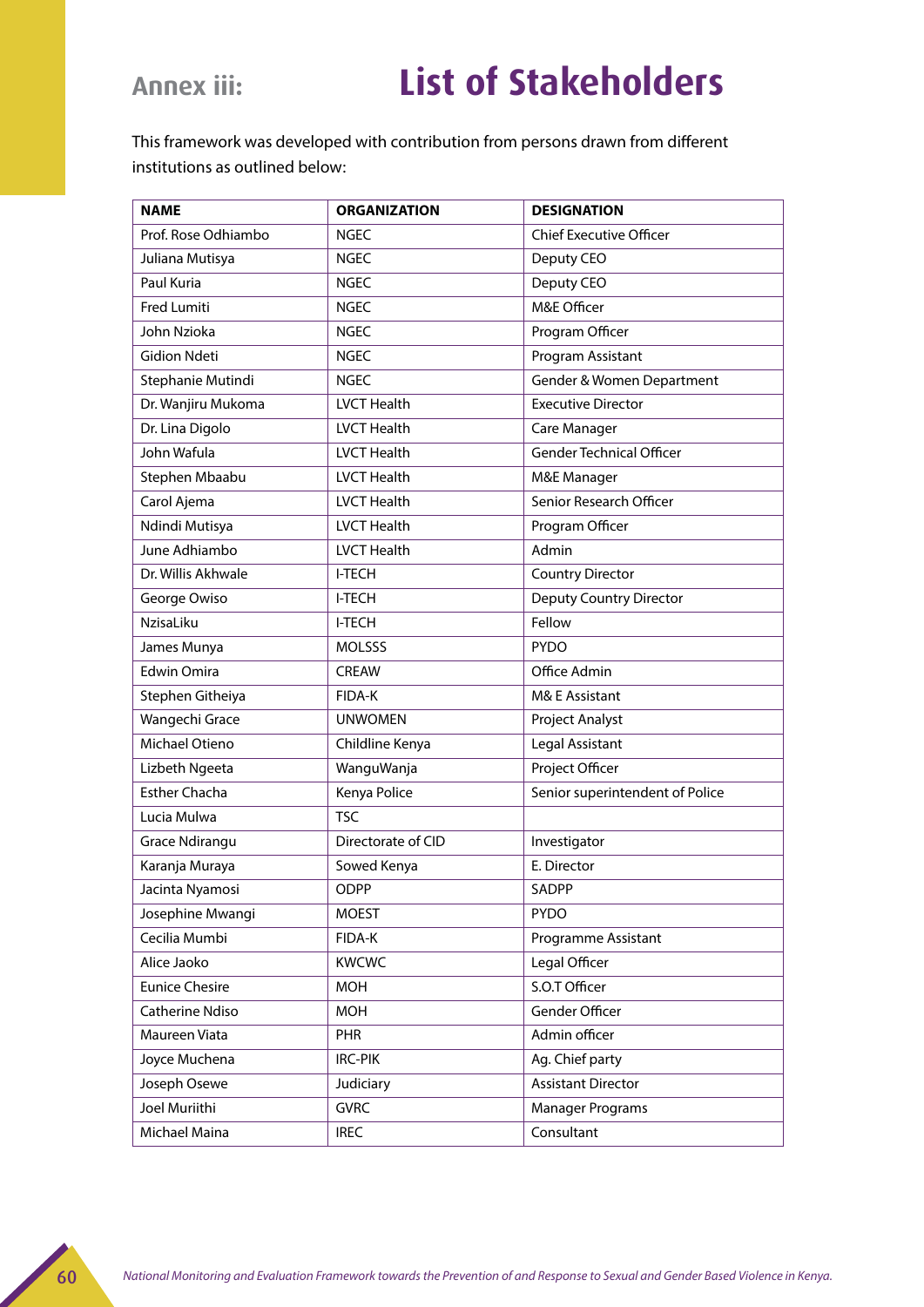### **Annex iv: List of Reviewers**

The following individuals played a key role in the conceptualization and review of this framework

| <b>NAME</b>      | <b>ORGANIZATION</b>           |  |
|------------------|-------------------------------|--|
| Huldah Ouma      | <b>UNDP</b>                   |  |
| Hadley Muchela   | Independent Medico-Legal Unit |  |
| Dr. Lilian Otiso | LVCT Health                   |  |